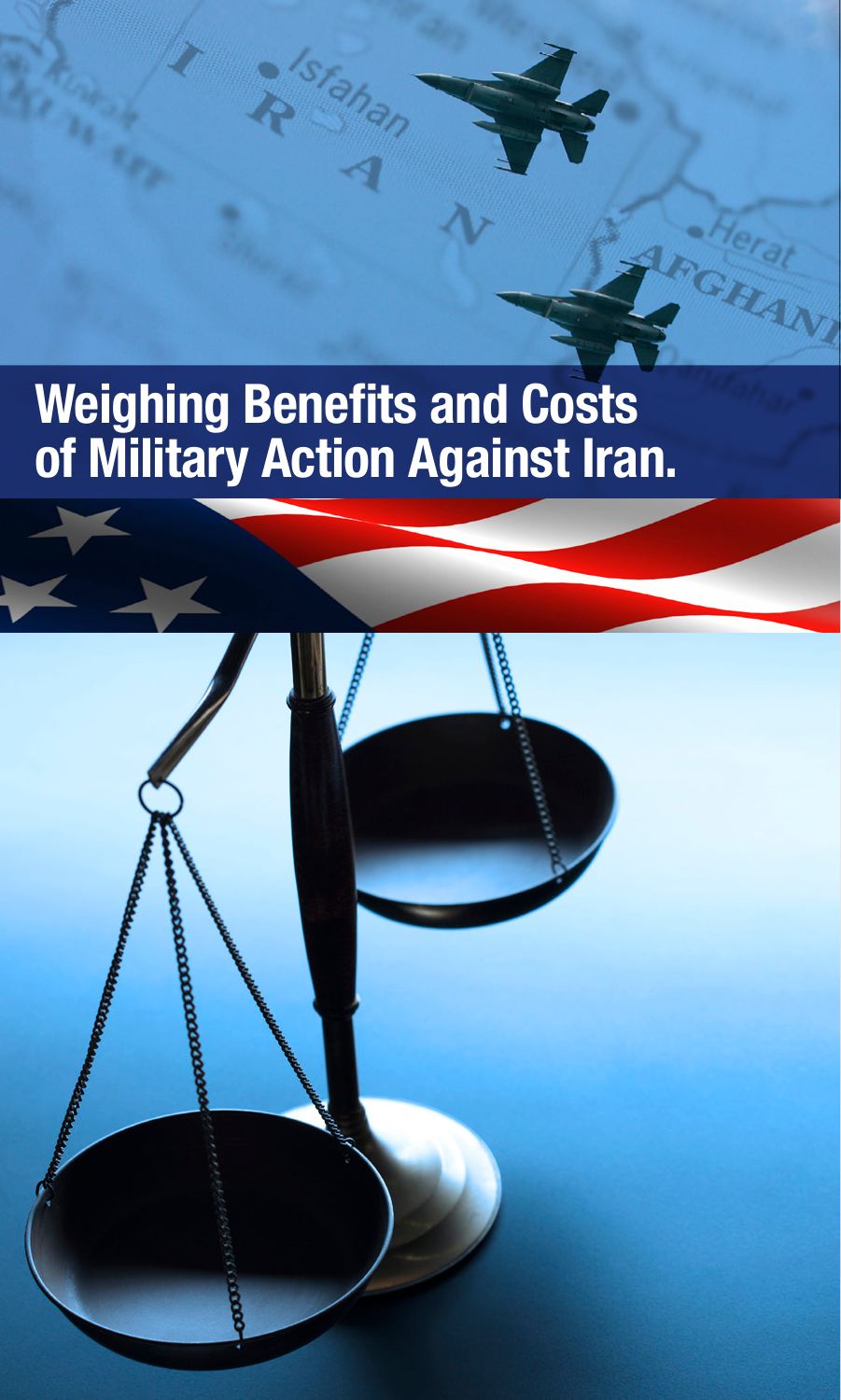Dear Fellow Citizens,

As a group of interested former officials of the United States government and professionals in U.S. national security, we support the publication of the attached report, "Weighing the Benefits and Costs of Military Action against Iran." We applaud the authors of this paper and their goal of contributing an objective, nonpartisan analysis to a critical national debate. While some of us made contributions to the text, we do not necessarily agree with every point in this detailed and professional report.

We do, however, believe that this report will contribute to informed public discussion of an important challenge to American interests in the world. We also believe the report is consistent with United States policy—maintaining pressure on Iran while holding open the possibility of reaching a political solution, without ruling out the use of military force.

The paper draws no final conclusions and offers no recommendations. It offers an objective description of some of the prerequisites for thinking about the use of military force against Iran: the need to establish clear objectives, evaluate the capacity of the U.S. military to achieve those objectives, plan an exit strategy, and then weigh the benefits and costs of the military options.

We commend this report to the American people as a basis for open and informed discussion of a matter of crucial importance to America's national security. As Thomas Jefferson once noted, "In a republican nation whose citizens are to be led by reason and persuasion, and not by force, the art of reasoning becomes of first importance." This paper seeks to contribute to the democratic "art of reasoning," as citizens across the nation debate the question of the use of force to prevent Iran from acquiring nuclear weapons.

This paper offers a fact-based analysis that we hope will provide Americans sufficient understanding to weigh the balance between the benefits and costs of using military force against Iran—between the necessity and human folly of resorting to war.

From the signers of this document

*This document is published by The Iran Project; the content is the collective view of the signers.*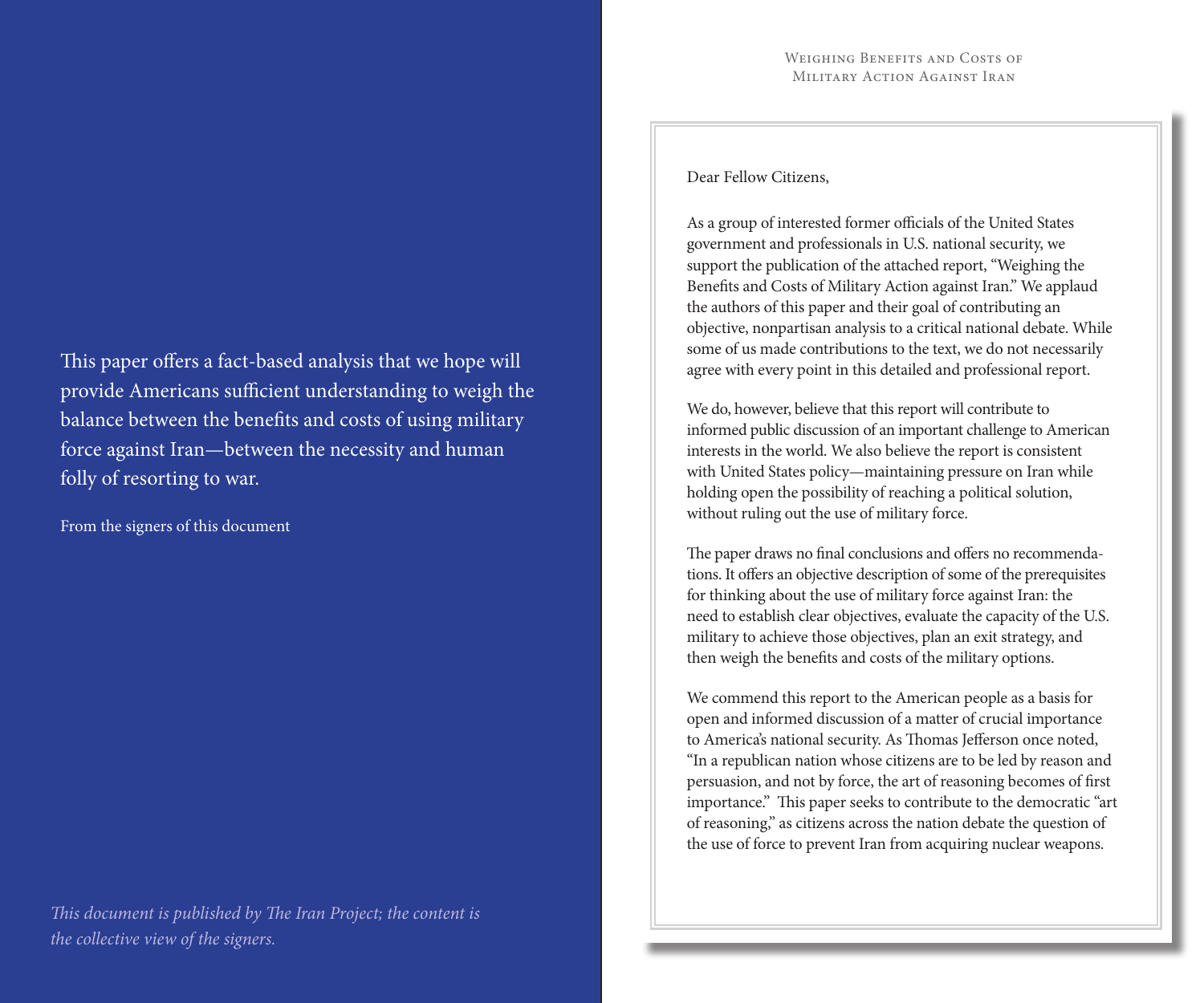Signed and Endorsed by:

*Signature Forthcoming*

**Morton Abramowitz, Amb.** 

**Zbigniew Brzezinski**

Uni Surel

*Signature Forthcoming*

**Richard L. Armitage** 

Victorias Burne

**Nicholas Burns, Amb.**

**Joseph Cirincione** 

*Signature Forthcoming*

**Stephen A. Cheney BrigGen.** 

**Edward P. Djerejian, Amb.** 

**William J. Fallon, Adm.**

**Chuck Hagel, Sen.** 

**Stephen B. Heintz** 

*Signature Forthcoming*

**Frank Kearney, LTG.**

Norwom H. Lucce

**William H. Luers, Amb.**

*Signature Forthcoming*

**Jessica T. Mathews**

GRESORY'S HEWBOLD

**Gregory S. Newbold, LtGen. Sam Nunn, Sen.**

**Thomas R. Pickering, Amb.** 

Anne Mail Staughter

**Ann-Marie Slaughter**

Jim Walsh **James Walsh**

*Signature Forthcoming*

**Lawrence B. Wilkerson, Col.**

Frank St. Wesier

**Frank G. Wisner, Amb.**

*Signature Forthcoming*

**Ellen Laipson**

William Green Miller

W**illiam G. Miller, Amb.**

*Signature Forthcoming*

**JOE SESTAK, VICE. ADM.** 

*Signature Forthcoming*

**Paul Volcker**

Johne haitched

**John C. Whitehead**

*Signature Forthcoming*

**Timothy E. Wirth, Sen.**

*Signature Forthcoming*

**Anthony C. Zinni, Gen.**

*Signature Forthcoming*

**Lee H. Hamilton**

*Signature Forthcoming*

**Carla A. Hills** 

Daniel Kintz

*JAMES DOBBINS* 

*Signature Forthcoming*

**Leslie H. Gelb**

**Daniel C. Kurtzer, Amb.**

regimence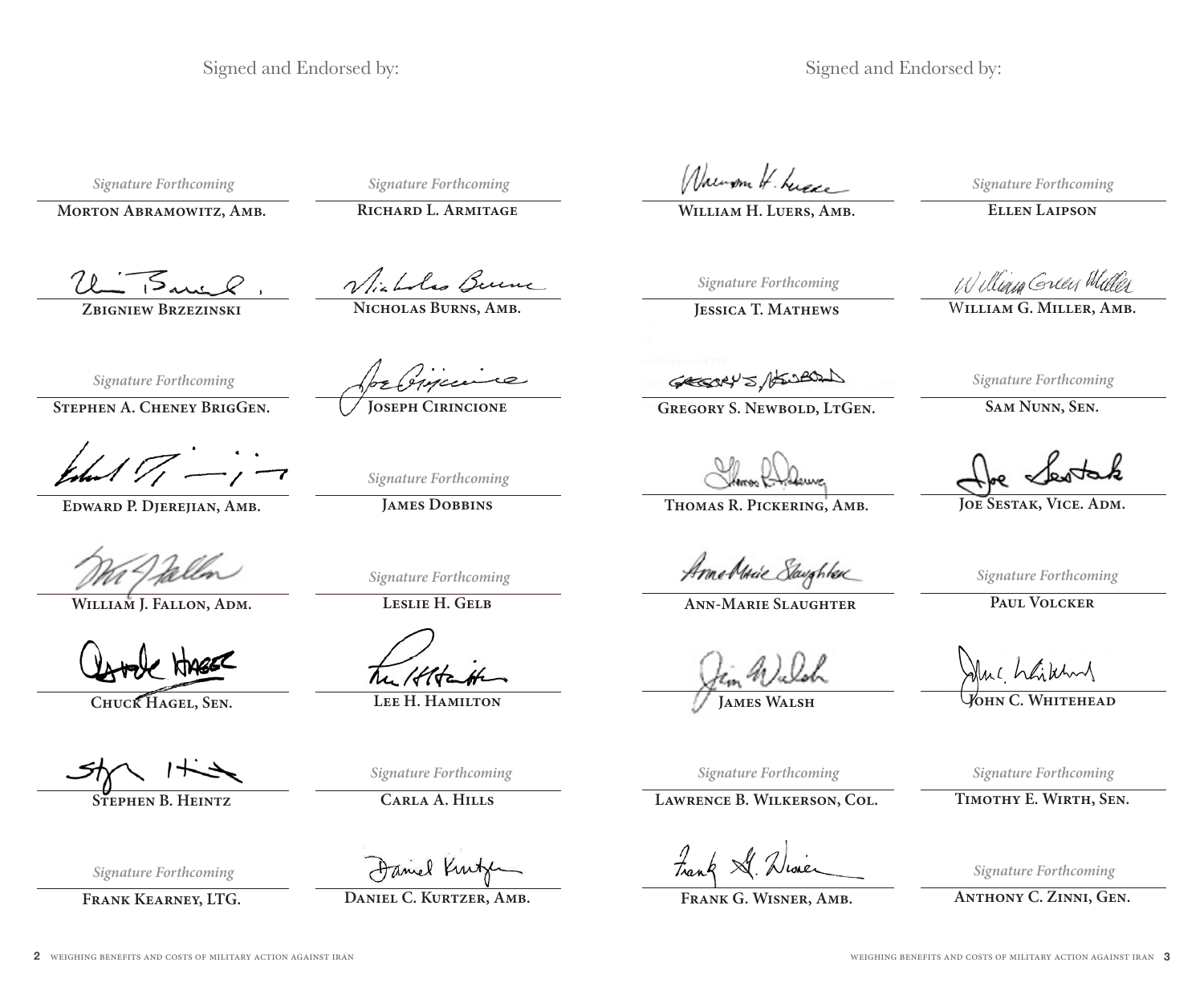**Part of our challenge is reconciling these** two seemingly irreconcilable truths—that war is sometimes necessary, and war at some level is an expression of human folly.<br>From President Obama's Nobel Prize Spe "

From President Obama's Nobel Prize Speech

## Table of Contents

| I. Timing, Objectives, Capabilities, and Exit Strategy for Military                                                                                                                                                                                                                                                                                                            |    |
|--------------------------------------------------------------------------------------------------------------------------------------------------------------------------------------------------------------------------------------------------------------------------------------------------------------------------------------------------------------------------------|----|
|                                                                                                                                                                                                                                                                                                                                                                                |    |
| II. Benefits of a Military Action <b>Manual Action</b> 29                                                                                                                                                                                                                                                                                                                      |    |
| II.1 U.S. Military Action 29                                                                                                                                                                                                                                                                                                                                                   |    |
| Damage to nuclear facilities<br>II.1.1<br>Weakened ability to rebuild nuclear facilities<br>II.1.2<br>Damage to military capabilities<br>II.1.3<br>Broader geopolitical benefits for the U.S.<br>II.1.4                                                                                                                                                                        |    |
|                                                                                                                                                                                                                                                                                                                                                                                | 31 |
| Costs of Military Action <b>Military Action</b><br>Ш.                                                                                                                                                                                                                                                                                                                          |    |
|                                                                                                                                                                                                                                                                                                                                                                                | 33 |
| III.1.1 Retaliation against the U.S.<br>III.1.2 Retaliation against Israel<br>III.1.3 Closing the Strait of Hormuz                                                                                                                                                                                                                                                             |    |
|                                                                                                                                                                                                                                                                                                                                                                                | 35 |
| III.2.1 Indirect retaliation by Hezbollah<br>III.2.2 Covert retaliation worldwide                                                                                                                                                                                                                                                                                              |    |
|                                                                                                                                                                                                                                                                                                                                                                                | 37 |
|                                                                                                                                                                                                                                                                                                                                                                                | 37 |
| III.4.1 A potential breakdown in global solidarity against Iran's nuclear program<br>III.4.2 Increased likelihood of Iran becoming a nuclear state<br>III.4.3 Greater regional and global instability<br>III.4.4 Reduced regional and global influence for the U.S.<br>III.4.5 What about regime change?<br>The Costs if There Is Evidence of a Decision to Weaponize<br>III.5 |    |
|                                                                                                                                                                                                                                                                                                                                                                                |    |
| Endnotes.                                                                                                                                                                                                                                                                                                                                                                      | 49 |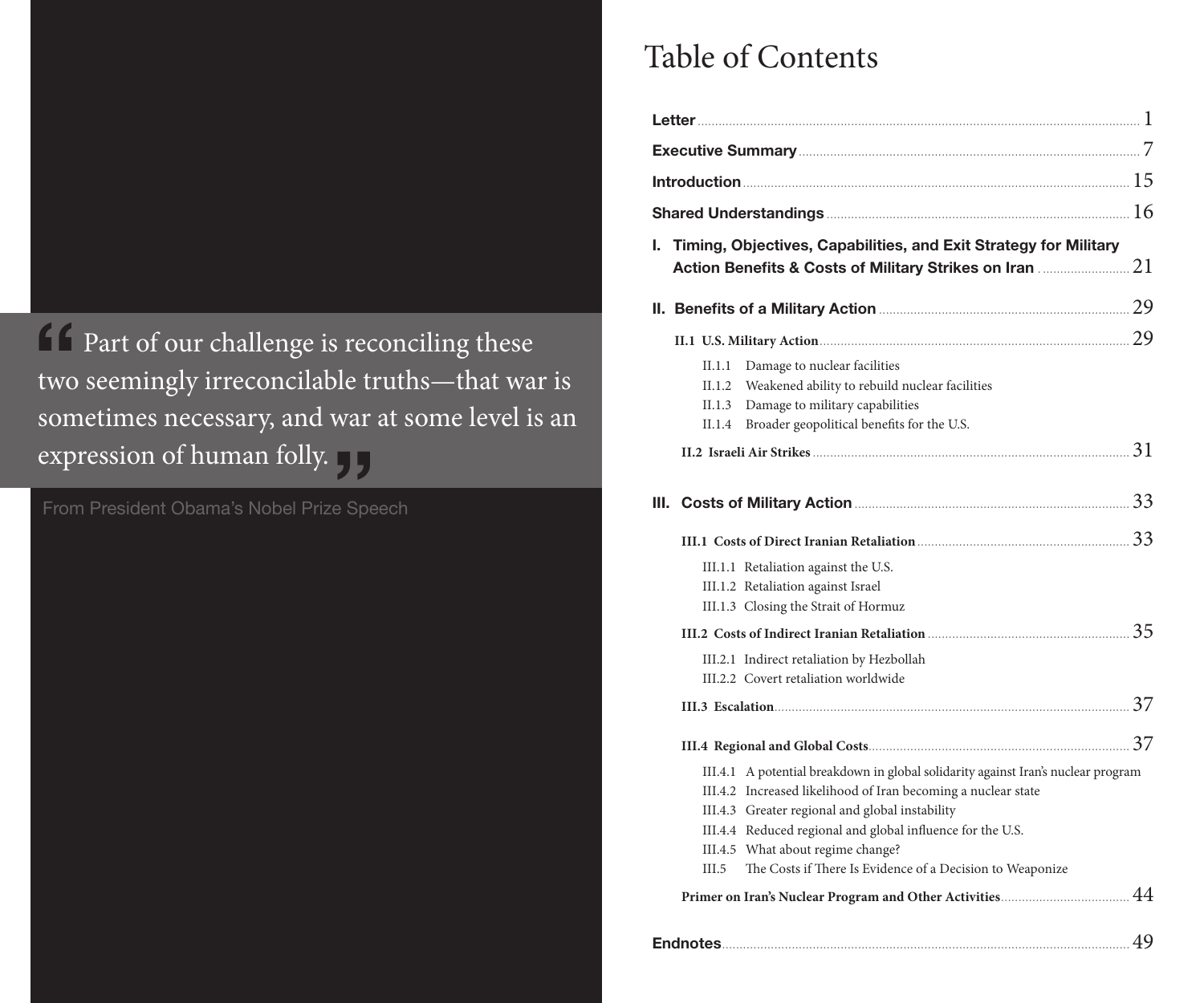I I am a firm believer in the people. If given the truth, they can be depended upon to meet any national crisis. The great point is to bring them the real facts.<br>Abraham Lincoln "

Abraham Lincoln

## **Weighing Benefits and Costs of Military Action against Iran**

American Presidents have proclaimed for over a decade they would "take no option off the table" to stop Iran from building a nuclear bomb—leaving the door open for military action against Iran under certain circumstances.

## **THE PURPOSE OF THIS PAPER**

At a time when debate on this critical issue is often driven by politics and based on unexamined assumptions about the ability of military action to achieve U.S. objectives, this paper seeks to provide a foundation for clear thinking about the potential use of force against Iran. The paper's authors and signers, a bipartisan group of senior national security experts, recognize that this debate is part of a broader conversation about U.S. policy toward Iran. But **we believe that it will be impossible to make a rational assessment of the role of military force in any overall Iran strategy, without first carefully assessing the likely benefits and costs of military action.**

This paper draws from a large reservoir of informed analysis and opinion, all of it publicly available available (including unclassified intelligence reports). The paper is fact-based when possible and straightforward about areas of disagreement or uncertainty. Given the quantity and richness of research on many of the issues treated in this paper, we have had to summarize some important expert discussions in the endnotes; we encourage interested readers to consult those notes for further details. Our professional judgments, when offered, are clearly identified as such. This is not an advocacy document; we hope that our balanced consideration of this highly charged issue will help readers draw their own informed conclusions as to the wisdom of a military action against Iran.

## **SHARED UNDERSTANDINGS**

The authors of this paper brought to their task some shared understandings that provided our diverse group with a common perspective.

• We recognize that military action against Iran is being contemplated because a nuclear-armed Iran would pose dangerous challenges to U.S. interests and security, as well as to the security of Israel.

• We are mindful that Iran has twice in the past attempted to expand its nuclear program secretly—efforts that were detected and halted—and that Iran is currently in violation of United Nations Security Council Resolutions requiring it to cease enrichment activities. The International Atomic Energy Agency (IAEA), which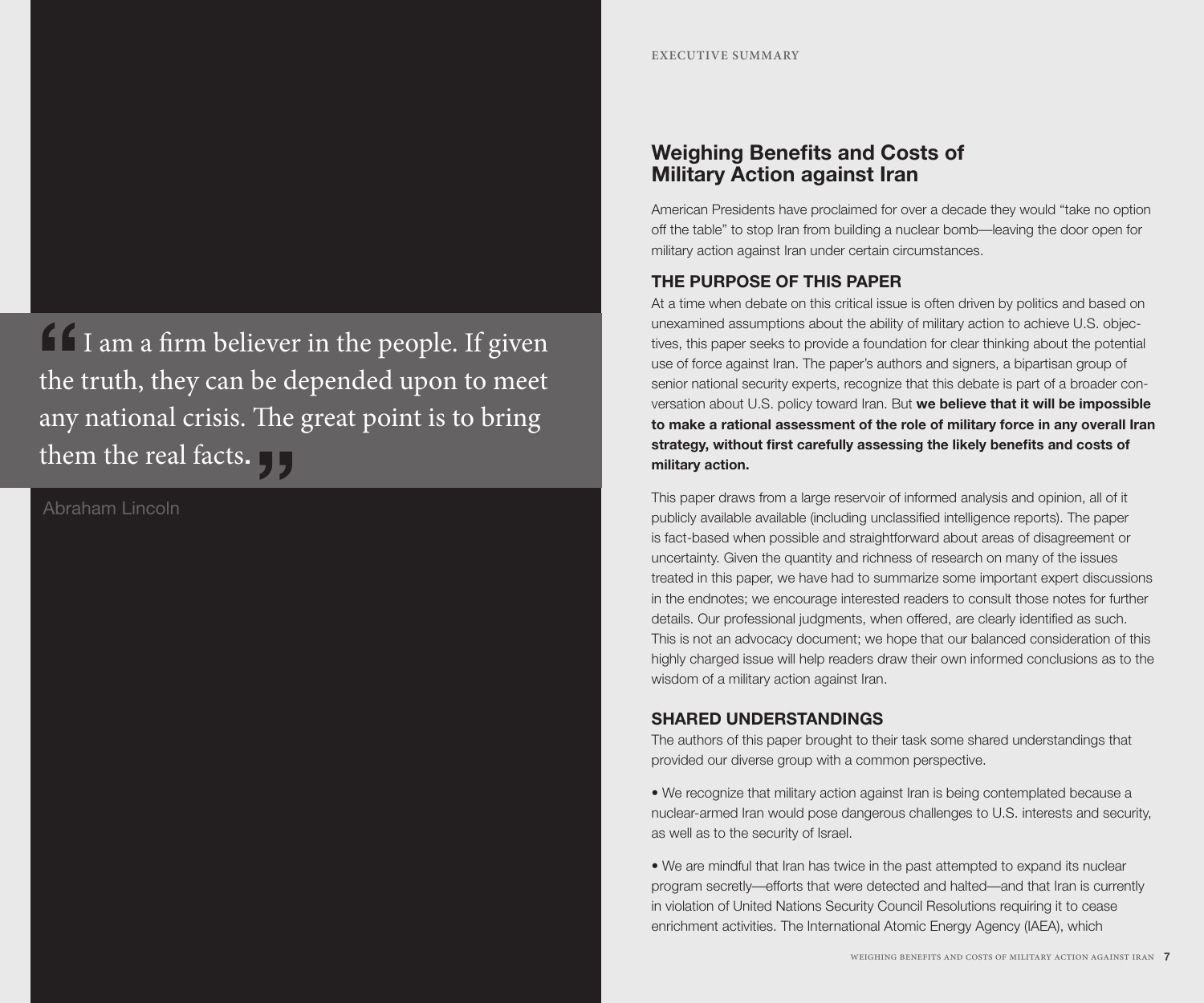monitors Iran's nuclear program, continues to call for clarification of Iran's evasive responses to questions about the past record of deception. Nor has the IAEA been able to gain full access to Iran's military facilities to confirm the current status of an Iranian nuclear weapons program that intelligence officials believe was halted in 2003. In addition, Iranian leaders have repeatedly made statements that have threatened Israel and that have been interpreted as challenging the right of the State of Israel to exist.

• We agreed not to address broad questions about the United States' commitment to nuclear nonproliferation that would be raised by a U.S. decision to use force against Iran to head off a nuclear weapon, including whether the United States would continue to use force against other nations that might decide to develop nuclear weapons. Rather, we focused on questions related to the particular case of Iran.

• We believe that the use of military force should be a last resort and must be accompanied by a rigorous analysis of likely benefits and costs.

• We chose not to address alternatives to the use of force in this paper, but will make that the focus of a future paper.

• We acknowledge that the potential benefits of military action against Iran are easier to describe concisely than the costs of such action—especially the long-term costs, which are more speculative, and the costs of possible unintended consequences.

• We recognize that there is disagreement on a number of the most important questions addressed in the paper. We agreed to explain those disagreements objectively and base our own judgments on careful review of expert analyses and opinion.

• Our aim is to provide facts and analyses that could inform discussion of an urgent security challenge in an election year.

## **OVERVIEW**

The paper is organized around **questions that U.S. leaders and citizens should ask themselves when contemplating any military action:** At what point is the use of force justified? What would be the objectives of military action? Do we have the capacity to achieve those objectives? What is our exit strategy? What are the likely benefits of using military force in this situation? What are the costs, both immediate and long-term? A primer on Iran's nuclear program concludes the paper.

The assessments highlighted below are treated in greater detail and with ample source citations in the paper.

## **HIGHLIGHTS**

**I. Timing, Objectives, Capability, and Exit Strategy.** The U.S. has signaled that it is prepared to implement "all options"—including the use of military force against Iran, should sanctions and diplomacy fail—if or when there is a clear indication that Iran has decided to build a nuclear weapon. After deciding to "dash" for a bomb, Iran would need from one to four months to produce enough weapons-grade uranium for a single nuclear device. Additional time—up to two years, according to conservative estimates—would be required for Iran to build a nuclear warhead that would be reliably deliverable by a missile. Given extensive monitoring and surveillance of Iranian activities, signs of an Iranian decision to build a nuclear weapon would likely be detected, and the U.S. would have at least a month to implement a course of action.

According to official statements, the objective of U.S. military action at that point would be to prevent Iran from developing a nuclear weapon. In our judgment, that objective is unlikely to be achieved through a military action that relies on aerial strikes supplemented by cyber attacks, covert operations, and perhaps special operations forces. After reviewing many studies on this controversial question, we have come to believe that **extended military strikes by the U.S. alone or in concert with Israel could destroy or severely damage the six most important known nuclear facilities in Iran, setting back Iran's nuclear program for up to four years.** Our informed estimate is that a military strike by Israel alone could delay Iran's ability to build a bomb for up to two years. In our view, Israel could not replicate the success of its earlier surgical strikes against single reactors in Iraq and Syria, since Iran's nuclear sites are numerous and widely dispersed, with one (Fordow) buried deep underground. If no lasting resolution of tensions over Iran's nuclear program can be achieved in the aftermath of U.S. and/or Israeli attacks (as discussed below, we believe military action is more likely to reduce than enhance the prospects for such a political resolution), attacks might need to be resumed at some future point.

**We note that there is a marked lack of consensus and clarity in Washington about what the U.S. should aim to achieve through any military action against Iran.** Privately, some national security experts and advisors may have embraced the more modest objective of delaying Iran's ability to build a nuclear weapon, as a step toward prevention; but some others may have embraced objectives that are far broader than official statements currently suggest. Even in order to fulfill the stated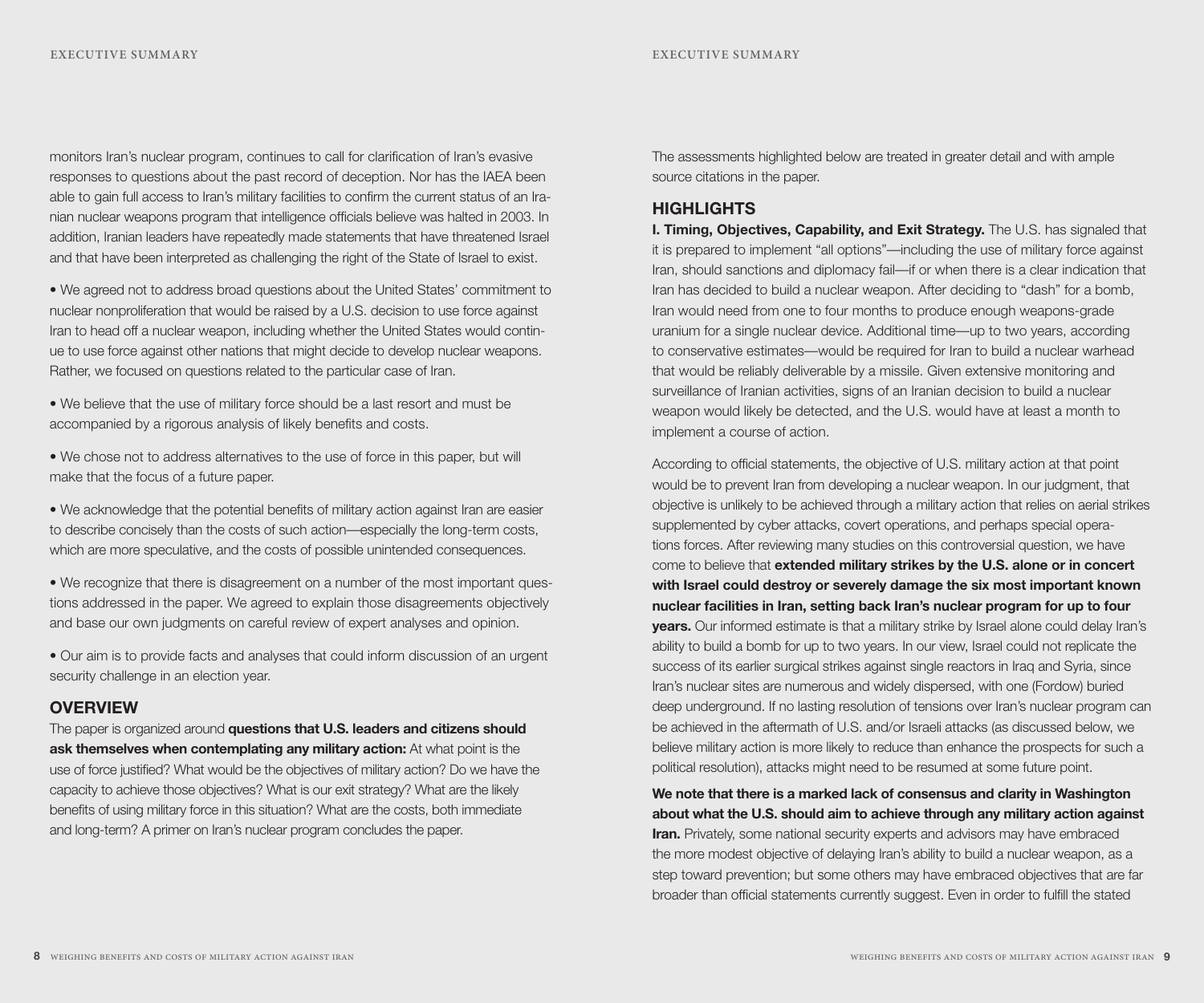objective of ensuring that Iran never acquires a nuclear bomb, the U.S. would need to conduct a significantly expanded air and sea war over a prolonged period of time, likely several years. **If the U.S. decided to seek a more ambitious objective, such as regime change in Iran or undermining Iran's influence in the region, then an even greater commitment of force would be required to occupy all or part of the country.** Given Iran's large size and population, and the strength of Iranian nationalism, we estimate that the occupation of Iran would require a commitment of resources and personnel greater than what the U.S. has expended over the past 10 years in the Iraq and Afghanistan wars combined.

The more ambitious the objectives of military action and the longer the conflict goes on, the more difficult it would be to design an effective exit strategy.

**II. Benefits.** We recognize that the objectives and targets of any military action against Iran could well range from very limited to quite broad. In estimating that preventive U.S. attacks could delay for up to four years Iran's ability to build a nuclear weapon, we are assuming the deployment of American air power, drones, sea-launched missiles, and perhaps special operations forces and cyber attacks for several weeks or more, seriously damaging hundreds of targets.

Such a military action could produce the following benefits:

• **Damage or destroy Iran's declared major enrichment facilities** at

Natanz; the uranium conversion facilities at Tehran and Esfahan; the nuclear research complex in Tehran; the partially completed heavy water reactor and production plant (that could be used to develop plutonium) at Arak; and some centrifuge production installations. With more difficulty, a U.S. air campaign would also damage or destroy the Fordow enrichment facility (which is buried under 200-300 feet of rock).

• **Damage Iranian military capabilities,** including its air defenses, radar, air force elements, command and control facilities, and much of Iran's direct retaliatory capability, such as the main military bases and facilities of the Iranian Revolutionary Guard Corps (IRGC) and of the Iranian Navy, Army, and Air Force. Strikes would also target non-nuclear facilities suspected of being used for weapons development, such as the Parchin site.

• **Demonstrate U.S. seriousness and credibility,** showing Iran that the U.S. is determined to prevent it from acquiring a nuclear weapon and showing other Middle Eastern governments that are concerned about Iran's regional ambitions that the United States is committed to their security. U.S. military action could

also disrupt Iranian government control, deplete the Iranian treasury, and raise internal tensions—although we do not believe it would lead to regime change, regime collapse, or capitulation.

• **Help to deter nuclear weapons proliferation.** U.S. military action against Iran's nuclear program may also reduce the odds that other countries in the region will seek nuclear weapons. If Iran's nuclear program were set back, key regional players such as Saudi Arabia, Turkey, and Egypt would feel less pressure to pursue their own nuclear programs. U.S. military action might also deter others—inside and outside the region—from pursuing their nuclear ambitions, fearing that if they do, it might invite a similar U.S. response.

We estimate that unilateral Israeli military action could set back Iran's nuclear program for up to two years, given Israel's more limited military capability. Israeli strikes could damage or destroy the Natanz enrichment facility; the conversion facilities at Esfahan and Tehran; and the suspected nuclear weapons-development facility at Parchin. **Israel could not do great damage to the deeply buried Fordow enrichment facility, without resorting to riskier ground attacks.**

**III. Costs.** In addition to the financial costs of conducting military attacks against Iran, which would be significant (particularly if the U.S. had to carry out thousands of sorties and if it had to return to the use of force periodically for years to come), there would likely be near-term costs associated with Iranian **retaliation, through both direct and surrogate asymmetrical attacks.** Serious costs to U.S. interests would also be felt over the longer term, we believe, with **problematic consequences for global and regional stability, including economic stability.** A dynamic of escalation, action, and counteraction could produce serious unintended consequences that would significantly increase all of these costs and lead, potentially, to all-out regional war.

Among the potential costs discussed in this paper are the following:

**• Direct Iranian retaliation against the U.S.** While some argue that Iran might hold back using force in order to avoid provoking a larger scale conflict, we believe that Iran would retaliate, costing American lives; damaging U.S. facilities in the region; and affecting U.S. interests in Iraq, Afghanistan, the Gulf, and elsewhere. Iran would draw on its extensive conventional rocket capability and IRGC anti-ship missiles, small submarines, fast attack boats, and mine warfare in the Gulf. Iran might attempt to close the Strait of Hormuz, which could rattle global markets and cause a significant spike in oil prices (as well as blocking the main artery for export of Iran's own oil).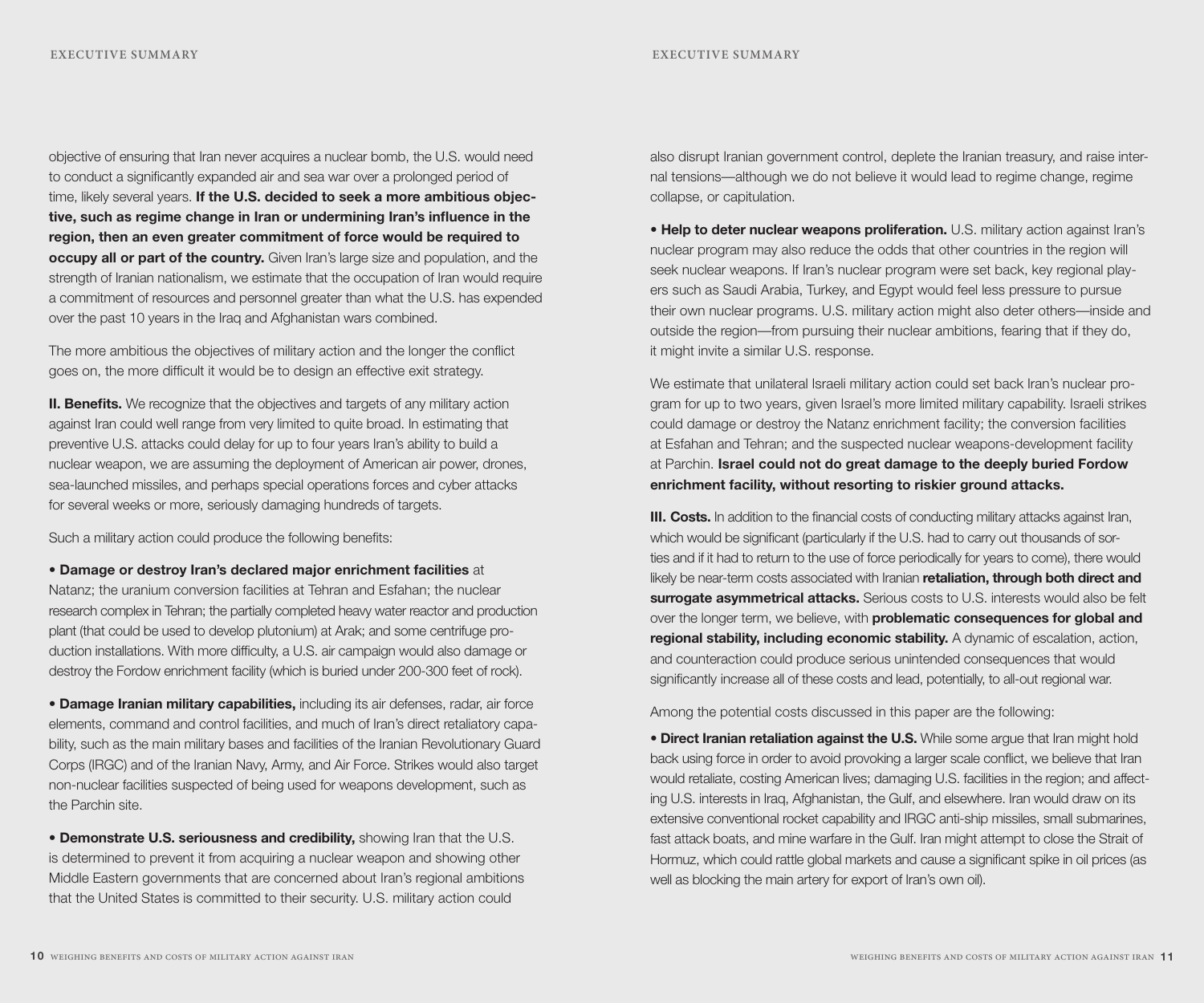• **Iranian strikes against Israel**. Iran would hold Israel partly responsible for any attacks, whether or not Israeli forces participated in military action. While Israel's anti-missile and civilian defense programs are strong, sustained air strikes by Iran would result in casualties and damage to facilities, perhaps including the Israeli nuclear complex at Dimona.

• **Indirect retaliation by Iran**. Attacks by well-armed proxies such as Hezbollah or Shiite militant groups in Iraq, as well as by Iran's covert forces and the IRGC Qods Force, could be even more damaging to U.S. and Israeli interests than direct Iranian retaliation. Such indirect retaliation could include the use of missiles and rockets by proxies as well as terrorist attacks and covert action, such as sabotage and assassination. If Hezbollah were to make heavy use of the missiles and rockets it has deployed in southern Lebanon, that could expand the conflict, possibly leading to a regional war in the Levant.

• **A potential breakdown of hard-won global solidarity against Iran's nuclear program.** We believe that if Iran's nuclear program is attacked by the U.S. or Israel in the absence of an international mandate or a multinational coalition, support for maintaining sanctions against Iran could be substantially weakened. Weapons sales to Iran that are now prohibited by sanctions could resume, as might the sale of materials that could be used for making a nuclear weapon.

• **Increased likelihood of Iran becoming a nuclear state**. While it is not impossible that aerial attacks could drive Iran to the negotiating table, we believe that military action probably would reduce the possibility of reaching a more permanent political resolution of concerns about Iran's nuclear program. In fact, we believe that a U.S. attack on Iran would increase Iran's motivation to build a bomb, because 1) the Iranian leadership would become more convinced than ever that regime change is the goal of U.S. policy, and 2) building a bomb would be seen as a way to inhibit future attacks and redress the humiliation of being attacked. Iran could also withdraw from the Nuclear Non-Proliferation Treaty (NPT) and end all cooperation with the International Atomic Energy Agency (IAEA), leaving the international community with greatly reduced knowledge of Iran's nuclear program.

• **Global political and economic instability, including disruptions in energy supply and security**. A U.S. and/or Israeli attack on Iran could introduce destabilizing political and economic forces in a region already experiencing major transformations. In addition to costing the U.S. economy hundreds of billions of dollars yearly, a sustained conflict would boost the price of oil and further disrupt an already fragile world economy.

• **Damage to the United States' global reputation and increased credibility for anti-American extremist groups**. U.S. military action, especially if unilateral, could further alienate Muslims and others worldwide, reinforcing the view that the United States resorts too often to military force. An attack on a Muslim nation could enhance the recruiting ability of radical Islamist groups, including Al Qaeda. Even though some Sunni Muslims might be pleased to see attacks on Shiite Iran, the likely impact on U.S. stature in the Muslim world would be negative.

On the contested issue of whether military action would weaken or strengthen Iranian public support for the current regime, we conclude that U.S. and/or Israeli strikes are **more likely to unify the population behind the government than to generate resistance.**

Some of these costs would be mitigated if a U.S. strike were to occur in response to Iranian actions that clearly revealed an intention to develop a nuclear weapon. Such actions might include the expulsion of IAEA inspectors and withdrawal from the NPT, or the launch of a crash program to raise existing supplies of low- and medium-enriched uranium to a weapons-grade level of enrichment. Given the time required for Iran to progress from the decision to weaponize to possession of a reliable, deliverable weapon, the United States would have an opportunity to develop international support for multilateral action against Iran, including further sanctions, additional negotiations, and the use of military force. **While the costs associated with Iranian retaliation would not significantly be altered if other nations approved or joined in a U.S. military strike, the longer-term costs to U.S. interests would be somewhat lessened.** 

## ❘ ❙ ❘ ❙ ❘ ❙ ❘ ❙ ❘ ❙ ❘ ❙ ❘ ❙ ❘ ❙ ❘ ❙ ❘ ❙ ❘ ❙ ❘ ❙ ❘ ❙ ❘ ❙ ❘ ❙ ❘ ❙ ❘ ❙ ❘

*This Executive Summary cannot do justice to the extended debates and months of study that have gone into preparing the paper that follows, or to the rigor of the research and analysis that buttress its findings. Our aim throughout this effort has been to present the best possible assessments—based on a large body of expert analysis and opinion—of how the use of military force against Iran might contribute*  to or detract from resolving one of the most critical security challenges now facing *the United States. We hope the facts and professional judgments we have assembled will stimulate informed debate and reflection among citizens and leaders alike.*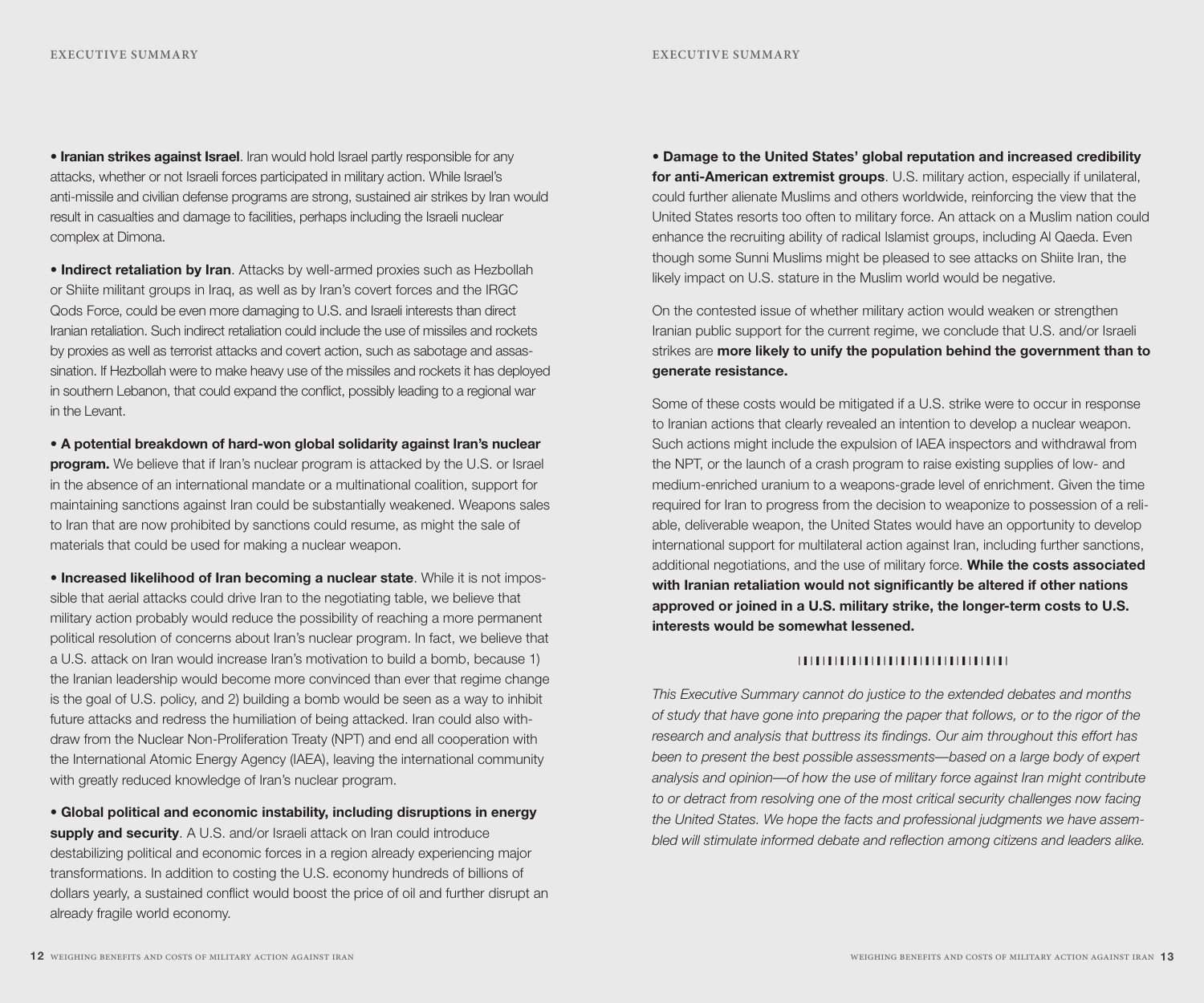

Franklin D. Roosevelt

## **Weighing Benefits and Costs of Military Action Against Iran**

## **introduction**

American presidents have proclaimed for over a decade that they would take "no option off the table" to stop Iran from building a nuclear bomb—leaving the door open for military action against Iran under certain circumstances. A decision to attack Iran would have profound implications for U.S. interests. Yet debate on this critical issue is often driven by politics and based on unexamined assumptions about the ability of military action to achieve U.S. objectives with acceptable costs.

This paper provides a foundation for clear thinking about the potential use of military force against Iran. It is not an advocacy document. Its authors and signers, a bipartisan group of senior national security and foreign policy experts, aim to serve the cause of rational analysis and dispassionate policymaking in the national interest. Nor is this paper a comprehensive treatment of options for dealing with the Iranian nuclear program. Our hope is to encourage more informed and objective discussion of the military option by policymakers, the public, and the press. We realize that this discussion is part of a larger conversation that includes consideration of the relative costs and benefits of various options. But we also believe that it will be impossible to make a rational assessment of the role of military force in any overall Iran strategy without first carefully assessing the likely benefits and costs of military action.

This paper draws from a large reservoir of informed analysis and opinion, all of it publicly available; none of the authors or signers of the paper drew on classified intelligence or confidential strategy documents that were available to them while serving in government. The paper is fact-based when possible and straightforward about areas of disagreement or uncertainty. Given the quantity and richness of research on many of the issues treated in this paper, we have had to summarize some important expert discussions in the endnotes; we encourage interested readers to consult those notes for further details. We recognize that the prolonged lack of contact between the U.S. and Iran makes it difficult to predict consequences and outcomes with confidence. Our professional judgments on such questions are clearly identified.

This paper is organized around questions that U.S. leaders and citizens should ask themselves when contemplating any military action: At what point is the use of force justified? What would be the objectives of military action? Do we have the capacity to achieve those objectives? What is our exit strategy? What are the likely benefits of using military force in this situation? What are the costs, both immediate and long-term? A primer on Iran's nuclear program and other activities concludes the paper.

We hope that our balanced consideration of this highly charged issue will help readers draw their own informed conclusions as to the wisdom of military action against Iran.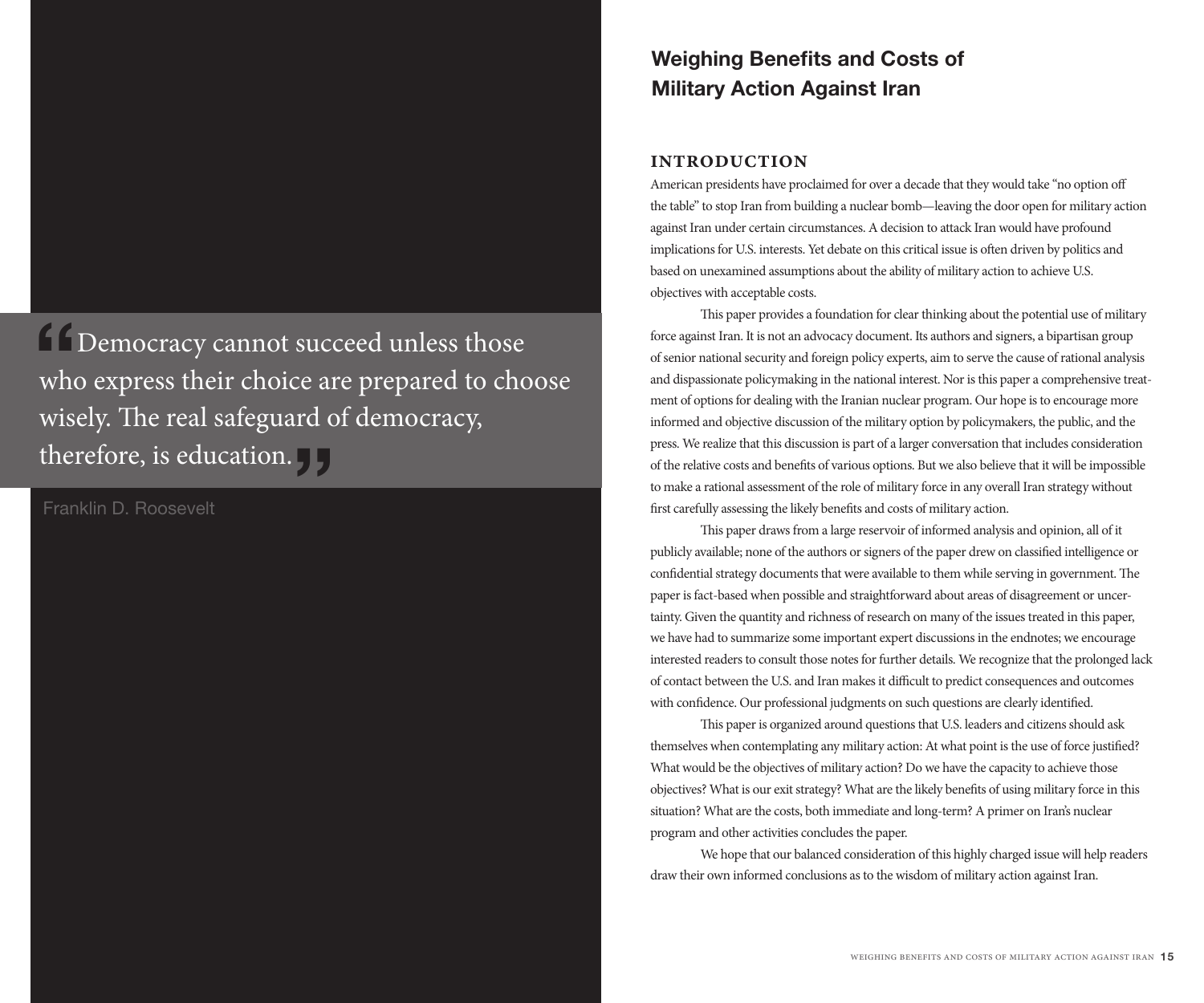## **SHARED UNDERSTANDINGS**

The authors of this paper brought to their task some shared understandings that provided our diverse group with a common perspective.

• We recognize that military action against Iran is being contemplated because a nuclear-armed Iran would pose complex and dangerous challenges to U.S. interests and security, as well as to the security of Israel and possibly to stability in the Middle East.

• We are mindful that Iran has twice in the past attempted to expand its nuclear program secretly—efforts that were detected and halted—and that Iran is currently in violation of United Nations Security Council Resolutions requiring it to cease enrichment activities. The International Atomic Energy Agency (IAEA), which monitors Iran's nuclear program, continues to call for clarification of Iran's evasive responses to questions about the past record of deception. Nor has the IAEA been able to gain full access to Iran's military facilities to confirm the current status of an Iranian nuclear weapons program that intelligence officials believe was halted in 2003. In addition, Iranian leaders have repeatedly made statements that have threatened Israel and that have been interpreted as challenging the right of the State of Israel to exist.

• We agreed that in this paper, we would focus on the particular case of Iran, and not on broad questions about the United States' commitment to nuclear nonproliferation that would be raised by attacking Iran to head off a nuclear weapon. But we recognize the fundamental importance of such questions as: Will the U.S. continue to use force, as a general policy, in support of its commitment to stopping the spread of nuclear weapons, taking military action against North Korea and any other nations (such as Saudi Arabia, Egypt, or Turkey) that might decide to develop a nuclear weapon? What criteria would govern decisions about the use of force to avert development of a nuclear weapon? Would those criteria apply in the case of Iran, or does the U.S. believe that special conditions are in play in this case?

• We believe that the use of military force should be a last resort and must be accompanied by a rigorous analysis of what the use of force might achieve, and at what cost.

• We have chosen not to address alternatives to the use of force in this paper, in order that we might focus more intently on analyzing the benefits and costs of military action. Assessing the alternatives to military force is vitally important, and we plan to undertake such an assessment in a separate paper.

• It quickly became clear to us that articulating the potential benefits of military action against Iran is an inherently different task from that of articulating potential costs. Some important

benefits can be described fairly concisely, in terms of targets destroyed and objectives achieved. The costs of military action against Iran, on the other hand (and in particular, the long-term costs), are more difficult to describe concisely or precisely—especially given the need to consider unintended consequences, and the impossibility of anticipating with certainty how Iran and others would respond to actions. This reality is reflected in the relative lengths of the "Benefits" and "Costs" sections of the paper.

• The paper necessarily grapples with a number of key strategic questions on which there is disagreement—including how long a military strike might delay Iran's capacity to build a nuclear weapon; how and when the United States would know if Iran was carrying out a decision to build a nuclear weapon; the probable impact of military strikes on the stability of the Iranian regime; and the potential scope of Iranian retaliation. In all cases, the professional judgments presented in this paper are based on careful review of a wide range of expert analyses and opinion.

• In offering this rigorous and objective assessment by a bipartisan group of national security professionals, we aim to help de-politicize discussion of an urgent security challenge in this election year.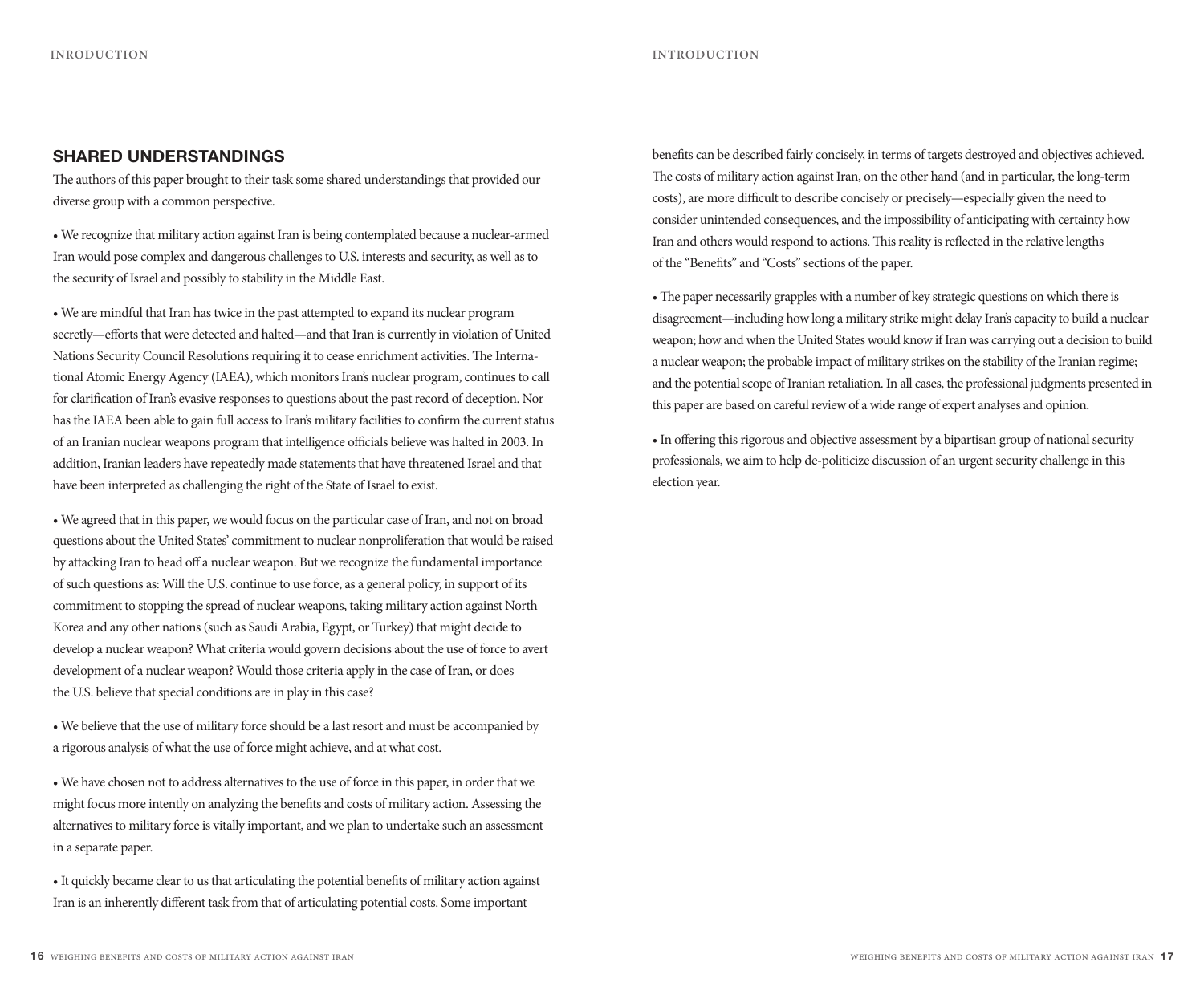## **Iran's Nuclear Program: Overview**

While the Iranian nuclear program is large and encompasses many different dimensions, the facilities and activities of greatest concern are those involved in the enrichment of uranium.

Natural uranium contains less than 1% of the isotope (or form) of uranium useful for a nuclear weapon; it must be enriched to a much higher level (the U.S. standard is 90%) for use in a bomb. Without highly enriched uranium (HEU), any Iranian nuclear weapons design would remain impracticable. Iran currently has a stockpile of low enriched uranium, or LEU (3.5%), which is suitable for nuclear reactor fuel, and a modest supply of medium enriched uranium, or MEU (20%), which Iran claims would fuel a reactor that creates medical isotopes. Due to the characteristics of enrichment, uranium that has been enriched to 20% is relatively easier to enrich further and could potentially be used as the basis for rapidly producing weapons-grade uranium (WGU).

Iran has four declared sites that are central to the enrichment process. Two of them, Esfahan and Tehran, are used for conversion of uranium, with Esfahan much larger and therefore more critical than Tehran. Two others, Natanz and Fordow, are facilities for enrichment. Natanz is the larger of the two facilities and can enrich uranium more quickly than Fordow. Both are underground, providing protection from bombing, but Fordow is buried much deeper and therefore is much better protected.

The United States and the International Atomic Energy Agency (IAEA, an independent monitoring organization that reports to the United Nations) have extensive knowledge of these sites and Iran's other declared nuclear facilities, including a partially completed heavy water reactor at Arak which could potentially

be used to produce plutonium—an alternative route to the development of a nuclear weapon. The IAEA used to have access, and has recently sought renewed access, to Parchin, a military site suspected of past involvement in undeclared Iranian research potentially related to the construction of nuclear weapons. Based on quarterly IAEA reports, as well as on intelligence data and reports from dissident groups in Iran, U.S. intelligence officials have expressed confidence that Iran has not yet built any new, undeclared nuclear facilities and that there is a good—but not perfect—chance that new clandestine enrichment facilities could be detected on a timely basis. Intelligence officials also judge that an Iranian nuclear weapons development program begun prior to 2003 was halted; the IAEA continues to seek clarification regarding the current status. In light of Iran's past weapons-related work and the IAEA's relatively limited access to military facilities, the United States and other nations remain watchful for any signs that Iran might be engaged in non-nuclear research and development activities that could contribute to the development of a nuclear weapon.

Having enriched uranium is not the same as having a bomb—but it is not possible to make a bomb without HEU (or plutonium). Given Iran's current centrifuge capacity and stockpiles of enriched uranium, and the technical challenges entailed in fashioning even a crude, testable nuclear device, conservative estimates suggest that it would take Iran a year or more to build a military grade weapon, once the decision was made to do so. At least two years or more would be required to create a nuclear warhead that is reliably deliverable by a missile. United States intelligence officials believe that no decision to develop a nuclear weapon has been made by Iran's Supreme Leader.

*For additional background and source citations, see the Primer on Iran's Nuclear Program and Other Activities at the end of the paper.*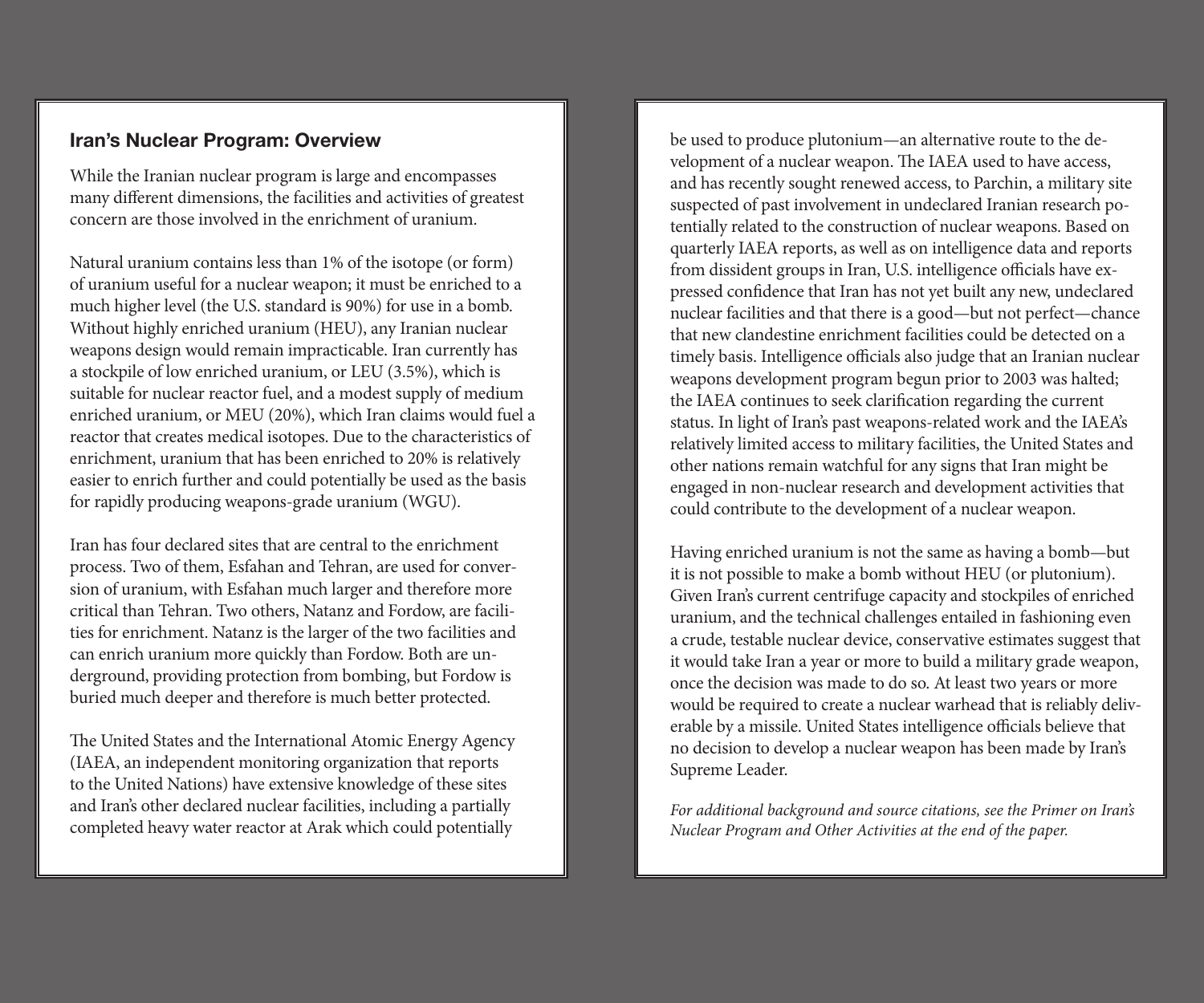Let us not seek the Republican answer or the Democratic answer, but the right answer. Let us not seek to fix the blame for the past. Let us accept our own responsibility for the future.<br>John F. Kennedy <sup>"</sup>

John F. Kennedy



# **TEXAS CONSIDER TRANSITIONS**<br>TIMING, OBJECTIVES, CAPABILITIES, AND EXIT **STRATEGY FOR MILITARY ACTION**

**I.1. Timing.** The United States has indicated that it would consider taking military action against Iran if or when there is a clear indication that Iran has decided to build a nuclear weapon. The Israeli government, led by Prime Minister Netanyahu, describes a nuclear-capable Iran as an "existential threat" and has threatened to use military force to prevent Iran from having the capability of producing a nuclear weapon. Many members of the U.S. Congress and other political leaders support the Israeli position, and U.S. intelligence analysts believe that Iran is already "capable" of eventually producing a nuclear weapon, if it should decide to do so. But intelligence experts also judge, with a high degree of confidence, that no such decision has been taken by Iran's Supreme Leader.<sup>1</sup> The Obama administration has held that Iran should be stopped from having a nuclear weapon.<sup>2</sup>

How would the United States know when such an Iranian decision is made especially if there is no public statement of intent or reliable intelligence regarding a secret statement of intent by the Supreme Leader? While a stated intention may be hard to come by, we believe that the United States and the international community are very well equipped to detect and assess Iranian actions that would signal the implementation of a nuclear weapons decision. For example, International Atomic Energy Agency (IAEA) inspections would almost certainly reveal any Iranian efforts to begin enriching uranium beyond 20% at declared sites; such activity would be an important signal, even if it were explained by Iran as having some non-weapons purpose—construction of a naval reactor for example, which some recent reports indicate Iran may be contemplating.<sup>3</sup> Of course, if Iran were to expel IAEA inspectors who are currently monitoring Iran's declared nuclear facilities, that would be a different kind of signal. The United States also has excellent capabilities for detecting any Iranian efforts to build clandestine weapons-development facilities. The science of satellite surveillance has made significant advances in recent years, and American signals and electronic intelligence has improved as well. In addition, Iran today is probably the most "watched" country in the world—not just by the United States and the IAEA, but by other nations as well. To carry out a secret, parallel nuclear weapons program, Iran would need to divert both safeguarded material and some of the country's relatively small network of well-qualified experts in centrifuge enrichment<sup>4</sup>; such diversions would almost certainly be detected. While there are differences of opinion on this issue, we believe it would be extremely difficult for Iran to hide a nuclear program devoted to weapons development. No monitoring and detection system is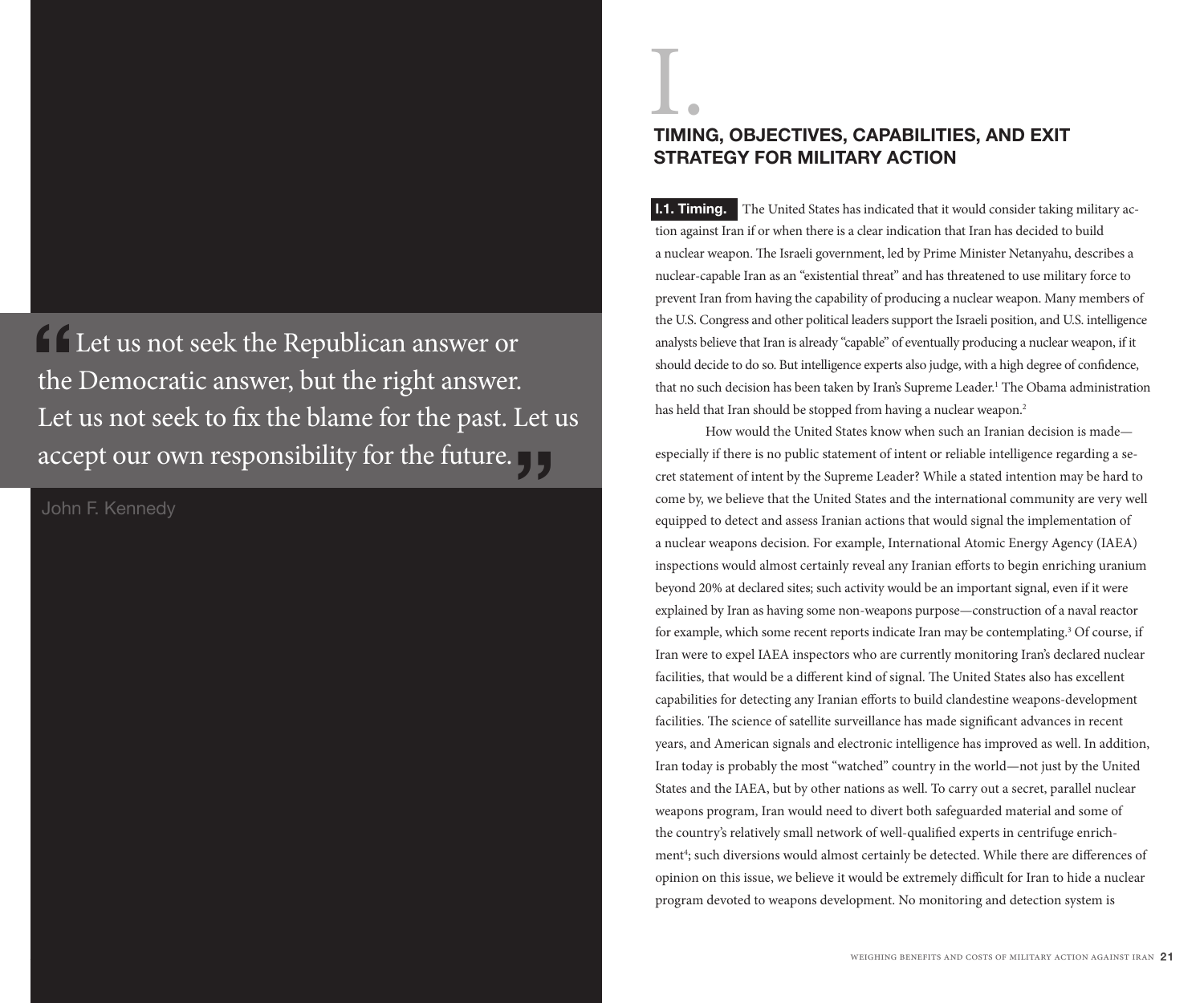failure-proof, but Iran has little reason to be confident that it could get away with creating a secret program to produce fissile material for a weapon.5

Were Iran to attempt to produce a single bomb's worth of highly enriched uranium (HEU), it would take at least one month (although some experts believe the timeline could be as long as four months or more).<sup>6</sup> It is important to note that while the ability to build a single bomb is a somewhat useful theoretical construct, it has little or no correspondence to how nuclear weapons programs function in the real world. Historically, no country in the nuclear age has sought as its goal to build one nuclear weapon; nor has any country adopted a strategy of building one weapon knowing that as a consequence, its program would be exposed. The timeline for producing a single bomb's worth of HEU is subject to change, depending on the number and type of operational centrifuges available as well as the size of Iran's stockpile of already enriched uranium, particularly 20% enriched uranium. 7 Conservatively, it would take Iran a year or more to build a militarygrade weapon, with at least two years or more required to create a nuclear warhead that would be reliably deliverable by a missile.<sup>8</sup>

In short, it is likely that the United States would receive some warning and have at least a month to make a decision on action—military or other. Understanding the difference between the one-month timeline of producing sufficient fissile material in order to produce a weapon, and the two-year timeline of creating a nuclear warhead, is critical when considering the likely success of military action. After a month, the weaponsgrade uranium (WGU) could be reduced significantly in size (25 kilograms); if properly encased, it could be easily hidden and would be highly mobile. This would be a very hard target to detect and destroy. While it would take some additional time for Iran to translate the WGU into a meaningful military capability, the ability for the United States or others to launch preventive military strikes would be reduced. In contrast, the facility used to enrich the WGU is immobile and large and therefore an easier and somewhat vulnerable target (unless deeply buried).

The more telling the indications that Iran has decided to make a weapon, the more persuasive the justification for military action would be to the international community, including the United Nations Security Council. If the Iranians were to withdraw from the Nuclear Non-proliferation Treaty (NPT), disconnect the IAEA monitoring devices, and permit no further on-site inspections, the international community itself might consider military action or some other form of engagement. In this case, the U.S. would still be in a position to exercise a military option and might even be able to

assemble a coalition for attacking Iran. The more apparent the decision to make a weapon, the more persuasive the justification for military action would be to the international community, including the United Nations Security Council. While Israel's more limited military capabilities and earlier "red line" create a closing window of opportunity to take military action, the U.S. could afford to wait for its red line to be crossed—Iran undertaking a dedicated weapons program—before deciding whether to take preventive military action.

Realistically, though, any near-term military action against Iran is likely to be undertaken in the absence of incontrovertible evidence or an open statement by Iranian leaders about their intention to pursue development of a nuclear weapon. Given the deepening mutual distrust between the U.S. and Iran; congressional sympathy for Israel's perspective on a nuclear-capable Iran; and the conviction among some parties that Iran has already secretly decided to build a nuclear weapon, we believe the most likely military scenario is one in which preemptive, unilateral action against Iran is initiated by the U.S. and/or Israel, under conditions of some uncertainty about Iran's real intentions. That scenario is the primary focus of our paper.

**I.2. Objectives.** U.S. policy statements indicate that the objective of military action against Iran would be to prevent Iran from developing a nuclear weapon.<sup>9</sup>

Are we capable of achieving this objective through a brief or even an extended military campaign, whether conducted by the U.S. alone or in concert with others? As described in more detail below, a military action involving aerial strikes, cyber attacks, covert operations, and special operations forces would destroy or severely damage many of Iran's physical facilities and stockpiles. But in our judgment, complete destruction of Iran's nuclear program is unlikely; and Iran would still retain the scientific capacity and the experience to start its nuclear program again if it chose to do so.

We believe that extended military strikes by the U.S. alone or in concert with Israel could delay Iran's ability to build a bomb by up to four years—if the military operation is carried out to near perfection, with all aircraft, missiles, and bombs working to maximum effect.<sup>10</sup> A military strike by Israel alone, with its more limited military capacity, could delay Iran's ability to build a bomb for up to two years.<sup>11</sup>

The distinction between preventing and delaying Iran's ability to build a nuclear weapon would be a critical one, when considering the objectives of war.<sup>12</sup> Although there are strategic reasons for not being specific about redlines and military objectives, official and unofficial statements reveal a marked lack of consensus and clarity within government circles about what the United States should aim to achieve through any military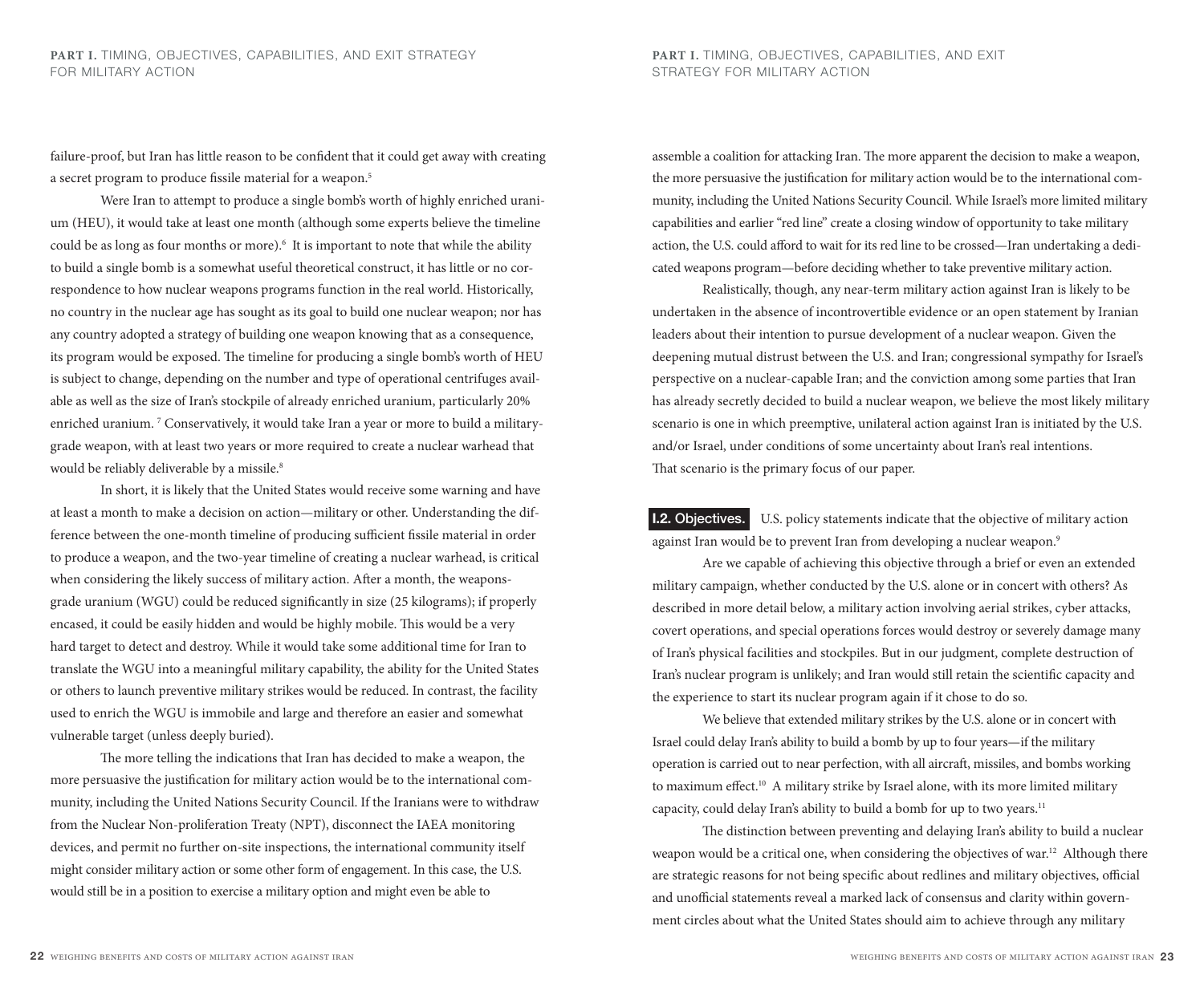**PART I.** TIMING, OBJECTIVES, CAPABILITIES, AND EXIT STRATEGY FOR MILITARY ACTION

action against Iran. Privately, some in Washington may have embraced the more modest short-term objective of delaying Iran's ability to build a nuclear weapon, as a step toward prevention; but others may well have embraced objectives that are far broader than official statements currently suggest. Examples of broader objectives that are embraced by some parties include: 1) to bring about regime change; 2) to damage Iran's military and economic power so that it would be unable to pursue an aggressive policy in the region, particularly with regard to Israel; or 3) to force Iran to capitulate to U.S. demands regarding not only the nuclear program, but also Iran's hostility toward Israel; its support for Hezbollah and Hamas; and the regime's treatment of the Iranian people.

In order to fulfill the stated objective of preventing Iran from ever acquiring a nuclear bomb, the U.S. would need to conduct a significantly expanded air and sea war over a prolonged period of time, likely several years. In order to fulfill any of the more ambitious objectives suggested above, an even greater commitment of force, including troops on the ground, would be required to occupy all or part of the country.13 As far as we can judge from publicly available documents, no government official has suggested undertaking a land war or occupying Iran. Were the objectives of military action to expand during conflict, making such a campaign necessary, we estimate that Iran would require a commitment of resources and personnel would be greater than what the United States has expended over the past ten years in the Iraq and Afghanistan wars combined (due both to Iran's large size and population and to the strength of Iranian nationalism, as demonstrated during Iran's long and brutal war with Iraq, which invaded Iran in 1980).<sup>14</sup>

**I.3. Capabilities.** We have asserted that standoff attacks alone—by the U.S. or Israel or both—would not suffice to eliminate the possibility of Iran ever acquiring a nuclear bomb, but could produce a delay of two to four years in Iran's ability to develop a nuclear weapon. In reaching these judgments, we are assuming that the U.S. would deploy a full array of aircraft and conventional weapons against Iran, in standoff strikes that could last for several days or weeks, or longer. (For the purposes of this paper, we do not consider the conduct of certain small-scale asymmetrical operations using non-traditional military capabilities, especially in a pre-conflict mode, to constitute the use of "military force." We also do not attempt to evaluate the likely impacts of covert action or cyber attacks—even as part of a formal military action—because of the limited availability of open-source materials on that subject and the difficulty of predicting the success of such efforts.)

Such an action would include first destroying Iranian air defense and command and control facilities, which are generally regarded as relatively old and unsophisticated, in order to assure accurate and effective attacks on intended targets with low American casualties. For attacking deeply buried targets, like Iran's Fordow enrichment facility (which is 200–300 feet underground), the U.S. would use its B-2A stealth bomber armed with the GBU-57 Massive Ordnance Penetrator (MOP), a 30,000-lb "bunker-busting" bomb. Experts disagree about whether or not a bomb of this sort is capable of destroying or merely damaging the Fordow facility.15 The United States would also have the option of using missiles, drones, and special operation forces to reach some high-value targets.16 The U.S. would need to rely on its own intelligence to determine the accuracy of completed strikes and the degree of damage to key targets, since Iran would almost certainly move quickly to expel inspectors from the IAEA. (The United States might also issue an advance warning of aerial attacks, so IAEA inspectors could get out of harm's way.) If initial U.S. actions fail to produce the desired damage or if the list of targets grows once strikes begin, more sorties and multiple waves of attack would be necessary, extending the duration of the campaign.

An Israeli aerial strike would be based mainly on the long-range strike capability of the Israeli Air Force, but could include submarine-launched cruise missiles and the medium range 'Jericho' missile based on Israeli territory. The Israeli aerial strike capability consists of F-15I and F-16I long-range fighter-bombers armed with 2,000-lb and 5,000-lb bunker-buster bombs; KC 707 aerial refueling tankers; and electronic warfare support aircraft (manned and unmanned).17 The Israelis have been developing this capability since the mid-1990s and have continued to modernize and exercise it even over recent months.18 Israel most likely would plan to cross Jordanian and Iraqi airspace to attack Iran, not only because that is the shortest route to Iran, but also because the Iraqi Air Force is not capable of impeding such an incursion.19 Israel would hope to take advantage of its sophisticated electronic warfare capability and Iran's long border with Iraq in order to surprise Iran. An Israeli attack would likely be rapid (not longer than one night or at most two days of bombing) and well prepared, but certainly more limited in scope than a larger and more extensive U.S. military campaign.20

In particular, an Israeli air strike is unlikely to succeed in destroying or even seriously damaging the Fordow enrichment facility and the stockpile of 20% enriched uranium that is stored there.<sup>21</sup> The lack of a high-confidence military option against Fordow is a key reason why Israeli government officials believe they must take action to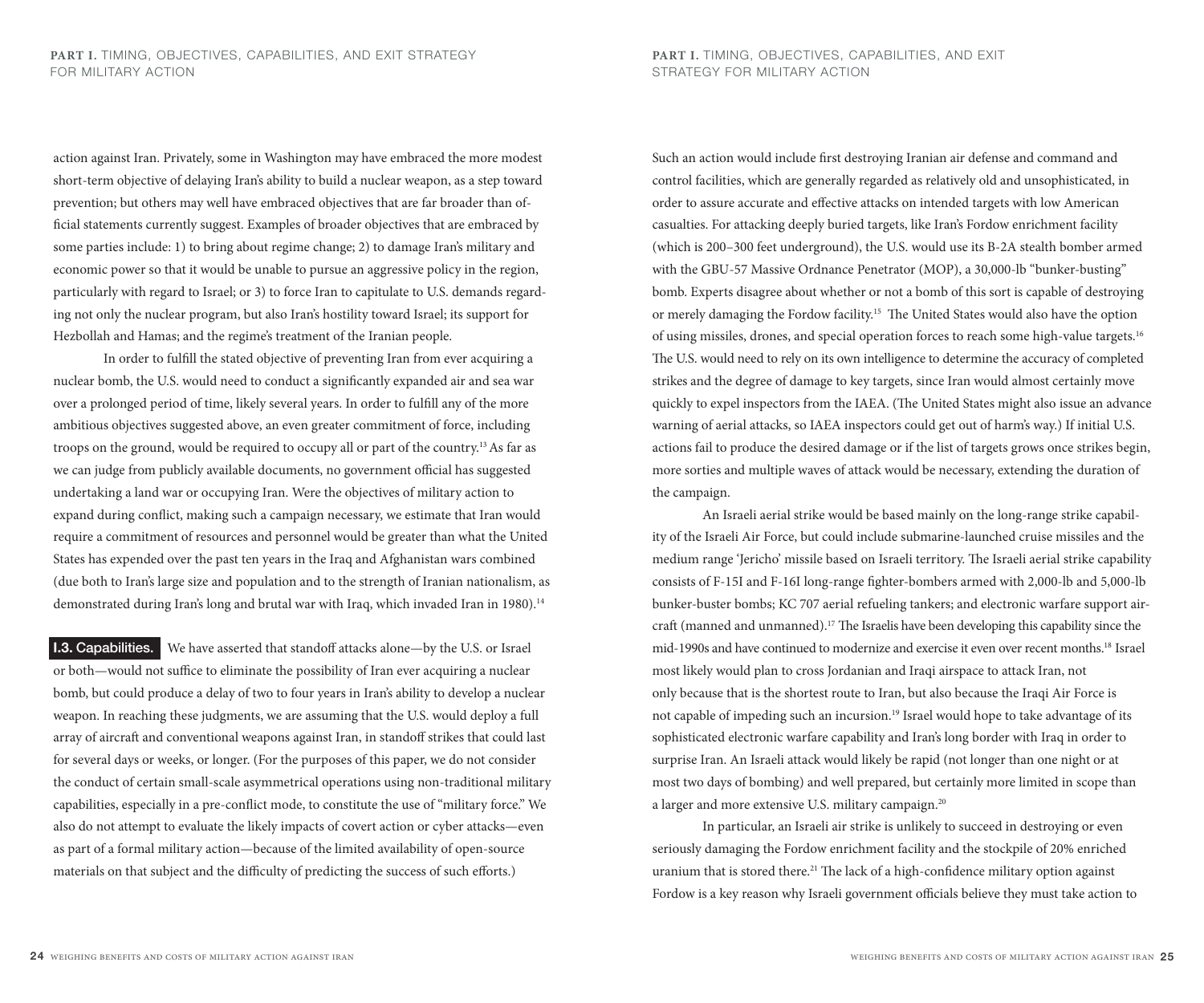destroy Iran's supply of low enriched uranium (LEU) and damage Iran's ability to produce more centrifuges, before Fordow becomes fully operational.<sup>22</sup>

**I.4. Exit Strategy.** Questions about exit strategy are obviously closely related to questions about the objectives of military action. Given the lack of clarity about the objectives of military strikes against Iran, different parties could evaluate the success or failure of military action in very different ways. Military objectives also tend to broaden or change over time, especially in response to retaliation.

If stand-off air strikes achieved the limited objective of delaying Iran's nuclear program—and if no broader objective was adopted, including in response to retaliation—an exit strategy might not be needed. Of course, after the attacks ended, it would be necessary to continue applying diplomatic and economic pressure (including through the sustained imposition of sanctions) in order to produce a lasting solution. Whether resorting to force would enhance or reduce the prospects for success in this endeavor is a legitimate question for debate, which we consider in the "Benefits" and "Costs" sections that follow. If there is no lasting resolution of concerns about Iran's nuclear intentions and if Iran seeks to rebuild its nuclear program, the U.S. and/or Israel may need to consider renewing military operations again at some later point or points.

On the other hand, if the U.S. objective were to broaden to regime change or eliminating Iran's ability to play an aggressive role in the region—or if an escalating spiral of retaliation and counter-retaliation caused the conflict to spread—then planners would be challenged to develop an effective exit strategy. As the U.S. experience in Iraq suggests, it is not easy to devise an exit from deep and prolonged military engagement in a conflict that ultimately requires the crafting of a political solution.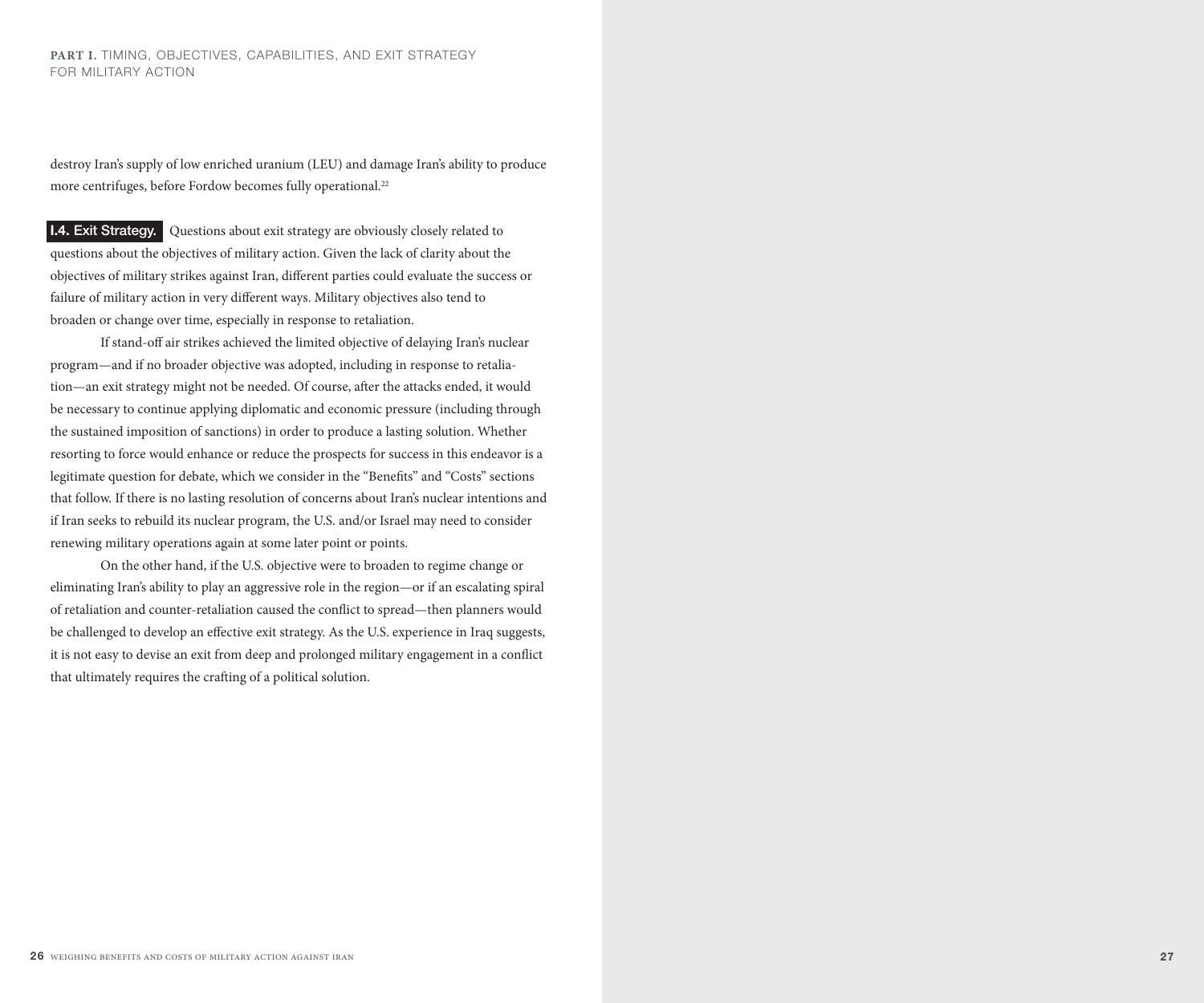$\blacksquare$  Things seem to be hurrying to an alarming crisis, and demand the speedy, united councils of all those who have regard for the **COMMON CAUSE.**<br>Thomas Jefferson <sup>"</sup>

Thomas Jefferson



In this section we make separate estimates of what can be achieved by U.S. military and Israeli military action, since the benefits differ significantly in these two scenarios.

**II.1. U.S. Military Action.** We estimate that a preemptive U.S. military action could delay for up to four years Iran's ability to build a nuclear weapon.<sup>23</sup> Such a delay would be the result of damage to Iran's existing nuclear facilities, the weakening of Iran's ability to rebuild such facilities, and damage to Iran's military capabilities. In addition to these impacts on Iran's nuclear program, the decision to take military action could have broader geopolitical benefits for the United States.

**II.1.1 Damage to nuclear facilities.** Sustained U.S. attacks could damage or destroy Iran's major enrichment facility at Natanz, plus the conversion facilities in Esfahan and Tehran (where the potential for civilian casualties would exist); the still incomplete heavy water reactor and production plant in Arak; and some centrifuge production installations. While there is some debate about the capacity of a single large bunker-buster bomb to destroy Fordow, repeated sorties could result in significant damage to the facility and to the portion of Iran's stockpile of 20% enriched uranium that is stored there—without taking the site permanently out of commission.<sup>24</sup> The Iranian nuclear program would have to re-excavate the site to recover enriched material (if such recovery is even possible) or build new enrichment facilities. This would be time consuming under the best of circumstances. Iran's work at Fordow was first detected in 2007,<sup>25</sup> but it was not until two years later that the facility was advanced enough to be identified as an enrichment facility. Another two years passed before Iran began installing centrifuges at Fordow, suggesting a timeline for recovery of up to four years. While this may not represent the maximum speed with which Iran could build an enrichment facility, it does indicate that the process cannot be completed in a few months.26

**II.1.2 Weakened ability to rebuild nuclear facilities.** Iran's ability to reconstruct its nuclear program could be impaired by attacks on sites where centrifuge components are produced or stored. One assessment notes that, since some critical components cannot be produced domestically and current sanctions severely restrict Iran's ability to import those components, Iran would only be able to replace 2,000 of the centrifuges that are likely to be destroyed or damaged through attacks on the Fordow and Natanz enrichment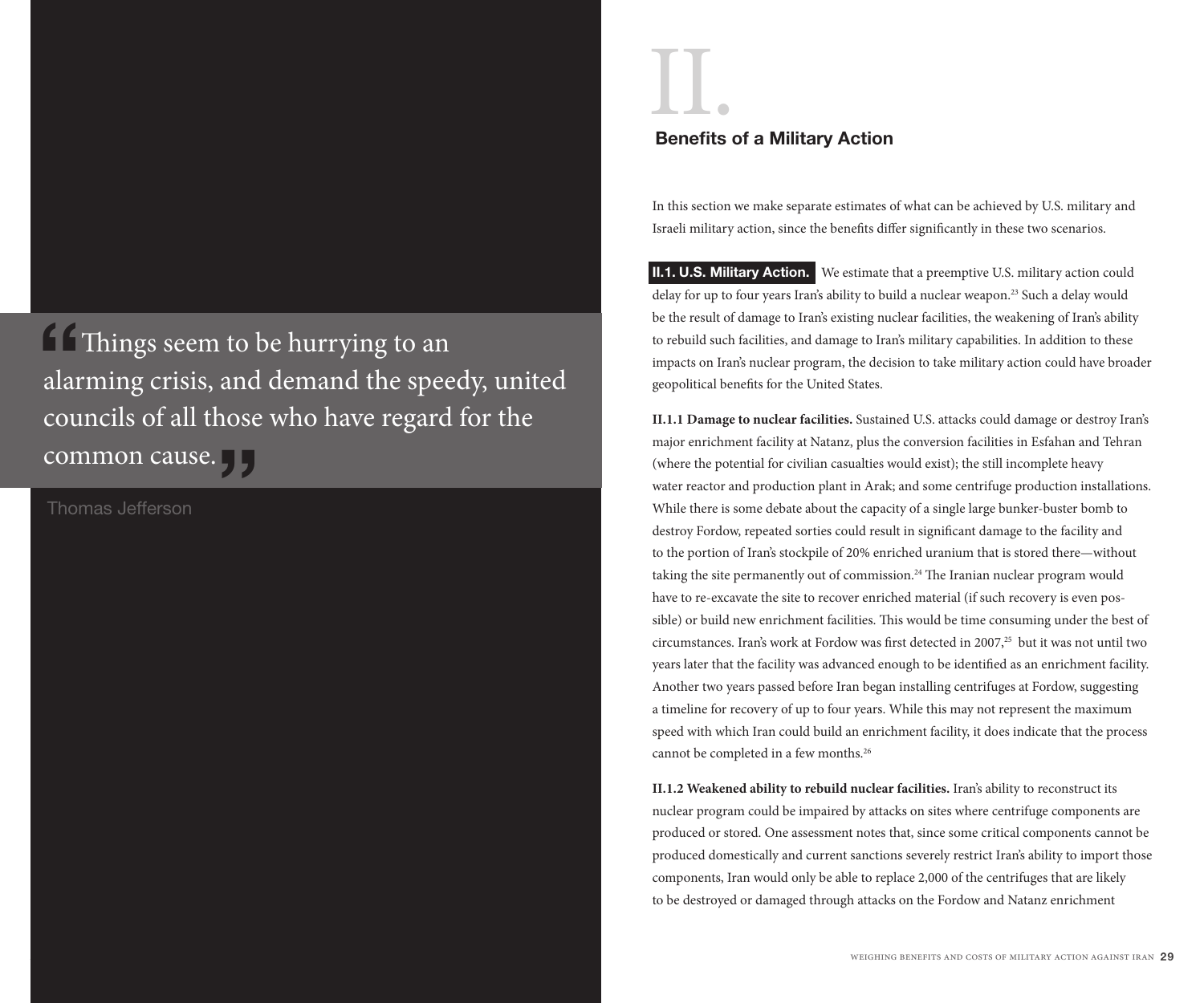facilities (which currently house 10,000-11,000 centrifuges).<sup>27</sup> Other assessments indicate that Iran's supplies may be less constrained and that Iran might have the capability to begin producing significant numbers of centrifuges again within a few months of an attack. Thus, while destroying some critical components might delay recovery for a very substantial period, the delay could potentially be shorter. This uncertainty is one reason it is difficult to predict the impact of an attack.28 If Iran were to decide to replace a severely damaged or destroyed Fordow facility, it would have to build again deeper underground and perhaps place smaller facilities in more remote areas, all of which would be time consuming.

**II.1.3 Damage to military capabilities.** The U.S. would also be able to destroy or damage many of Iran's air defenses, its air force, its military communications networks and command and control centers, and some of Iran's retaliatory capabilities such as the main military bases and missile and rocket-launching sites. In addition, damage could be done to the facilities of the Iranian Revolutionary Guard Corps (IRGC); as well as those of Iran's air force, army, and navy. The U.S. could also damage some sites suspected to be involved in work on nuclear weapons, such as Parchin.<sup>29</sup>

**II.1.4 Deterrence of nuclear weapons proliferation.** U.S. military action against Iran's nuclear program may also reduce the odds that other countries in the region will seek nuclear weapons. First, it might provide assurance to regional allies, who would see that the United States will act to protect their security and that Washington's promises to its friends are credible. Moreover, if Iran's nuclear program were set back, key regional players such as Saudi Arabia, Turkey, and Egypt would feel less pressure to pursue their own nuclear programs. Second, a U.S. military action might also deter others—inside and outside the region—from pursuing their nuclear ambitions, fearing that if they do, it might invite a similar U.S. response.

**II.1.5 Broader geopolitical benefits for the U.S.** U.S. military action would demonstrate to the Iranian government America's determination to prevent Iran from acquiring a nuclear weapon. It could disrupt government control, deplete the Iran treasury, raise internal tensions, and, some maintain, weaken the regime.<sup>30</sup> This last is a highly contested assumption, and we join other experts in believing that an attack would strengthen the Iranian regime instead of weakening it (as mentioned in the consideration of "Costs," below. The use of force would also reassure those American allies and potential allies in the greater Middle East that are concerned about Iran's regional ambitions.

**II.2. Israeli Air Strikes.** Given the extensive, concealed, and protected nature of Iran's nuclear sites, and the scope of Israel's military capabilities, we estimate that an Israeli attack could delay Iran's ability to build a nuclear weapon by up to two years.<sup>31</sup> In our view, Israel could not replicate the success of its earlier surgical strikes against single reactors in Iraq and Syria, since Iran's nuclear sites are numerous and widely dispersed, with one (Fordow) buried deep underground.

Israeli military action would likely do serious damage to the enrichment facility in Natanz, and the conversion facilities around Esfahan and Tehran. It would also likely destroy a portion of Iran's 3.5% enriched uranium stockpile. Successful strikes against centrifuge production facilities would contribute to postponing Iran's ability to build a nuclear weapon. Should Israel also attack portions of Iran's air defenses and some suspected weapons development locations such as Parchin, Iran's overall military capabilities would be at least somewhat damaged.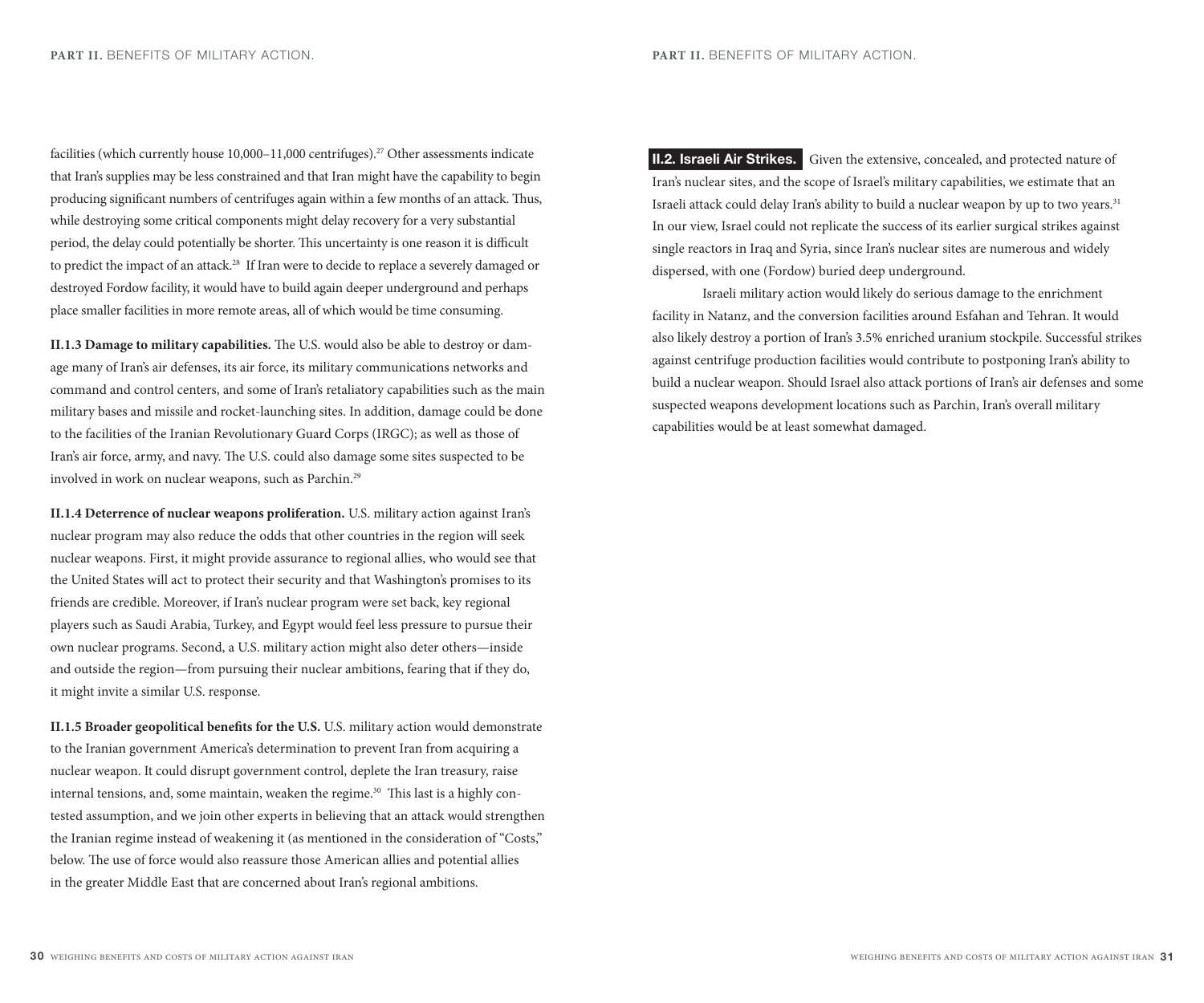# **Facts are Stubborn Things.** " Facts are Stubborn Things.

## Ronald Reagan

III. **Costs of Military Action**

The initiation of preventive military action against Iran, even with limited objectives, could be the beginning of a war entailing all of the uncertainties and unanticipated consequences so familiar to those who have experienced or studied military conflicts. Obviously, any substantial U.S. commitment to military action against Iran would create a highly unstable and combustible relationship with one of the largest and most powerful nations in the region.

Some of the costs of an Israeli and/or American military action would be realized immediately. (We are talking here about the costs of Iranian retaliation, not the financial costs of conducting an offensive military campaign, which would be significant, particularly if the U.S. were to carry out thousands of sorties and decide it had to return to the use of force periodically for years to come.)<sup>32</sup> Attacking Iran would also have important longer-term regional and global consequences for the United States. The longterm and even the near-term costs of military action are difficult to estimate, because of uncertainties about Iran's reactions and the reactions of other nations, and because of the high likelihood of unanticipated and unintended consequences.

In this section of our paper, we start by providing estimates of the costs of direct and indirect Iranian retaliation, and then offer some more speculative assessments of the very critical regional and global implications of attacking Iran.

**III.1. Costs of Direct Iranian Retaliation.** Some argue that Iran would be inclined to hold back in its response to an attack, so as not to provoke an even larger conflict with the United States.33 We believe, however, that Iran would retaliate, costing lives and causing damage to U.S. property and assets in the region. Iran could engage in at least token missile/rocket strikes against the attacker, targeting sites in Israel or U.S. facilities in the region. Iran's ballistic missile program has developed in parallel to its nuclear program, with both making substantial progress in the past several years (although sanctions have slowed development in both programs).<sup>34</sup> According to unclassified estimates, Iran probably has at least two dozen and possibly more than 100 conventionally armed ballistic missiles capable of striking most of the region, including Israel<sup>35</sup>—although this capability may be blunted by ballistic missile defense systems that the United States is reportedly in the process of deploying in the region.<sup>36</sup>

We do think it possible that the Iranians might limit the scope of their retaliation, in order to develop support and sympathy from key regional states and the broader international community, gauging that they would gain politically from being perceived as the victim.<sup>37</sup>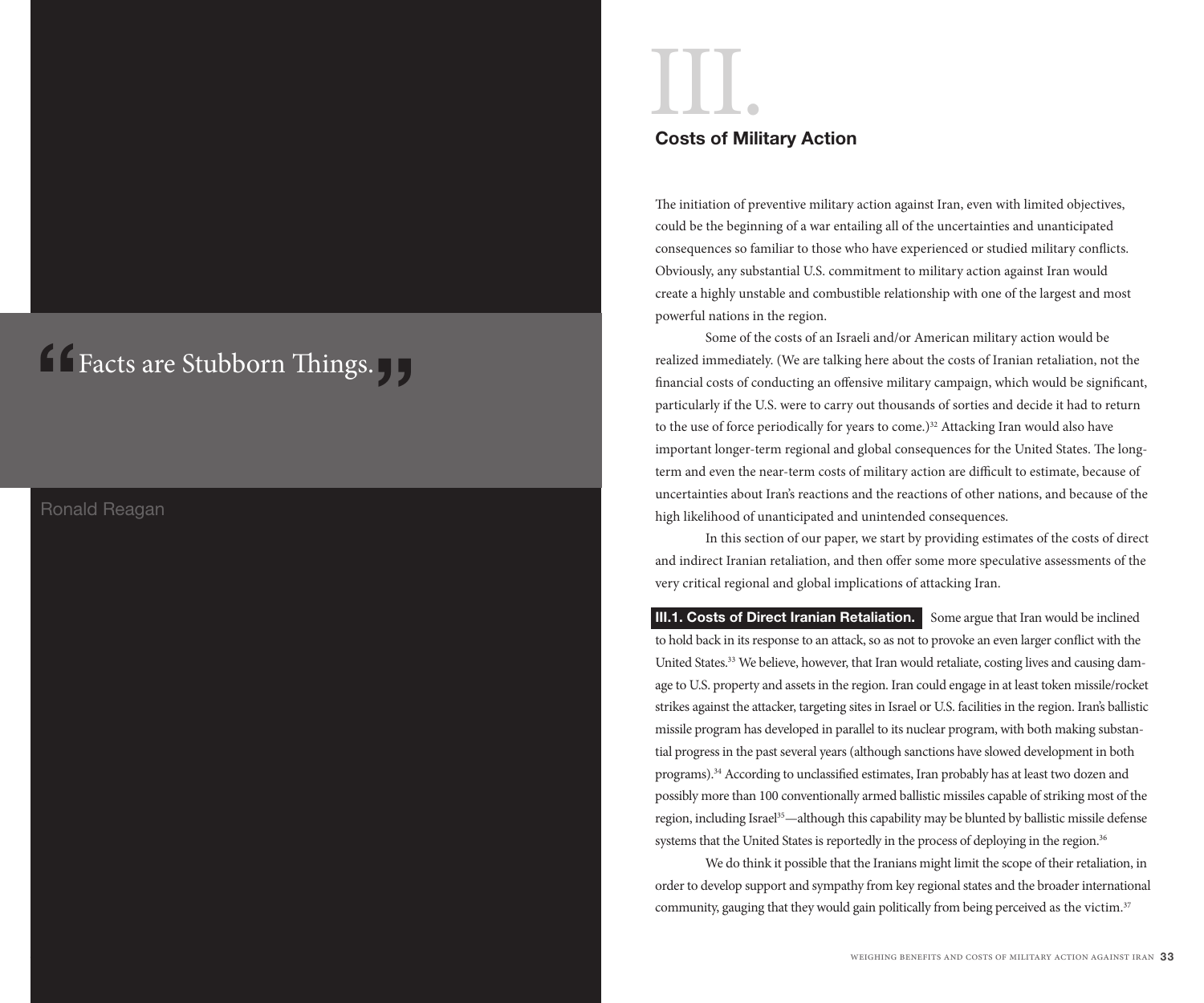**III.1.1 Retaliation against the United States.** In response to a U.S. military campaign, Iran would have less incentive to exercise restraint in retaliation than if the attack came just from Israel (in which case Iran might wish to avoid triggering U.S. involvement); but Iran would still be mindful of America's power and readiness to respond. Retaliation would most likely involve Iran's asymmetrical conventional force capability. Iran would want to avoid direct military confrontation, to the extent possible, so targets would include U.S. facilities in the region, Israeli facilities (since Iran would view Israel as partly responsible for a U.S. attack), or some combination thereof. While Iran's ability to retaliate in this way is likely to have been degraded by American attacks on Iran's arsenal of ballistic missiles, Iranian strikes over time could still potentially kill American and Israeli citizens, as well as citizens of those countries where the U.S. has allies and bases. Iran could also use its naval or other assets to attack U.S. ships, both civilian and military, in the region.<sup>38</sup> Iran has built up its naval capabilities over the past two decades, particularly in the Persian Gulf. While Iran's asymmetrical naval capability—consisting of anti-ship missiles, small submarines, fast attack boats, and mines—would ultimately be overmatched by the U.S. Navy, Iran could take advantage of the constrained geography of the Persian Gulf to inflict meaningful damage on U.S. or allied ships.39 The IRGC Navy would carry the burden of attacks inside the Gulf. The regular Navy operates generally outside the Gulf and has larger vessels that are more easily targeted.<sup>40</sup>

In addition to retaliation involving conventional forces, Iran could kidnap U.S. military personnel, businessmen, and/or civilians and leverage hostages for political bargaining.

**III.1.2 Retaliation against Israel.** In response to an Israeli strike, Iran could launch missiles at Israeli cities. While Iran's missiles are highly inaccurate and Israel's missile defenses (which would likely be supported by U.S. systems) could intercept many of these weapons, some could get through. Although Israel could anticipate some of Iran's likely targets and direct most of the affected civilians to bomb shelters,<sup>41</sup> there would inevitably be casualties and property damage.

Some Israelis and others have suggested that since earlier Israeli surprise attacks on Iraq's Osirak and Syria's Deir ez-Zor reactors provoked no retaliation from either country, Iran also might not retaliate. This seems unlikely to us. While retaliation against Israel would risk drawing the United States into the conflict, it might be necessary for domestic Iranian political reasons, and it would be understandable to many in the international community who would condemn the Israeli military action. Iran could target Israeli airbases where aircraft used in the strike are located, or the Israeli nuclear complex at

Dimona. Iran might even estimate that such a proportional response might not draw the U.S. into the conflict.

**III.1.3 Closing the Strait of Hormuz.** Iran could attempt to close the Strait of Hormuz in retaliation for an attack. Nearly 20% of world exports of petroleum—including Iran's own exports—pass through the Strait of Hormuz.42 Any effort to block the Strait could disrupt the global oil and natural gas markets (in addition to blocking the main artery for export of Iran's own oil), resulting in a large increase in petroleum prices and potentially alienating important nations, such as China, which otherwise would likely be sympathetic to an Iran that has been attacked seemingly without clear provocation. Nonetheless, Iran might calculate that threats to close the Strait could galvanize international pressure on the U.S. to de-escalate.

Despite the overmatch enjoyed by the U.S. Navy and possible coalition partners, Iran might succeed in closing the Strait for days or even weeks by deploying a substantial number of mines and then using its naval forces and land-based anti-ship missiles to hinder efforts at clearance.<sup>43</sup> Such an outcome obviously would drive oil prices higher.<sup>44</sup>

Even if Iran did not seek to close the Strait, an attack on Iran would likely produce an anticipatory spike in oil prices—in fact, mounting tensions with Iran have already contributed to a price increase. Escalating tensions and naval skirmishes could further rattle markets and produce additional price spikes. There is also the possibility that defensive measures taken by the Iranians could be misinterpreted, or that rogue actions by elements of the IRGC Navy could create incidents in the Persian Gulf, creating an inadvertent naval escalation in the Strait.

**III.2. Costs of Indirect Iranian Retaliation.** Indirect retaliation by Iranian-backed proxies such as Hezbollah, or by Iran's covert action assets—such as the Revolutionary Guards' Qods Force—could include the use of missiles and rockets by proxies as well as terrorist attacks and covert action, such as sabotage and assassination.

**III.2.1 Indirect retaliation by Hezbollah.** It is an open question as to what Hezbollah would do if Israel or the United States attacked Iran. Hezbollah has fought against Israel and is well aware of the price it would pay for attacking Israel. Hezbollah might conclude that an Israeli strike against Iran would bring international condemnation, thereby resulting in increased sympathy and support for Hezbollah's own use of military force. (Hamas might conceivably make the same calculation, although its more narrow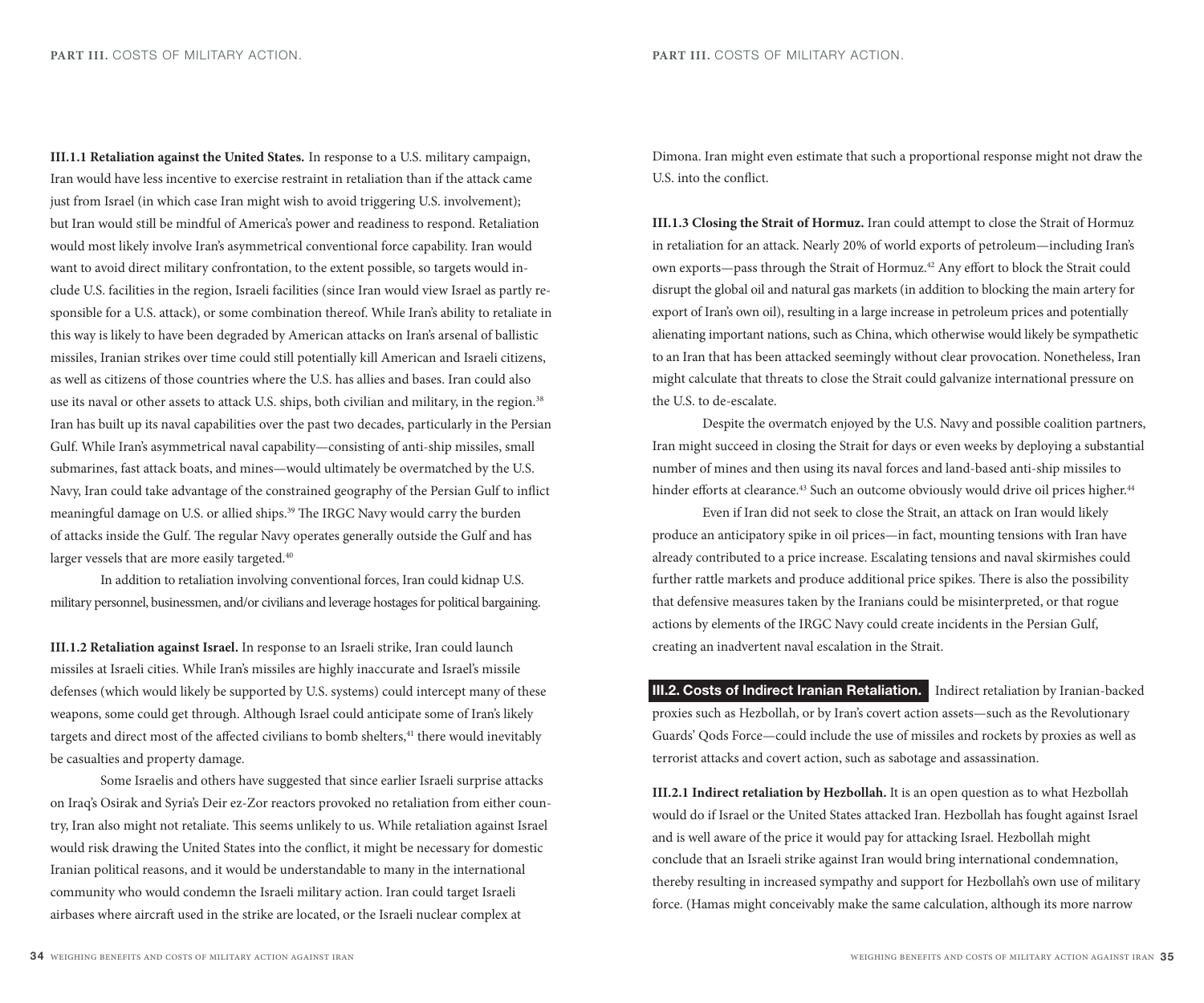focus on the Palestinian–Israeli arena makes that somewhat less likely.) Yet events in Syria have introduced uncertainties for Hezbollah, which has depended heavily on the Assad regime for support. A seriously weakened Assad or a completely new Syrian government would change the calculus for Hezbollah; depending on who succeeded Assad, Hezbollah might find it much more difficult to sustain a war with Israel.<sup>45</sup>

If Hezbollah (and perhaps Hamas) were to decide to take action, they could inflict significant damage on Israel with their extensive rocket and missile arsenals. Hezbollah's military capability is now significantly greater than during the 2006 war; the group currently has thousands of longer-range rockets and missiles (Israel estimates 50,000) capable of hitting central Israel.46 Again, Israel's Iron Dome anti-rocket and missile defenses significantly enhanced over the past year, with U.S. assistance—would blunt the attack, as would Israeli retaliation against the Hezbollah arsenals. But the resulting conflict could kill civilians, inflict property damage, and set back the Israeli economy. Hezbollah could also launch terrorist attacks against Israelis and Israeli interests.

Since the 2006 war, both Hezbollah and Israel have been preparing, in some sense, for their next conflict. Combine the possibility of a retaliatory cycle after attacks on Iran with these simmering regional tensions and the threat of a Third Intifada developing among a frustrated Palestine population, and we believe there are at least the preconditions for a major escalation and a bloody conflict in the Levant.<sup>47</sup>

**III.2.2 Covert retaliation worldwide.** Iran could also use its own and controlled covert action capabilities to attack Israel or the United States or their interests outside of the greater Middle East. This would offer Iran the advantage of deniability, with a view to limiting the potential for escalation. The Qods Force was implicated in a failed 2011 plot to kill the Saudi ambassador to the United States; the involvement of Qods in such a clumsy yet audacious attempt was regarded by many in the intelligence community and law enforcement as surprising but credible.<sup>48</sup> Likewise, Iranian intelligence services or their proxies have been implicated in recent bombings or attempted bombings in Bulgaria, India, Thailand, and Georgia (possibly in retaliation for the assassination of Iranian nuclear scientists by Israelis).<sup>49</sup> The extent of Iran's ability to conduct such a covert campaign is unclear, given some recent failures and missteps, though the success of the bombing in Bulgaria does indicate some ability to attack soft targets well outside the Middle East. Even one or two successful terrorist attacks could kill many and inflict substantial psychological, physical, and economic damage. Moreover, it seems likely that with more experience and greater determination, Iran could improve its performance significantly.

**III.3. Escalation.** Any Iranian retaliation could lead to Israeli or U.S. responses that in turn might provoke additional Iranian responses. The consequences are uncertain, but an escalation spiral certainly could result, with either or both sides taking actions that neither side contemplated before an initial strike—particularly since what one side sees as a completely justified retaliation may very well be perceived by the other side as a deliberate escalation. Given the "fog of war," high levels of mutual distrust, the absence of communication among regional combatants, and the ability of events to overtake even the most careful planning, miscalculation and uncontrollable escalation to full scale combat cannot be discounted.50

**III.4. Regional and Global Costs.** The long-term and global costs to U.S. interests are even more difficult to estimate. Recognizing that these may be speculations and that there is disagreement on these points, we offer the following assessments of possible global costs.

**III.4.1 A breakdown in global solidarity against Iran's nuclear program.** The United States would likely seek some kind of international mandate for military action against Iran, and attempt to put together a large multinational coalition. But if the U.S. and/ or Israel end up attacking Iran's nuclear program without such a mandate, hard-won international support for maintaining sanctions against Iran could be substantially weakened. China and Russia would loudly condemn military actions against Iran, and some European nations might pull back from a sanctions regime after such attacks.<sup>51</sup> Iran would be seen by many around the world, Muslims and non-Muslims alike, as the victim of unjustified American and/or Israeli military action. Sanctions are at present one of the main coercive levers against Iran; the heaviest sanctions on Iranian oil sales and access to worldwide banking have just come online. The weakening of the sanctions regime as a result of a military action would represent a significant break in the global solidarity against the Iranian nuclear program.52

With the breakdown of cooperative international efforts to isolate Iran, there is the possibility that Iran might receive new support for its military capacity. For example, Russia might be willing to sell Iran advanced surface-to-air missiles (SAMs) that would make future attacks on Iran more costly and difficult. Russia is currently withholding sales of these systems because they fall under U.N. sanctions, but this decision and others could be revisited after strikes on Iran.53 Also, Iran now faces severe limits on its ability to acquire from abroad a variety of dual-purpose materials and components for its centrifuges and other nuclear technology. States that see Iran as the victim of an unjustified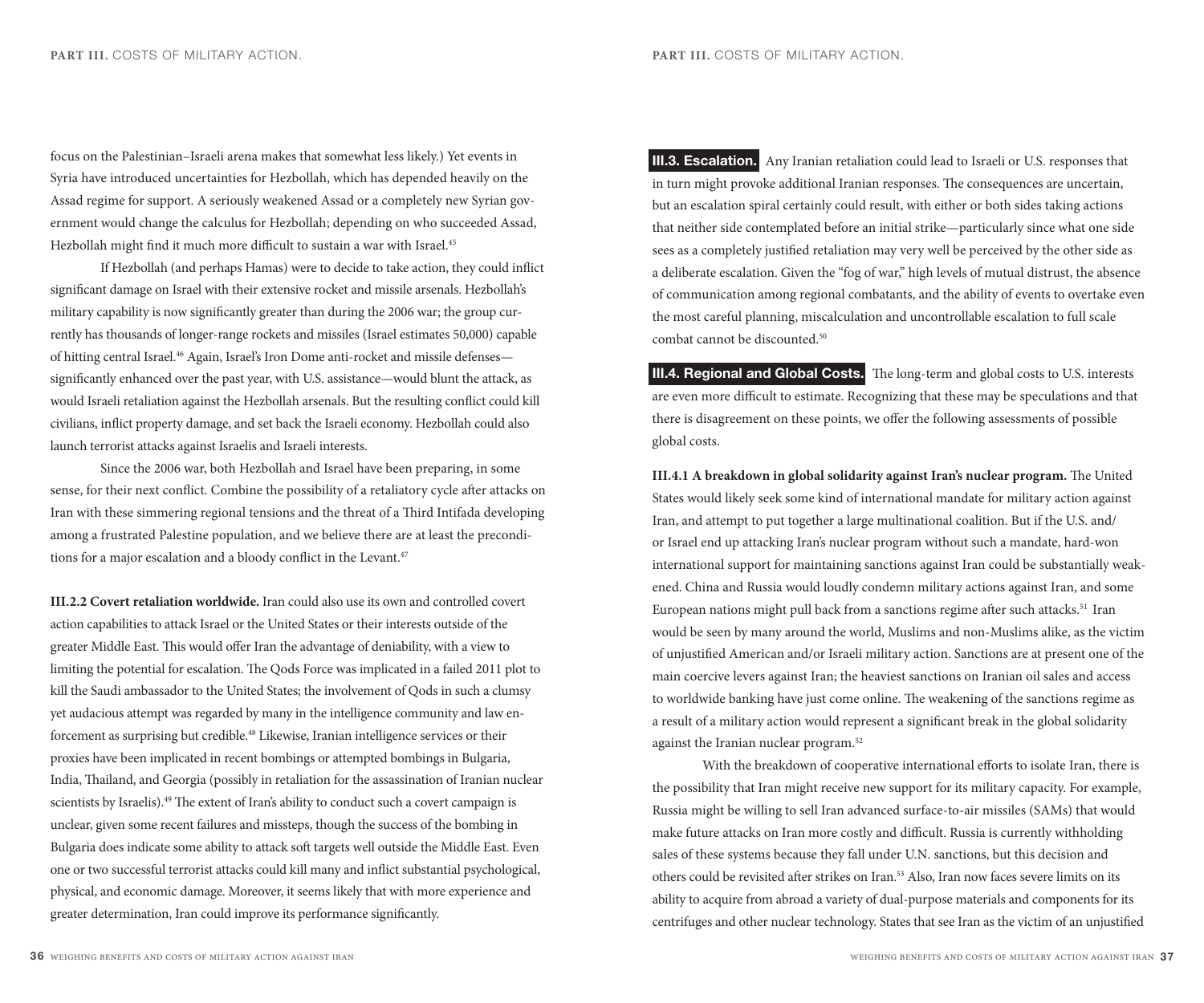attack might become more willing to share information and material with Iran. This could potentially enable Iran to produce more advanced centrifuges than the country is currently able to produce, given material and technical shortages.<sup>54</sup>

**III.4.2 Increased likelihood of Iran becoming a nuclear state.** Any sort of military action that could lead to outright war would have a significant impact on the possibility of reaching a more permanent political resolution of concerns about Iran's nuclear program (as well as concerns about Iran's regional role and many other issues that are central to U.S. security interests in the greater Middle East). Of course, there is a chance that punishing aerial attacks might drive Iran to the negotiating table—although we know of very few historical cases in which air strikes combined with other forms of pressure (but without the use of ground troops) produced such a result. Rather, once negotiations are abandoned for military action, it would become extremely difficult to pursue diplomatic discussions unless and until the Iranian regime surrenders or capitulates—which seems unlikely, although not impossible. As asserted above, in order to achieve Iran's capitulation or to bring down the regime, the United States would probably have to use ground forces and wage a long-term war.

In fact, we believe that a U.S. attack on Iran would increase significantly Iran's motivation to build a bomb.55 According to one senior military official, this was the conclusion reached by many in the Bush administration.<sup>56</sup> While there is no evidence that Iran's Supreme Leader has decided the country should develop a nuclear weapon, many observers believe that Iran's leaders want the country to be capable of making a bomb if they perceive one to be needed. After an attack or repeated attacks, Iran's leadership could become more convinced than ever that regime change is really the goal of U.S. policy. The decision to build a bomb would be taken for national security reasons, with the assumption that a nuclear weapon would help to head off any future or sustained U.S. military action. But building a bomb would also redress the humiliation of being attacked and restore national pride, which has been a major driver of Iran's nuclear program for a decade.

In connection with a decision to go rapidly for a nuclear weapon, or perhaps even in advance of actually making such a decision, Iran could also withdraw from the NPT and end all cooperation with the IAEA. Such actions would have a significant impact on U.S. policy objectives by eliminating international inspections and monitoring of declared sites, which have been a crucial source of data on the Iranian nuclear

program. Losing the IAEA presence in Iran would not make it impossible to monitor a reconstituted Iranian nuclear program, but the task would become far more difficult and the resulting conclusions would be more uncertain.

**III.4.3. Greater regional and global instability, including the possibility of increased terrorist recruitment.** A U.S. and/or Israeli preventive military action against Iran could combine with rising populism and the uncertain political developments associated with the "Arab awakening" and the Syrian civil war to create a toxic mixture, perhaps contributing to increased sectarian conflict and regional war. It is particularly difficult to anticipate how a U.S. attack on Iran would interact with the dynamics of conflict in Syria, given the close nexus between the Iranian regime, the Assad regime in Syria, and Hezbollah, and the United States' vocal support for the Syrian rebel forces. While a United States-led military action against Iran could temporarily improve official U.S. relations with the governments of Saudi Arabia and some of the Gulf States, the impact on the broader Arab public is likely to be negative for U.S. interests and leverage in the region, particularly in Egypt. An attack on Iran would most certainly provoke increased hostility toward Israel, which could escalate into a regional conflict or, at the very least, undermine prospects for progress on the Israeli Palestinian peace process, which would have a direct effect on U.S. security interests. Much of the impact on the region would depend on the nature and extent of the initial military actions, whether it is only Israel or the U.S. and Israel, the nature of Iranian retaliation, and the subsequent Israeli and/or U.S. responses. Large-scale Iranian retaliation would add significantly to the likelihood of opening up a broader conflict in the region, through the escalation spiral described above.

In addition, we believe that an attack on Iran would enhance the ability of radical Islamist groups, including Al Qaeda, to recruit in the region. It is hard to quantify the scale of this effect, but if Iraq and Afghanistan are models, one could anticipate that an attack on Iran will boost the popularity of groups and leaders who claim that the U.S. is the enemy of Islam. Even though Al Qaeda's Sunni leaders might be pleased by attacks against the Shiite Iran, they would nonetheless welcome the resulting international Muslim outrage, which would create fertile ground for expanding their ranks.

Iran might also use its connections to Shiite groups in Iraq to encourage attacks on U.S. interests there, in the region at large, and globally. While U.S. combat forces have departed from Iraq, thousands of U.S. military support personnel, diplomats, civilian contractors, and business people remain. Retaliation in Iraq could take the form of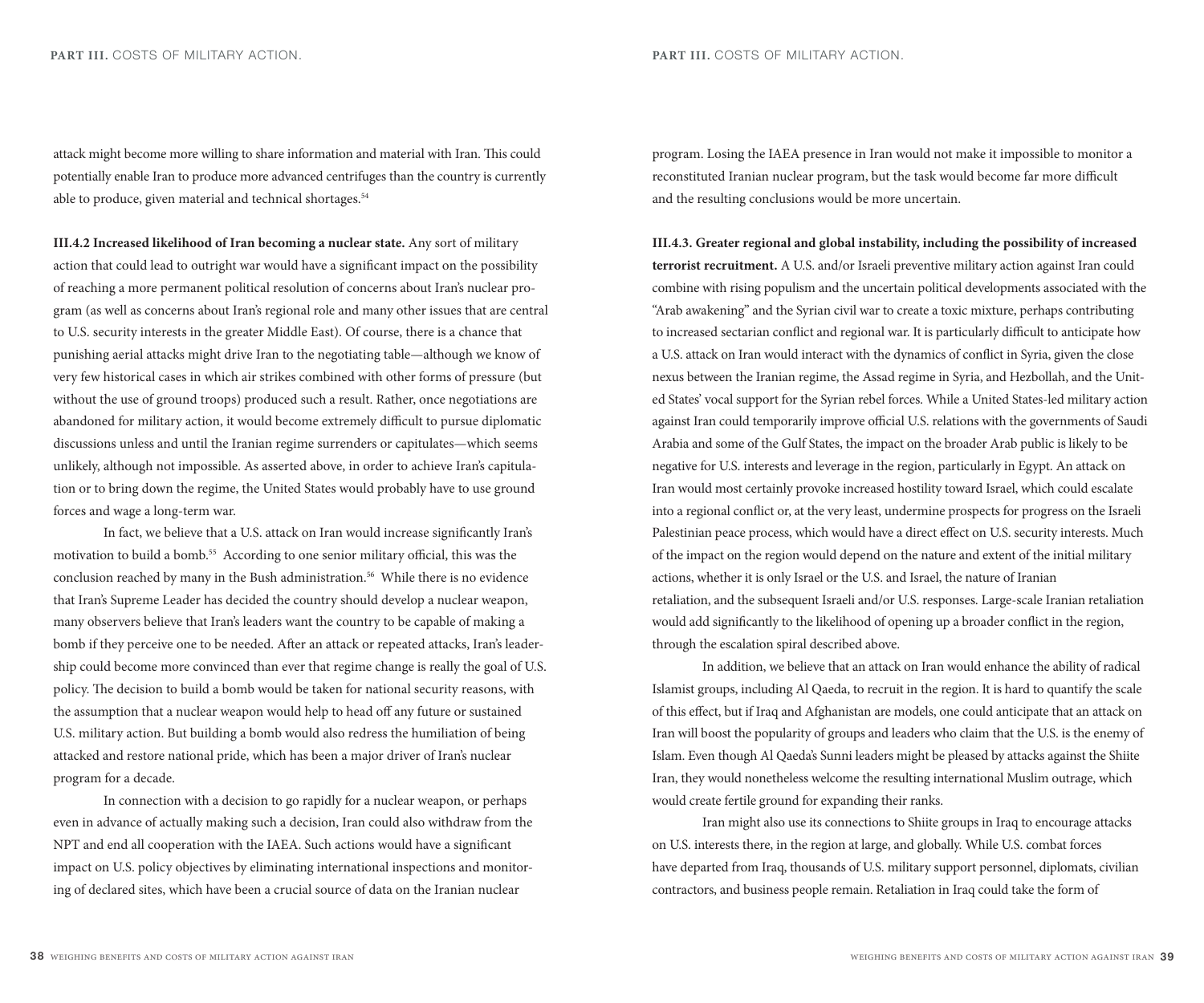large-scale rocket attacks against U.S. diplomatic and military facilities or attacks on convoys; or it could be disguised as criminal activity, such as kidnapping U.S. citizens. Iran might also increase its behind-the-scenes support for sympathetic groups in Afghanistan as well, where there is an even larger U.S. presence.<sup>57</sup>

Globally, in addition to rattling global markets and increasing the price of oil in the short term,<sup>58</sup> a new conflict in the Middle East would be a major disruptive factor in a world economy that is struggling to regain its footing. While this paper does not attempt to estimate the global economic costs of a single or a series of preemptive strikes against Iran, we gauge that the resulting instability could bring even more uncertainty to global markets, currencies, and recovery.

**III.4.4 Reduced regional and global influence for the U.S.** One of the most serious but most difficult to quantify costs of military action against Iran could be damage to U.S. reputation and standing in the world.<sup>59</sup> Such damage could occur whether it is Israel or the U.S. that takes military action. If Israel takes military action over official U.S. objections, the perception will be that the U.S. has tacitly approved the attack. If the U.S. attacks, especially without a very clear and widely convincing indication of a decision by Iran to build a nuclear weapon, the perception will be that once again the U.S. has taken preventive military action in a unilateral fashion. Moreover, if either Israel or the U.S. were to attack the Islamic Republic of Iran, Muslims around the world would have even more reason to believe that the U.S. and Israel are at war with Islam. Even though some Arab leaders would be privately relieved, Muslim world leaders in general would condemn the attack. We believe that U.S. stature and influence in the region would suffer.

To be sure, some policy analysts contend that after years of declaring that an Iranian nuclear weapon is unacceptable, the failure to take military action would undermine America's global credibility. These two differing judgments highlight the dilemma faced by the United States as it weighs various policy options toward Iran. We acknowledge a third possibility as well—that the failure to attack and the decision to attack *both* could have some negative reputational consequences for the United States. The challenge then would be to determine which of those consequences are most probable, important, and lasting.

**III.4.5 What about regime change?** We cannot know for certain how the initiation of military action against Iran would affect the regime's grasp on power. But history and recent experience hold some clues. We note that military attacks by other nations have seldom led to regime change, absent the use of ground forces to occupy territory.<sup>60</sup> Indeed, the 2011 air campaign in Libya suggests that, even with local rebel forces active on the ground, air strikes would need to be sustained for an extended period and supplemented by on the ground support from other nations' professional militaries in order to produce a change in leadership. Of course, there is always the possibility that an effective attack on Iran's nuclear and military facilities would demonstrate the impotence and confirm the failed policies of the Iranian regime. Such a demonstration could hearten resistance and perhaps signal the beginning of a change of leadership in Iran.<sup>61</sup> But in our view, air strikes alone are not likely to lead to regime change, regime collapse, or capitulation.<sup>62</sup>

Would military action against Iran increase or undermine support for the regime among Iran's population? The former seems more likely, judging by the strong support showed by the Iranian public for their leaders after the Iraqi attack in 1982 and throughout the grueling, eight-year war that followed.<sup>63</sup>

Even if regime collapse could be produced by a prolonged campaign of air attacks combined with covert and cyber attacks, and drone activity (an outcome that we view as unlikely), it is not necessarily the case that Iran or the region would be more stable as a result.

**III.5. The Costs If There Is Evidence of a Decision to Weaponize.** As noted previously in section I, there are several developments that could indicate to the U.S. and the international community that Iran has decided to go for a nuclear weapon. These include a withdrawal from the NPT, the expelling of IAEA inspectors, and intelligence indicating that Iran has begun to enrich uranium beyond 20%. Such warning signals would allow the U.S. to consult first with allies and other members of the United Nations Security Council (UNSC) and with the neighbors of Iran over what next steps would be effective and required. Indeed, if the evidence of Iran's decision to pursue a bomb were credible, the U.S. could seek authorization to use force from the UNSC. It is highly unlikely that the UNSC would approve the use of force, if for no other reason than the anticipation of vetoes by China and Russian. But an effort to work through the UNSC could help the U.S. develop moral, financial, and perhaps even military support from some European and regional states that do not want Iran to have a nuclear weapon.

Military action, even if undertaken unilaterally, would be less costly under these circumstances, in terms of its impact on U.S. influence and objectives. Support for sanctions would not be so likely to weaken, and some of the specific limits on Iranian acquisition of SAMs and centrifuge components would be more likely to hold firm. America's reputation also would suffer less, in the region and globally.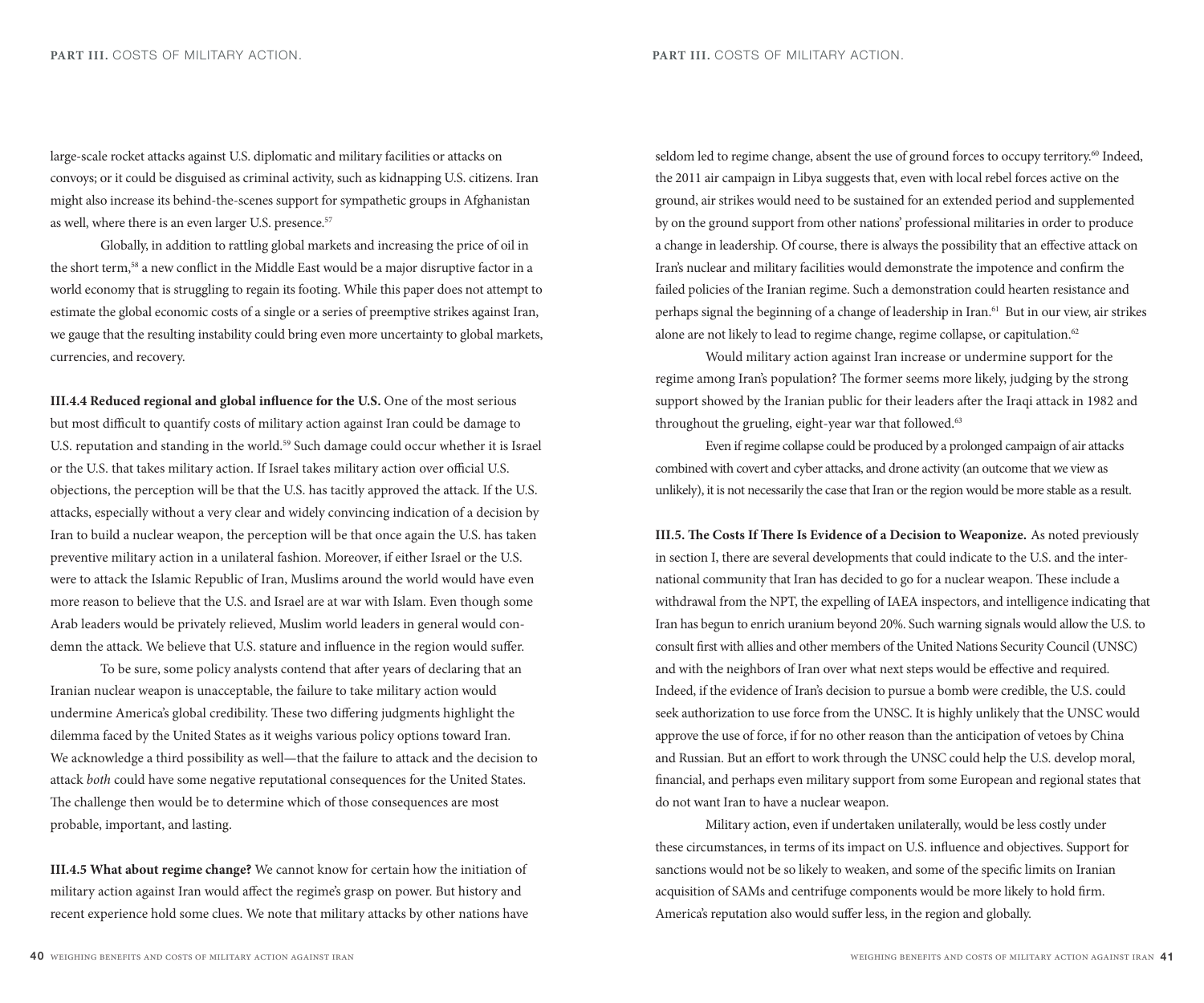All this said, a unilateral attack by the United States would still come under heavy international criticism. And the potential for costly retaliation by Iran—direct and indirect—would not be significantly reduced under circumstances of greater certainty about whether Iran is actually building a bomb.

## ❘ ❙ ❘ ❙ ❘ ❙ ❘ ❙ ❘ ❙ ❘ ❙ ❘ ❙ ❘ ❙ ❘ ❙ ❘ ❙ ❘ ❙ ❘ ❙ ❘ ❙ ❘ ❙ ❘ ❙ ❘ ❙ ❘ ❙ ❘

## **In Conclusion…**

Our aim in this paper has been to stimulate informed debate and reflection on one of the most critical security challenges now facing this country. We have grappled here with a number of key strategic questions on which there is disagreement—including how long a military strike might delay Iran's capacity to build a nuclear weapon; how and when the United States would know if Iran was executing a decision to build a nuclear weapon; the probable impact of military strikes on the stability of the Iranian regime; and the potential scope of Iranian retaliation. In addressing these and other questions, we have offered fact-based analyses and professional judgments based on careful review of a wide range of expert opinion.

We offer this rigorous assessment by a bipartisan group of national security professionals in an election year in order to help de-politicize discussion of a highly charged issue. We hope the facts and professional judgments arrayed in this paper will help citizens and leaders alike weigh the benefits and costs—both immediate and long-term—of using military force against Iran.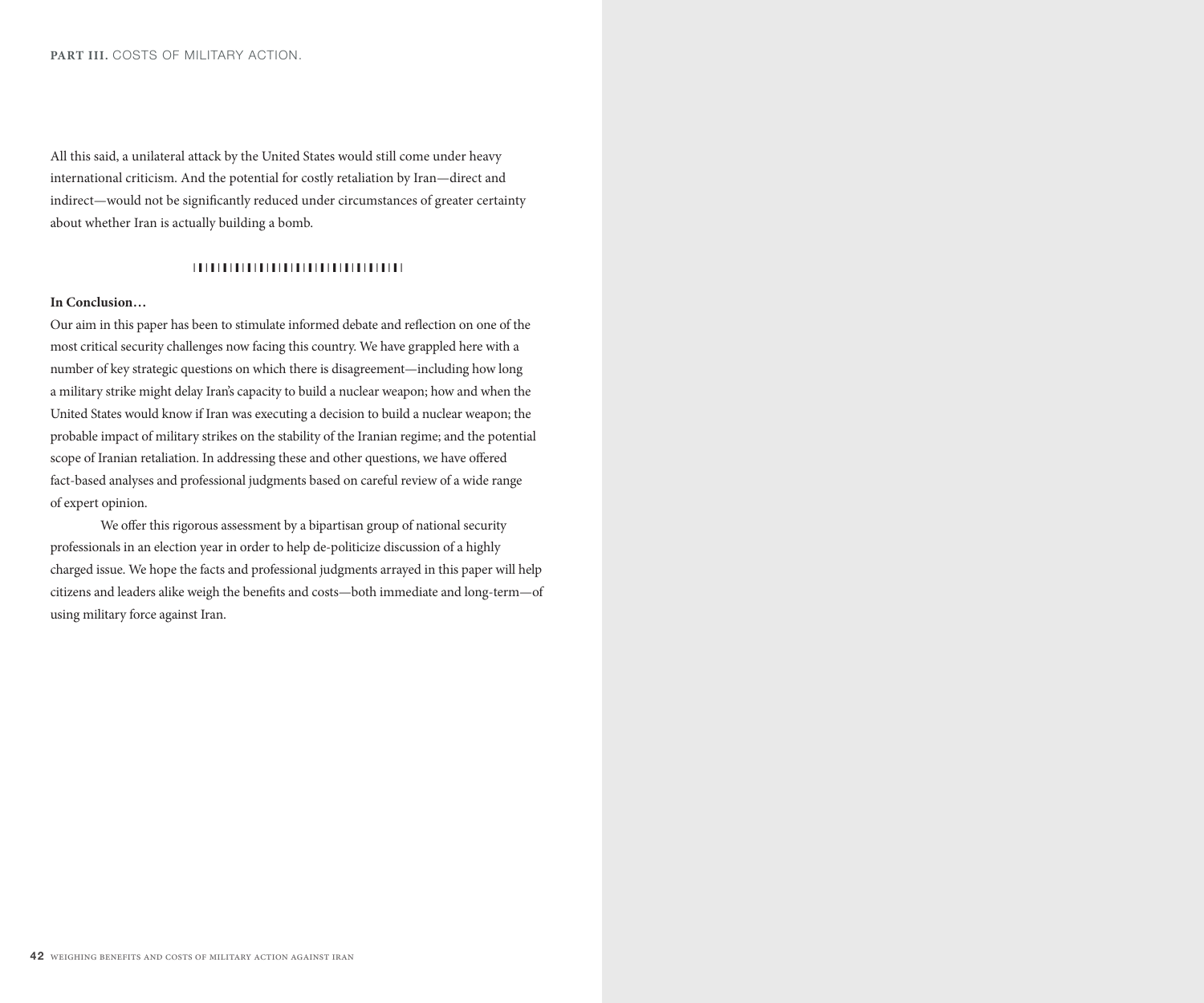The Iranian nuclear program became an issue of concern to the United States and the international community nearly two decades ago. The concern became more pronounced in 2002, when intelligence revealed that the Iranians had failed to declare a buried facility for uranium enrichment at Natanz. In the decade since, the Iranian program has made substantial progress on enrichment, despite a United Nations Security Council (UNSC) resolution (#1696) demanding that Iran suspend its uranium enrichment and reprocessing activities, and a subsequent UNSC resolution (#1737), imposing sanctions on Iran for failure to comply with the demands of the international community. These resolutions were followed by four other UNSC resolutions, implementing harsher sanctions to pressure Iran. In response, Iran's U.N. ambassador has accused the Security Council of attempting to force Iran to abandon its rights as a signatory of the Nuclear Non-Proliferation Treaty (which allows non-nuclear-armed countries to enrich uranium for peaceful purposes, at declared facilities).<sup>64</sup>

There is bipartisan consensus in the United States that Iran should not have nuclear weapons. Both the Bush and Obama administrations have maintained that, at least as a last resort, military action to prevent Iranian acquisition of nuclear weapons is an option. At the same time, the Israeli government, led by Prime Minister Netanyahu, describes a nuclear capable Iran as an "existential threat" and has threatened to use military force to prevent Iran from having a nuclear weapons capability. Many members of the U.S. Congress and other political leaders support the Israeli position, and U.S. intelligence analysts believe that Iran is already "capable" of eventually producing a nuclear weapon, if it should decide to do so. But intelligence experts also judge that no decision has been taken by Iran's Supreme Leader to user that "capability" to make a weapon. The Obama administration has held that Iran should be stopped from having a nuclear weapon, should it become apparent that Iran had decided to build one. 65

The United States and the International Atomic Energy Agency (IAEA) have extensive knowledge of declared nuclear facilities in Iran. (The IAEA is an independent organization that reports to the United Nations and that has as part of its purpose the inspection of existing nuclear facilities in order to ensure their peaceful use). The U.S. had intelligence about the existence of the Natanz and Fordow enrichment facilities before the Iranians declared them and before they went into operation. Although Iran has stated its intention to construct as many as 20 nuclear power reactors and additional enrichment sites in the coming years, current and former U.S. intelligence officials have expressed confidence that Iran has not yet built any new, undeclared nuclear facilities and that there is a good—but not perfect—chance that new clandestine facilities could be detected on a timely basis. In addition to seeking information about Iran's nuclear facilities, the United States and other nations are concerned to detect any signs that Iran might be engaged in non-nuclear research and development activities that might contribute to the development of a nuclear weapon.

## **1. Declared versus undeclared sites and inspections.** The Iranian nuclear

program includes 24 declared facilities that are subject to IAEA inspection, though many of these do not pose any risk of nuclear weapons proliferation (nine, for example, are hospitals that use small quantities of nuclear material). The four major facilities are the uranium enrichment sites at Natanz and Fordow, the uranium conversion facility at Esfahan, and the nuclear research complex in Tehran. The partially completed heavy water reactor at Arak, which could potentially be used to produce plutonium for a weapon, is also under inspection. In addition to these inspected sites, there are other declared sites that are not currently under inspection, such as the heavy water production plant associated with the Arak reactor. Other sites are associated with the production of components for the nuclear program, such as gas centrifuges, and others, such as Parchin, are suspected of involvement in undeclared Iranian research potentially related to the construction of nuclear weapons. The IAEA used to have and has recently sought renewed access to Parchin.

**2. Understanding different levels of enrichment.** The chief concern of the United States and international community about the Iranian nuclear program focuses on Iran's future capability to produce highly enriched uranium (HEU or weapons-grade uranium). The fissile material required for nuclear weapons is generally considered to be uranium enriched to the level of around 90% in the isotope U-235. One of the key aspects of this concern is that Iran has been assembling a quantity (145 kgs) of medium enriched uranium (MEU) at 19.75% for the Tehran Research Reactor. MEU can be used to fuel a reactor that creates medical isotopes, although there is little evidence that Iran has the capacity to use it for this purpose. Uranium that has been enriched to 20% is relatively easier to enrich further to HEU and could be used as the basis for rapidly producing weapons-grade uranium. Iran also has a much larger stockpile (about four metric tons) of low enriched uranium (LEU) at 3.5%, intended apparently for power reactor

fuel. This stockpile could also be used to enrich enough material to HEU for four or five nuclear weapons—albeit with greater difficulty—should Iran decide to do so.<sup>66</sup> Given Iran's current centrifuge capacity (6,000–10,000 centrifuges at Natanz

and Fordow, with the large majority at Natanz) and stockpiles of LEU, it would take Iran from one to four months between deciding to "dash" for a bomb and producing enough material for a single device. However, Iran would still need additional time to fashion other components for a nuclear device.67 If Iran succeeds in producing a larger amount of material enriched to 20%, that could significantly reduce the amount of time required to produce HEU for a single weapon, perhaps to as little as a month. Under current IAEA monitoring arrangements, Iran would not be able to carry out such high-level enrichment at the Natanz or Fordow facilities without being detected. Moreover, Iran would need to overcome other technical challenges in fashioning even a crude, testable nuclear device.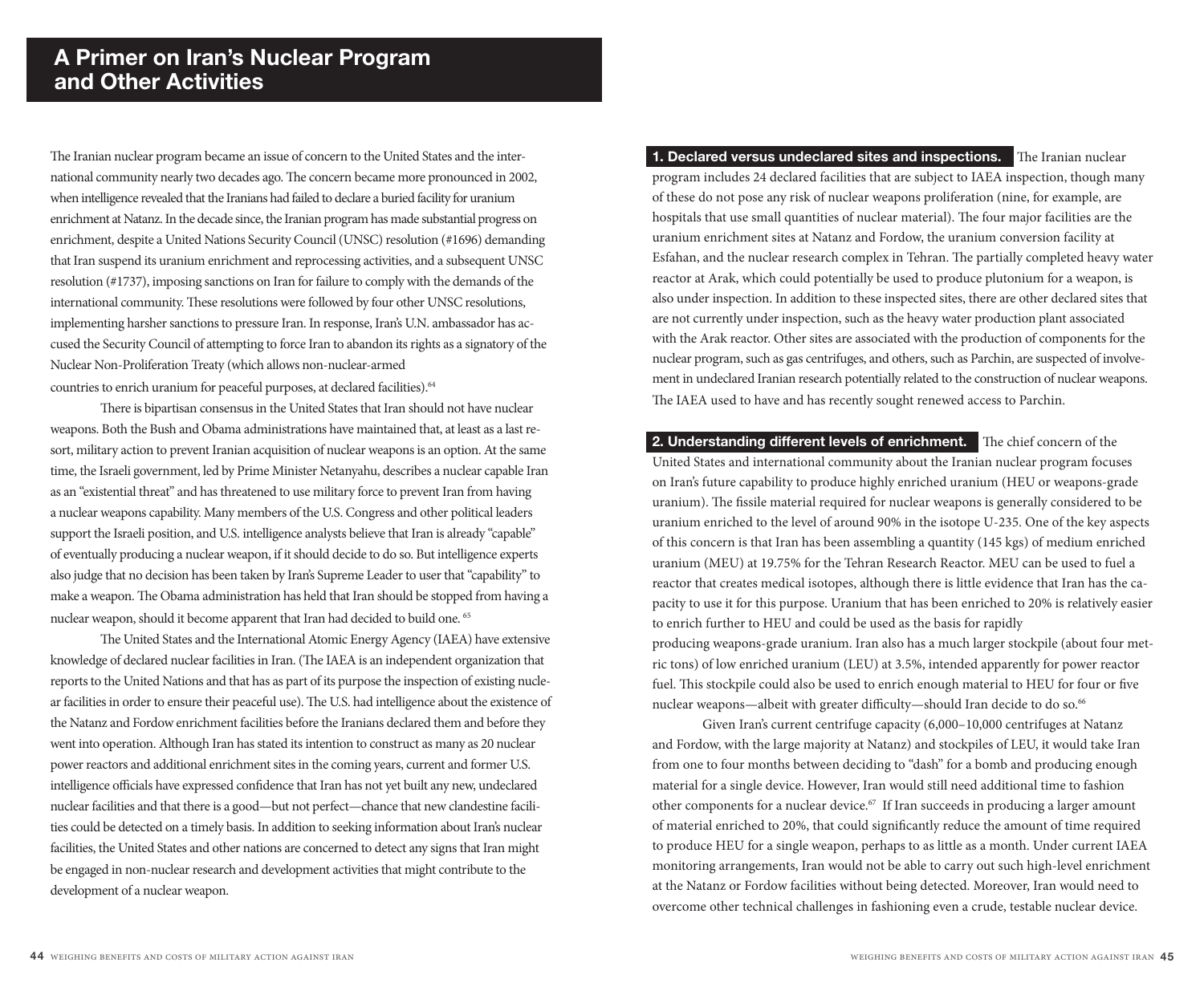Conservatively, it would take Iran a year or more to build a potentially deliverable bomb, with at least two years or more required to create a nuclear warhead that would be reliably deliverable by a missile.<sup>68</sup>

**3. Monitoring capabilities from enrichment to a weapon.** Having HEU is not the same as having a working nuclear weapon, which would require additional design and testing; but HEU (or plutonium) is an absolute prerequisite for a bomb. Thus, the focus on Iran's timeline to produce sufficient HEU is appropriate. During the process of producing LEU, natural uranium (yellow cake) is converted to a gaseous form (UF6). The UF6 is then spun at high speed in centrifuges to separate the fissile isotope (U-235) and thereby enrich it. At higher levels of enrichment it can then be converted into a metallic form for a weapon.

Iran has two sites that can be used for conversion (Esfahan and Tehran) and two that can be used for enrichment (Natanz and Fordow). In order to be effective in slowing the timeline for Iran to produce uranium enriched for a bomb, any military action must destroy or disable some or all of these sites, along with some or all of Iran's stockpile of 20% and 3.5% enriched uranium. The destruction or disabling of all sites would of course make it impossible for Iran to enrich HEU until they had rebuilt the facilities or built other declared or non-declared sites at other locations.

This analysis is based on the belief that Iran does not at present have any large scale clandestine enrichment sites. The U.S. can take some comfort from the fact that American and allied intelligence agencies detected both of Iran's attempts to build sites (Natanz and Fordow) before they were declared. Iran could decide to disperse enrichment into smaller, more remote sites—although if IAEA inspectors were to remain in Iran, they might be able to detect the unexplained movement of some of Iran's limited number of trained and experienced nuclear personnel.

## **4. What does the IAEA know about Iran's weapons development efforts?**

The presence or absence of an Iranian weapons program presents a unique case for the IAEA. The agency, with the help of intelligence generated by the United States and other nations, has determined that non-nuclear work related to a "structured nuclear weapons program" that had begun prior to 2003 has been discontinued. There is disagreement within the intelligence community about whether Iran is doing ad hoc research and development for nuclear weapons. In the eyes of most of the world, any activity by Iran that could contribute to the development of a nuclear weapons capability and that is not directly linked to a civil program would be seen as a violation of the NPT. Iran maintains that unless there is a diversion of fissile material from the civil program to a military program, there has been no violation of the NPT.

Traditionally, the IAEA has concentrated its efforts on detecting diversion at the declared facilities, particularly those where enrichment takes place, since those facilities can be used to produce material for weapons. But given Iran's possible military-related

activities in the past (prior to 2003), inspection of these sites has not provided the U.S. and others with the assurance they are looking for regarding Iran's intentions. According to the IAEA, the "possible military dimensions" (PMD) of the Iranian nuclear program remain "un-clarified" by Iran. In an effort to probe Iran's weapons work more deeply, the IAEA has been seeking permission to visit suspect military sites, such as Parchin. This kind of special inspection is within the IAEA's mandate, but Iran claims that the IAEA is discriminating against Iran, as a signer of the NPT, by seeking entry to military facilities.

**5. Iran's intention to develop or use nuclear weapons.** The U.S. and others have attempted to gain insights into Iran's intentions both from analysis of Iran's behaviors, and from the public statements of its leaders. As an example of the first kind of indicator, Iran is already producing large quantities of LEU without an active program to construct the power plants that could use this product, suggesting that Iran has a non-peaceful use in mind for the LEU. These types of indicators are relatively tangible and detectable. Yet many of the timelines predicated for Iranian weaponization do not begin until Iran's Supreme Leader takes the political decision to make a weapon. U.S. intelligence contends that Supreme Leader Khamenei has not yet made such a decision. In 2012, the Supreme Leader actually re-issued a second and stronger fatwa (religious decree) that bans the use or development of nuclear weapons as "against Islam." If such a fatwa were violated, the Supreme Leader would lose religious and political credibility and authority. Some authorities on Iran argue that a fatwa can be revised or changed on the basis of significantly changed circumstances—and military action against Iran or an all-out war might constitute such a change. In view of the international attention focused on Iran's every move, the Supreme Leader is likely aware that a move toward "break out" or a dash to build a nuclear weapon could provoke military action from several states.

## **6. The capacity of the IAEA to monitor and inspect Iran's nuclear program.**

The IAEA has cameras and other monitoring devices at all declared sites, with seals on the monitoring devices to prevent or detect interference. In addition to remote monitoring, IAEA inspectors visit each site periodically and the IAEA publicly reports its findings every three months. These quarterly reports cover the number of centrifuges working in each site; the state of the facility; the level of enrichment (3.5%, 20%, or higher) in each facility; the size of the stockpile of enriched uranium that has been produced; and the general plans for expanding work or upgrading the centrifuges.

In addition to information made available in these IAEA quarterly reports, the U.S. and the many other nations that are watching Iran's actions closely can glean other insights from intelligence sources, reports from dissident organizations operating in Iran, and, in certain circumstances, the relationships developed between the IAEA inspectors and Iranian scientists. Of course, the greater the access the IAEA has to declared sites, the more information is available and the better chance the IAEA has to pick up clandestine activity or early signs that Iran might be preparing for a crash program to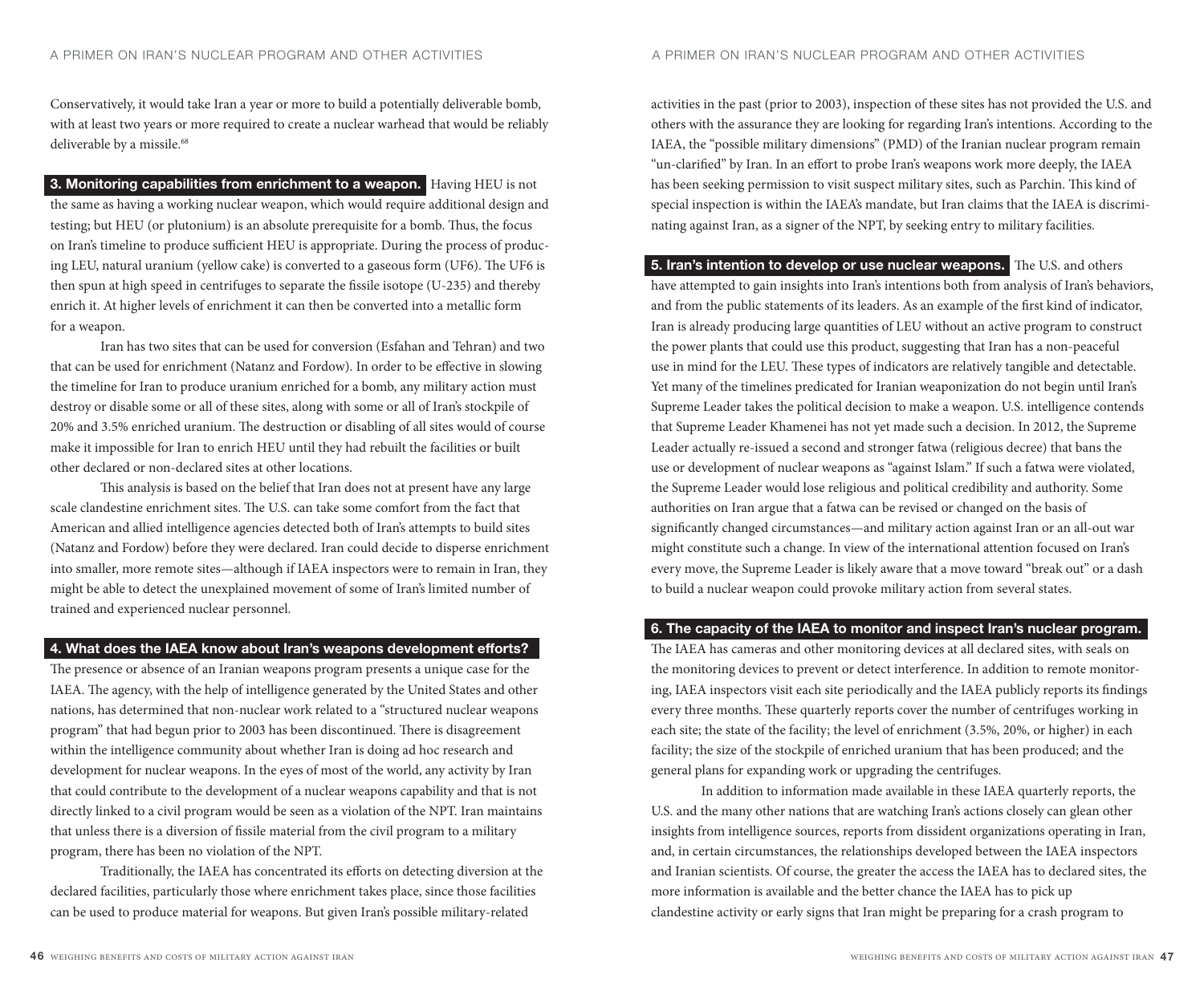develop a nuclear weapon. Current and former U.S. officials express "confidence that Iran does not currently have additional covert enrichment sites"<sup>69</sup>-and as explained above, it is highly unlikely that Iran could develop a completely clandestine program. Iran would either have to dismiss the IAEA inspectors or exclude them from enrichment facilities that could be used to produce HEU, if it intended to produce weapons-grade uranium. That said, the IAEA has limited authority to investigate military sites, under provisions of the NPT, unless there are clear indications from other sources that Iran is working on weapons development.

## **7. Behavioral indicators of possible intent to build a nuclear weapon.**

The IAEA and the intelligence communities of many nations use on-site inspections; satellite images; human, signals, and other intelligence; public statements; and diplomatic progress or the lack thereof—among other means—to determine whether Iran has made the decision to weaponize and is preparing a "breakout" move toward a nuclear weapon. The most immediate signal would be a decision to expel the IAEA inspectors from declared sites. Other actions that would make it more possible for Iran to produce a weapon quickly might include, for example, accumulating enough MEU ( 20%) to use as the basis for enrichment of the HEU needed for one or more weapons; and installing large numbers of next generation centrifuges (IR-2m or IR-4, which arethree to four times more efficient than the centrifuges currently in use in Iran).<sup>70</sup>

## **8. Concern about Iranian activities other than the nuclear program.** While

the purpose of this section has been to describe Iran's nuclear program, it is also important to note that other factors could influence policymaker thinking about not only the possibility of taking military action against Iran, but also the objectives and scope of such action.

In addition to the high level of concern about Iran's nuclear program, the U.S. retains serious concerns about other Iranian behavior—including Iran's hostility toward Israel, exemplified by Iran's support of Hezbollah and Hamas and its rhetorical threats against Israel's very existence. The U.S. government has also been disturbed by Iranian efforts to undermine and seriously harm U.S. interests in Iraq, Afghanistan, and elsewhere in the region—including by contributing to the deaths of American servicemen through the provision of weapons to hostile insurgents in the region.

In addition, the U.S. has objected to the Iranian regime's treatment of its own citizens, particularly following the June 2009 elections, when the Iranian regime suppressed the opposition "Green Movement." The regime's intimidation, imprisonment, and execution of opposition leaders has been a source of growing concern among the American people and in the U.S. Congress, which has legislated resolutions and sanctions against Iran because of those repressive policies.

## **Endnotes**

1 Iran's capability of eventually producing a nuclear weapon, should it decide to do so, is described on page 6 of the January 31, 2012, "Unclassified Statement for the Record on the Worldwide Threat Assessment of the U.S. Intelligence Community for the Senate Select Committee on Intelligence," presented by James R. Clapper, Director of National Intelligence. In an earlier hearing (March 10, 2011) before the U.S. Senate Committee on Armed Services, Clapper expressed a high level of confidence that Iran had not decided to restart its nuclear weapons program, http://armed-services.senate.gov/Transcripts/2011/03%20 March/11-11%20-%203-10-11.pdf.

2 H.RES.568, "Expressing the Sense of the House of Representatives Regarding the Importance of Preventing the Government of Iran from Acquiring a Nuclear Weapons Capability" March 2012, http://thomas.loc.gov/cgi-bin/bdquery/z?d112:h.res.568:; and S.RES.380, http://thomas.loc.gov/cgi-bin/bdquery/z?d112:s.res.380.

3 Frederik Dahl, "Iran Submarine Plan May Fuel Western Nuclear Worries," Reuters, July 5, 2012.

4 Because Natanz and Fordow are both declared facilities, the IAEA could detect any suspicious behavior, or Iran would signal to the international community that it is making a dash for the bomb by kicking out the inspectors. If Iran were to build weapons in secret, it could take several years. (Colin H. Kahl, Melissa G. Dalton, and Mathew Irvine, "Risk Rivalry: Iran, Israel and the Bomb," Center for a New American Security, June 2012, p. 10.) Additionally, "if weapons-grade enrichment were to occur at Fordow or Natanz under IAEA safeguards (assuming that Iran was cooperating with the IAEA), the international community would probably learn of it because of the difficulty in diverting significant amounts of nuclear material from safeguarded centrifuge facilities without detection." See Jim Zanotti, Kenneth Katzman, Jeremiah Gertler, and Steven A. Hildreth, "Israel: Possible Military Strike Against Iran's Nuclear Facilities," Congressional Research Service, R42443, March 27, 2012, p 12–13. While it is possible that Iran may have hidden enrichment sites, it is worth noting that both Natanz and Fordow were detected by western intelligence years before they became operational.

5 As Jim Walsh notes, the important question to ask is not be 'would we know if the Iranians had a secret program,' but rather 'could the Iranians be confident that they could get away with it?' The empirical evidence clearly indicates that the U.S. has excellent detection capabilities, especially when it is looking for clandestine activities. Iran, on the other hand, has ample reason to believe they would be caught. On improving satellite detection capabilities, for example, see Gotthard Stein, "Detection of Clandestine Nuclear-Weapons-Useable-Materials Production with Satellite Imagery," INESAP Information Bulletin, No 27, December 2006, pp. 23–26. On the topic more generally, see Jim Walsh (with Owen Cote), "Notes on Clandestine Nuclear Weapons Programs," MIT SSP, 2012, http://web.mit.edu/ssp/people/walsh/jim\_walsh\_activities.html. For an alternative view, see Houston G. Wood, Alexander Glaser, and R. Scott Kemp, "The Gas Centrifuge and Nuclear Weapons Proliferation," *Physics Today*, 61(9), 2008, p. 40–45., http://www. princeton.edu/~rskemp/Kemp%20-%20Gas%20Centrifuge%20and%20Nonproliferation%20-%20SPLG.pdf.

6 Timeline calculations depend on several variables, including estimates of how many centrifuges Iran can use and how much enrichment each can accomplish; the enrichment level of the "feed" uranium—whether natural (less than 1%), 3.5%–5%, or 19.75%–20%; and how much weapons-grade uranium is enough for a single bomb (25 kg is the amount typically cited, but it could be somewhat less). The four-month timeline comes from David Albright and is based on using 3.5% enriched feed in the 9,000 centrifuges at Natanz, each producing roughly .5–.6 SWU (separative work units) and needing to yield at least 25 kg. (http://armedservices.house.gov/index.cfm/hearings-display?ContentRecord\_id=b3c53146-0c0e-4eeab99e-3c1f308ad5a6&Statement\_id=2aeeb4fa-97ea-4fe5-ad9a-96997ec5deb4&ContentType\_id=14f995b9-dfa5-407a-9d35- 56cc7152a7ed&Group\_id=41030bc2-0d05-4138-841f-90b0fbaa0f88&MonthDisplay=6&YearDisplay=2012). Albright is adjusting his estimate based on a just-released IAEA report, http://www.latimes.com/news/nationworld/world/la-fg-iran-nuclear-20120824,0,877367.story. Olli Heinonen has estimated six months is needed to breakout under the same scenario, but only 0one month using 20% feed. , http://www.foreignpolicy.com/articles/2012/01/11/the\_20\_percent\_solution. Austin Long's estimates focus on Fordow and assume that Iran maintains about 1 SWU per centrifuge, using 20% feed, with a resulting timeline of three months. ("Stall Speed: Assessing Delay of the Iranian Nuclear Program from Military Action," forthcoming). By spring of next year, Long estimates that the timeline could be as short as seven weeks, but this would require Iran to be more effective in using its centrifuges than it has been.

7 The IAEA report released on August 30, 2012, shows that Iran is increasing its rate of production of 20% enriched uranium (a total of 189kg, which is 43kg more than at the time of the IAEA's May report). However, almost 98kg has been (or is being) converted into fuel plates for the Tehran Research Reactor, meaning that it is no longer available for rapid enrichment. This leaves only 91kg of 20% (same level as in February 2012), which is still not enough to build a bomb. One should expect that Iran may cross that threshold at some point in the future, given current trends. Tehran has also installed nearly double the prior number of centrifuges at Fordow, but has not started to use them. Iranians likely understand that the international community would know if the closely monitored Fordow facility began to enrich at 90% (weapons grade)—and that military action against Iran would likely be taken at that point. This underscores the importance of the IAEA's role. All nuclear material, installed cascades, and the feed and withdrawal of stations at those facilities are subject to IAEA containment and surveillance. "Implementation of the NPT Safeguards Agreement and relevant provisions of Security Council resolutions in the Islamic Republic of Iran," IAEA Board of Governors, August 30, 2012.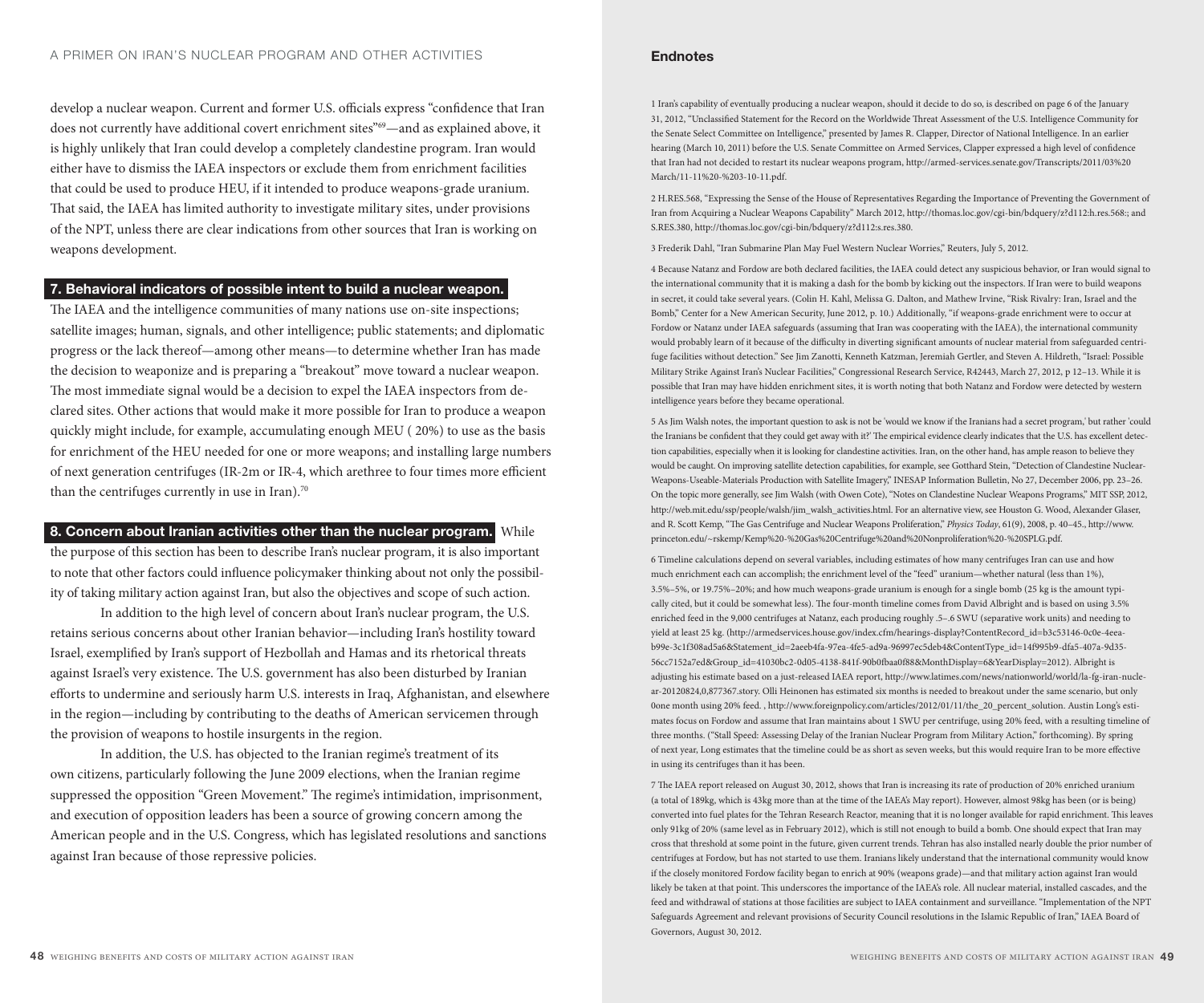The common assumption is that Iran would not risk a "dash" to fissile material (or a bomb) until: 1) They have enough LEU for more than one device (currently they have sufficient 3.5% for five to six weapons, but don't have enough 20% for a single weapon yet)—the first bomb they build will likely be a test for future bomb(s) of deterrence. They may however calculate that a single weapon (or even the fissile material for one) is sufficient to deter attackers. 2) They can dash to a weapon (or perhaps just the fissile material) so quickly that the international community will not notice or have enough time to react with military action. 3) They can do so in a facility they are convinced we don't know about. 4) They can do so in facilities immune from an attack. They are unlikely to approach any of these threshold points for a political decision to build a bomb until late 2013 or early 2014. Colin Kahl (personal interview), August 31, 2012.

8 The latter estimate is from http://www.isisnucleariran.org/assets/pdf/USIP\_Template\_5March2012-1.pdf. Secretary of Defense Leon Panetta argued, "The consensus is that, if they decided to do it, it would probably take them about a year to be able to produce a bomb and then possibly another one to two years in order to put it on a deliverable vehicle of some sort in order to deliver that weapon." CBS, 60 Minutes, Scott Pelley (interview), June 10, 2012.

9 The Obama administration's redline on Iran's nuclear program is subject to considerable speculation and debate. U.S. Secretary of Defense Leon Panetta, said repeatedly that "all options," including military force, are on the table to stop Iran, should sanctions and diplomacy—the preferred means of persuasion—ultimately fail. See, "US force an option against Iran nuclear programme, says Leon Panetta," *Telegraph*, August, 1, 2012, http://www.telegraph.co.uk/news/worldnews/middleeast/israel/9443278/USforce-an-option-against-Iran-nuclear-programme-says-Leon-Panetta.html. Additionally, the President has stated "I will do everything in my power to prevent Iran from obtaining a nuclear weapon." See, Barack Obama's Remarks at American Israel Public Affairs Committee Policy Conference, June 4, 2008, http://www.nytimes.com/2008/06/04/us/politics/04text-obama-aipac. html?pagewanted=all. We understand these statements to mean that his administration may be willing to resort to military force as a means to prevent a nuclear-armed Iran. Also, for more on U.S. redlines with Iran, see "The Thin Red Line: Six Observations on Obama's Iran Policy," Carnegie Endowment, February 28, 2012, http://carnegieendowment.org/2012/02/28/thin-red-line-sixobservations-on-obama-s-iran-policy#1.

10 If Iran saw an attack as imminent, it could move some assets out of fixed facilities, thereby reducing the impact of damage done to those facilities by U.S. and/or Israeli air strikes. On the other hand, as discussed briefly later in this paper, Iran's ability to reconstitute its nuclear program after attack may be delayed by shortages of centrifuge components, especially if air strikes have targeted component production facilities.

11 "On Friday, August 31, General Martin Dempsey, the U.S. chairman of the Joint Chiefs of Staff stated that an Israeli military strike on Iran would have dangerous consequences in a highly volatile region. He warned that an Israeli military attack on Iran would be 'counter-productive'" and there were no guarantees that it would end Tehran's nuclear ambitions. 'What I am saying is based on what I know of their [Israeli] capabilities and I may not know about all their capabilities,' he stated, 'but military strikes would possibly delay but not destroy Iran's nuclear capabilities.'" Kim Sengupta, "America's most senior general warns against rash action on Syria and Iran," *Independent* (online), August 31, 2012.

12 Little is known about how the American public would view the use of force to delay rather than eliminate Iran's ability to build a nuclear weapon, since the debate has not been framed in these terms. A recent Pew poll found that 63% of Americans would agree to the use of military force against Iran to prevent it from acquiring a nuclear weapon. (Pew Research Center, "Divisions on Sanctions and Use of Force a Global 'No' to a Nuclear-Armed Iran," May 18, 2012 (http://www.pewglobal.org/2012/05/18/a-global-no-to-a-nuclear-armed-iran/).) But neither this poll nor any other with which we are familiar has asked whether Americans would support military action to delay Iran's nuclear program, for how long, or with what costs.

13 With forces on the ground, the U.S. can hold some of Iran's most valuable material resources, deny Iranian paramilitary and proxies terrain and secure bases of operation, and threaten the lines of communication. Ground-based operations do not have to imply regime change. Jon B. Alterman (ed.), *Gulf Kaleidoscope: Reflections on the Iranian Challenge*, Center for Strategic and International Studies, May 2012, http://csis.org/files/publication/120518\_%20Alterman\_GulfKaleidoscope\_Web.pdf; Ch. 2, Nathan Freier, "Containment" p 31; Ch. 3, Michael O'Hanlon, "Deterrence," p 34, which specifies 25,000 ground troops would likely be needed.

14 Currently there are about 89,000 U.S. troops in Afghanistan, and a dwindling number in Iraq. An occupation of Iran would require about 1 million U.S. and other foreign troops over an extended period of time. See, Alterman (ed.), O'Hanlon "Deterrence," p 35 and p 45.

15 It has recently been reported that the U.S. had contracted the production of new more powerful "bunker-busters" or Massive Ordinance Penetrators (MOPs), which indicates a need for increased penetration capacity perhaps to deal with Fordow. (Joby Warrick, "Iran's Underground Nuclear Sites not Immune to U.S. Bunker-Busters," *Washington Post*, February 29, 2012.) See also "GBU-57A/B Massive Ordnance Penetrator (MOP)," Jane's Air Launched Weapons database entry, April 12, 2012. Most unclassified sources, including Warrick above, indicate Fordow is 200–300 feet deep so we use this estimate. See also "Iran Nuclear Sites May be Beyond Reach of 'Bunker Busters,'" Reuters, January 12, 2012.

16 In order to comprehensively deter Iran, the U.S. would need include a range of options using conventional forces, from gradual escalation, to preemptive attacks and offensive retaliation against targets such as military, industrial, command and control, and infrastructure. [See also Alterman (ed.), p 33.] For information on recent U.S. deployments to the region intended to support these options, see Thom Shanker, Eric Schmitt, and David Sanger, "U.S. Adds Forces in Persian Gulf, a Signal to Iran," *New York Times,* July 3, 2012.

17 Israel also reportedly has more than 100 nuclear warheads that can be delivered by Jericho missile. Lionel Beehner, "Backgrounder: Israel's Nuclear Program and Middle East Peace," Council on Foreign Relations, February 10, 2006, http://www.cfr.org/ israel/israels-nuclear-program-middle-east-peace/p9822.

18 This discussion of Israeli capabilities against the Iranian nuclear program is based on Whitney Raas and Austin Long, "Osirak Redux? Assessing Israeli Capabilities to Destroy Iranian Nuclear Facilities," International Security, v 31 no 4 (Spring 2007), and Austin Long, "Can They?" *Tablet,* November 2011.

19 There are several paths that Israel may choose to use in order to strike Iran. According to two U.S. analysts in 2010, "it seems likely that Jordan, Saudi Arabia, and Kuwait would be able to detect the over flight of Israeli aircraft" and Israel should not take for granted that Syria will not detect flight such as in 2007. Another potential route is over Kurdistan in Northern Iraq given its cooperation with the U.S. and NATO forces. Israel may also choose to take different paths for each set of sorties to guarantee less reaction or anticipation. A U.S. defense analyst said that any Israeli attack would likely be a one-time event: "given the unfriendly airspace Israeli strike aircraft would have to traverse to reach Iran's facilities as well as Israel's geographic distance from Iran, the likelihood of Israel being able to carry out repeated strikes is low…[they] would only have one opportunity to strike at Iran's nuclear facilities." For more see Zanotti et al., p 27.

20 A note on Israel's use of threats of air strike to pressure Iran: Israel carefully guards its real plans concerning any attack on Iran. It maintains a public posture that it is ready at any time and that the decision to strike will remain unpredictable and undetectable for operational security reasons. The first objective is to maximize pressure on Iran. Israel is aware of its limitations and therefore faces a hard choice between striking alone and not striking at all. The U.S. commitment not to permit Iran a weapons program has eased somewhat the tensions in making such a decision. It also seems clear that Israel would prefer to see the U.S. strike first, and perhaps even alone, if it had high confidence the U.S. would do the job. It remains an interest of Israel's leaders in this scenario to maintain as far as possible decision dominance for themselves and in the final analysis to be able to rely on their own capacities to do the job. As that posture appears to erode, an Israeli initiative becomes more likely. There is no clear red line from the Israeli side—merely the growing concern about Iran's nuclear capacity—and that too suits their interests both with regard to Iran and in a different way the United States. However, the development of the Fordow site, which will be difficult if not impossible for the Israelis to attack, appears to be a major driver of Israeli calculations of the benefit of military action.

21 Former Central Intelligence Agency and National Security Agency Director Michael Hayden said "that airstrikes capable of seriously setting back Iran's nuclear program were 'beyond the capacity' of Israel." Elizabeth Bumiller, "Iran Raid Seen as a Huge Task for Israeli Jets," *New York Times,* February 19, 2012.

Many Israelis officials also are unsure of the plausibility of successful attacks . As one noted: "a great deal could go wrong, especially against multiple hardened targets at the planes' maximum range…planes could get lost or crash or have to turn back. Planes arriving over the targets could miss, or accidentally drop their bombs on civilians, or simply not do much damage. Many targets would remain unscathed." Barry Rubin, "Israel Isn't Going to Attack Iran and Neither Will the United States," PJ Media, January 26, 2012.

According to a recent congressional research report, "Israeli officials and analysts generally agree that a strike would not completely destroy the program…a successful strike…would… inflict significant damage that would end with a delay of three to five years." In February 2012, however, a senior Israeli official was cited in Time magazine as stating "given the wide geographic dispersion of Iran's atomic facilities, combined with the limits of Israel's air armada, the Jewish state can expect to push back the Iranian program by only a matter of months—a year at most." Zanotti et al., p 32.

Former U.S. Secretary of Defense Robert Gates said on several occasions, "a military attack will only buy us time and send the program deeper and more covert. It would at best set back Iran's nuclear program by two or three years." Tony Capaccio, "Attack on Iran Facilities Would Only Delay Nuclear Program, Panetta Says," Bloomberg.com, November 10, 2011, http://www. bloomberg.com/news/2011-11-10/attack-on-iran-facilities-would-only-delay-nuclear-program-panetta-says.html.

For more details on estimates of one to two years, see Steven Kull and Shibley Telhami, "Americans on Israel and the Iranian Nuclear Program: A Study of American Public Opinion," Program on International Policy Attitudes, University of Maryland. March 13, 2012. See also Kahl et al., p 35.

22 There is a serious question whether Israel can destroy any of the 20% enriched uranium. Uranium stored as uranium hexafluoride (UF6) is a relatively small target and the containers it is kept in are durable so even bombs penetrating into facilities such as Natanz or Fordow might not destroy them. Destroy in this context means to scatter the UF6 sufficiently that it interacts with water vapor in the atmosphere. According to Argonne National Laboratory this would cause a reaction that would reduce the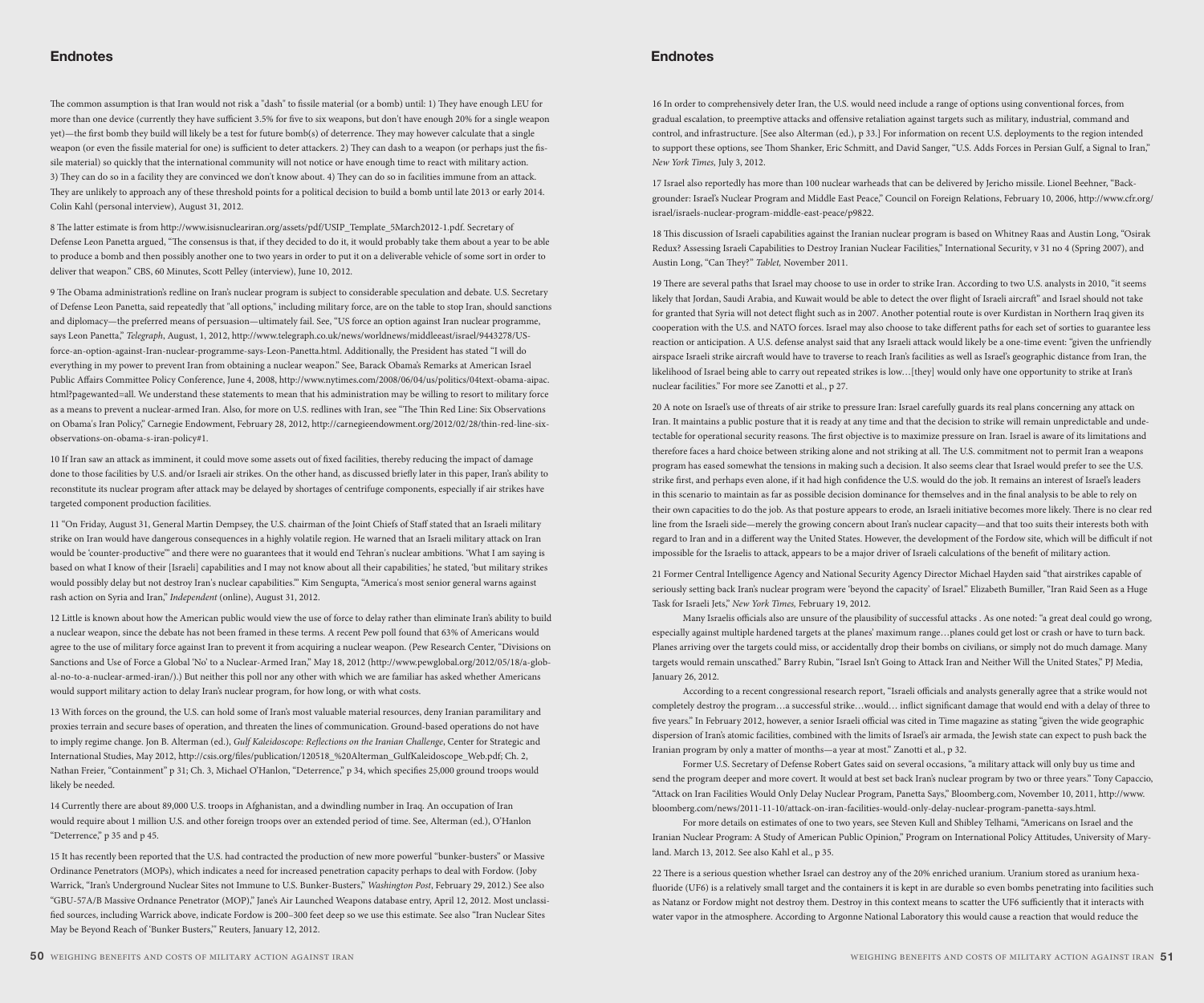### **Endnotes**

UF6 to "corrosive hydrogen fluoride (HF) and a uranium-fluoride compound called uranyl fluoride." This would prevent further enrichment of the uranium as well as make recovery of the material or centrifuges more difficult if not impossible., http://web. ead.anl.gov/uranium/guide/uf6/propertiesuf6/index.cfm.

However, an Israeli strike is unlikely to succeed in destroying Fordow, though it may inflict some damage on the facility. According to a report by the Center for Strategic and International Studies (CSIS), "The hard target bombs [Israel] has acquired from the U.S. are bunker-busters, however, not systems designed to kill underground facilities….they could damage entrances but not the facilities." (Zanotti et al., p 30.) Another report contends that it is not clear if a strike would penetrate deep enough to affect the stockpiles themselves. A senior Israeli official was cited in one report as quoting a senior commander who reportedly told the Israeli cabinet in September 2011 that "we have no ability to hit the Iranian nuclear program in a meaningful way." Karl Vick, "Can Israel Stop Iran's Nuke Effort?" *Time,* February 6, 2012

23 Estimates for delay from U.S. military action vary widely. The most pessimistic public estimate, from a 2012 U.S. war game, is roughly three years. Some retired senior U.S. military officers and nonproliferation officials argue delay from U.S. military attacks could be longer, possibly exceeding five years, while some Israeli estimates argue that an Israeli strike could also produce such an extended delay. Estimates based on IAEA data on Iranian centrifuge capacity and uranium stockpiles along with the construction timeline for Fordow suggest four years, a midpoint between the optimist and pessimist position, is a reasonable estimate for U.S. delay. See Mark Mazetti and Thom Shanker, "U.S. War Game Sees Perils of Israeli Strike Against Iran," *New York Times,* March 19, 2012; Jeffrey Goldberg, "Israelis Grow Confident Strike on Iran's Nukes Can Work," Bloomberg, March 19, 2012; Lee Smith, "Why the U.S. Could Bomb Iran," *Tablet,* July 11, 2012; and Austin Long, "Stall Speed: Assessing Delay of the Iranian Nuclear Program from Military Action," (forthcoming).

24 See citations in endnote 12. Calculations based on the unclassified parameters of the MOP suggest that each MOP would penetrate about 60–95 feet of high-quality limestone (the major mineral of the mountains near Qom) so it would likely take at least three and might take as many as five or more of the weapons impacting the same aim point to penetrate the facility. (C.W. Young, "Penetration Equations," Albuquerque, NM: Sandia National Laboratories, 1997). However, targeting entrances and ventilation shafts may be sufficient to destroy the centrifuges inside with fewer weapons.

25 Karen DeYoung and Michael D. Shear, "U.S., Allies Say Iran Has Secret Nuclear Facility," *Washington Post,* September 26, 2009.

26 A U.S. defense analyst discussed a hypothetical U.S. strike on Fordow in stating that: "there are good outcomes short of destroying' the centrifuge hall. Strikes against more accessible targets—from tunnel entrances and air shafts to power and water systems—can effectively knock the plant out of action." Zanotti et. al. quoting Joby Warrick, "Iran's underground nuclear sites not immune to U.S. bunker-busters, experts say," *Washington Post,* February 29, 2012.

Regarding the location of Iran's centrifuge workshops, the IAEA has had limited knowledge of such production since 2006. A former U.S. government official with direct experience on the issue stated on February 27, 2012, that "Iran's centrifuge production is widely distributed and that the number of workshops has probably multiplied 'many times' since 2005 because of an increase in Iranian contractors and subcontractors working on the program." An executive branch official said in a February 27, 2012, interview "that Iran does not have sufficient spare centrifuges or components that would enable it to install new centrifuges immediately after an attack… [however]…most centrifuge workshops could probably be rebuilt or replicated within six months." Zanotti et. al., p 34.

27 David Albright and Andrea Stricker, "Iran's Nuclear Setbacks: A key for U.S. diplomacy," in *The Iran Primer,* United States Institute of Peace, January 18, 2011, http://iranprimer.usip.org/blog/2011/jan/18/iran%E2%80%99s-nuclear-setbacks-key-usdiplomacy.

28 A U.S. defense analyst discussed a hypothetical U.S. strike on Fordow in stating that: "there are good outcomes short of destroying' the centrifuge hall. Strikes against more accessible targets—from tunnel entrances and air shafts to power and water systems—can effectively knock the plant out of action." Zanotti et al. quoting Joby Warrick, "Iran's Underground Nuclear Sites Not Immune to U.S. Bunker-Busters, Experts Say," *Washington Post,* February 29, 2012.

Regarding the location of Iran's centrifuge workshops, the IAEA has had limited knowledge of such production since 2006. A former U.S. government official with direct experience on the issue stated on February 27, 2012, that "Iran's centrifuge production is widely distributed and that the number of workshops has probably multiplied 'many times' since 2005 because of an increase in Iranian contractors and subcontractors working on the program." Additionally, former Central Intelligence Agency and National Security Agency Director Michael Hayden stated in January 2012 that "neither the United States nor Israel knows the location of all key Iranian nuclear-related facilities," which significantly contributes to the level of uncertainty of a successful strike. An executive branch official said in a February 27, 2012, interview "that Iran does not have sufficient spare centrifuges or components that would enable it to install new centrifuges immediately after an attack… [however]…most centrifuge workshops could probably be rebuilt or replicated within six months." Zanotti et al., p 34.

29 Although the U.S. may choose to sell or secretly provide Israel with the following weaponry, the U.S. already possesses what is necessary to inflict more damage: Guided Bomb Unit (GBU)-27 2000-lb class weapon carries 550 lbs of high explosives, and can penetrate more than six feet of reinforced concrete. The GBU-28 5000-lb class weapon penetrates at least 20 feet of concrete and 100 feet of earth. According to CSIS, "The key weapon to be used against hard targets and underground sites like Natanz might be the GBU-28, 5000-lb class weapon, which penetrates at least 20 feet of concrete and 100 feet of earth. Zanotti et al., p 29.

Another study concludes that "massive new bunker buster" munitions recently added to the U.S. arsenal would not necessarily be able to penetrate the deepest bunkers to cause irreparable damage to infrastructure or highly sensitive nuclear equipment. Additionally, while Israel is capable of launching its own bunker-buster bombs against Fordow, "it lacks the United States' more advanced munitions and the ability to wage a bombing campaign over days and weeks." Joby Warrick, "Iran's Underground Nuclear Sites not Immune to U.S. Bunker-busters," *Washington Post,* February 29, 2012.

30 Although evidence is "far from overwhelming" that this would bolster regime change, some maintain that a possible outcome of an airstrike campaign would turn Iranians against their leaders. Alterman, (ed.), O'Hanlon, "Deterrence," p 41.

31 See citations in endnote 16. As with delay from U.S. military action, there is a wide array of estimates on length of delay from an Israeli strike, with one year being the most pessimistic public U.S. estimate and over five years the most optimistic Israeli estimate. Based on the assumption that Israel will not be able to substantially damage the Fordow facility and analysis of IAEA data, two years is a reasonable estimate of delay.

32 This is very difficult to estimate because it is scenario dependent, both in terms of the type of strike (surgical vs. large-scale), duration (a day or two vs. a weeks-long bombing campaign), what the scale of retaliation and escalation look like (which would determine the scale and duration of hostilities beyond the strike itself), how big the coalition (and therefore burden-sharing) is, and the nature and extent of the post-strike containment regime. Any comparison would only be illustrative. The direct costs of enforcing post-Gulf War containment against Saddam Hussein in Iraq cost roughly \$19 billion per year directly with upward estimates from \$300 billion to \$700 billion. Several risks, such as additional costs in homeland security, were taken into account, which would likely be similar in the case of Iran but cannot be directly correlated. It is important to note that these are only the direct budgetary costs. Some of the largest financial costs would come through the spike in oil prices, which could be modest and short-term or large and extended, depending on the scenario. For more details see Steven J. Davis, Kevin M. Murphy and Robert H. Topel, "War in Iraq Versus Containment: Weighing the Costs," University of Chicago, March 2003.

33 As noted by Michael Eisenstadt and Michael Knights, "Iran's initial response to an Israeli preventive strike would likely be to lash out at Israeli and Jewish targets while seeking to avoid a broader conflict with the United States or its Gulf Arab neighbors. Yet Tehran would be sorely tempted to take additional actions that might increase the chances of such escalation." Iran would be tempted by a menu of options but unlikely to exercise all of them, or to "not bite off more than it can chew." Michael Eisenstadt and Michael Knights, "Beyond Worst-Case Analysis: Iran's Likely Responses to an Israeli Preventive Strike," in *Policy Notes,*  Washington Institute for Near East Policy, no. 11, June 2012.

34 *Iran's Ballistic Missile Capabilities: A Net Assessment,* London: International Institute for Strategic Studies, 2010; and "Iran Sanctions Halt Long-range Ballistic-missile Development," *Strategic Comments,* July 2012.

35 Since the Iran-Iraq war in the early 1980s, Iran has been developing ballistic missile capabilities based on Russian, North Korean, and Chinese technology. Iran currently possesses the largest ballistic missile inventory in the Middle East, and the country's military and scientific establishments are working to increase the sophistication, scale, and reach of its missiles. Iran's missile capabilities make up for its conventional shortcomings and play an integral role in its asymmetric warfare. See: Alexander Wilner, "Iran and the Gulf Military Balance," Center for Strategic and International Studies (CSIS) October 27, 2011, p 70. Michael Eisenstadt and Michael Knights argue that Iran would likely use Shahab-type longer range missiles to strike several Israeli targets such as the Defense Ministry in downtown Tel Aviv (which would inflict civilian casualties given the poor accuracy of these missiles), including its nuclear reactor in Dimona, but would seek to avoid a broader conflict with the United States or its Gulf Arab neighbors to avoid increasing the changes of escalation. A U.S. strike on Iran would almost certainly prompt a more expansive response. Tehran would likely target not only U.S. interests, but also Israel and Washington's Gulf Arab allies, punishing them for their presumed encouragement of the attack and attempting to deter them from further assistance to the U.S. military effort. See Michael Eisenstadt and Michael Knights "Beyond Worst-Case Analysis Iran's Likely Responses to an Israeli Preventive Strike," *Policy Notes,* Washington Institute for Near East Policy, No 11, June 2012.

36 Adam Pentous and Julian Barnes, "Pentagon Bulks Up Defenses in the Gulf," *Wall Street Journal,* July 17, 2012. This ballistic missile defense deployment has been complemented by a build up of other U.S. capabilities, such as minesweeping, in the region over the past year.

37 The Iranian Supreme Leader Khamenei openly declared that Iran would retaliate to the same level of an attack on Iranian soil: "We do not have atomic weapons and we will not build one. But against an attack by enemies—to defend ourselves against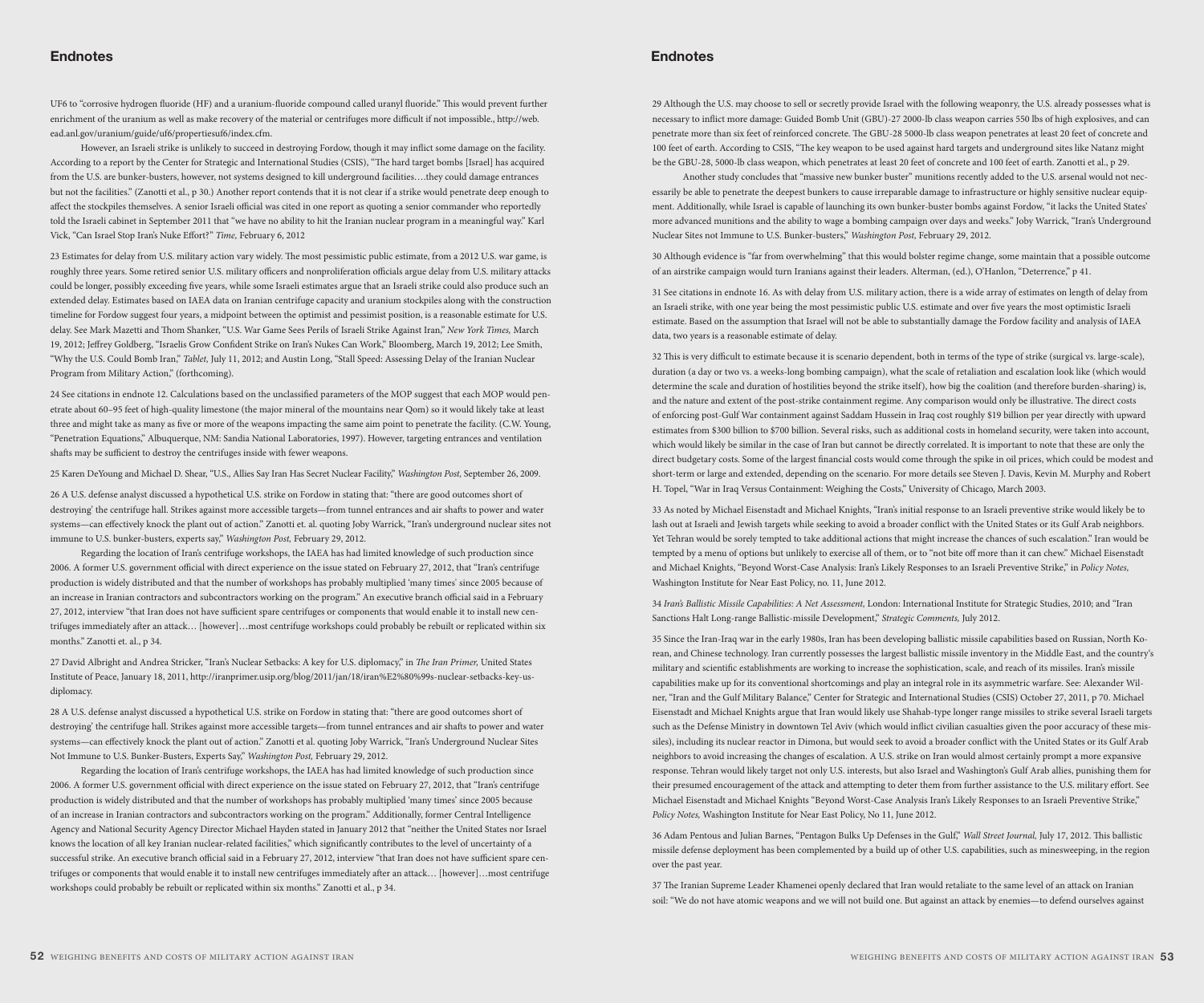**Endnotes**

either the U.S. or Zionist regime—we will attack them on the same level that they attack us." "Khamenei: Iran Will Strike Back if Attacked," CBS News, March 20, 2012, http://www.cbsnews.com/8301-202\_162-57400874/khamenei-iran-will-strike-back-ifattacked.

38 It is argued that Iran could attack petrochemical infrastructure in the Gulf, and attack commercial ships as well as the U.S. 5th Fleet, Eisenstadt and Knights. p 3.

39 Office of Naval Intelligence, "Iran's Naval Forces: From Guerilla Warfare to Modern Naval Strategy," Fall 2009.

40 For more details, see Eisenstadt and Knights, p 9–12. Iran would likely retaliate with terrorist attacks on Israeli and U.S . targets overseas, perhaps in conjunction with Hezbollah, conduct proxy attacks on U.S. personnel in Iraq and Afghanistan, clash with the U.S. Navy, kidnap U.S. government personnel, and close the Strait of Hormuz. To mitigate these costs the U.S. may take preventative measures, such as sending a message to Hizballah indicating that if it assists in an Iranian attack the U.S. could seek more vigorous implementation of the Proliferation Security Initiative and the arms embargo called for by U.N. Security Council Resolution 1701, effectively disrupting the group's efforts to resupply its weapons stocks. Washington may also consider redeploying to the Gulf of Oman the aircraft carrier that it currently keeps on station in the Persian Gulf and maintain as small naval fleet there. This would enable it to be less vulnerable to surprise and better positioned to wage an "outside-in" campaign to ensure free navigation in the Gulf.

Note: There are still 16,000 U.S. personnel in Iraq and 90,000 in Afghanistan, vulnerable to attack (Zanotti et al., p 45). Also, in order to manage and minimize the risk to the U.S., the U.S. could: 1) adjust clear red lines regarding nuclear use so that if it were crossed it would trigger massive retaliation; 2) bolster early-warning systems and integrate air and ballistic missile defenses of the U.S. and regional partners to defect and defend against terrorist attacks; 3) enhance diplomatic, intelligence, military, and economic efforts to disrupt Iranian covert operations ; and 4) help establish mechanisms for direct dialogue, crisis communication, and arms control among Israel, Iran, and the U.S., Kahl et al., p 31.

41 Israeli defense minister Ehud Barak stated on January 12, 2011, "There is no scenario for 50,000 dead, or 5,000 killed—and if everyone stays in their homes, maybe not even 500 dead." Jeffrey Heller, "Israel's Barak Plays Down Talk of War with Iran," Reuters, November 8, 2011, http://www.reuters.com/article/2011/11/08/us-iran-nuclearisrael.

42 This estimate is found in Hamed Aleaziz and Robin Mills, "Do We Even Need the Strait of Hormuz?" *The Atlantic,* January 13, 2012, http://www.theatlantic.com/international/archive/2012/01/do-we-even-need-the-strait-of-hormuz/251348/. Other estimates are as high as 35% of the world's "seaborn oil" which would cause a spike in crude oil by about \$39 a barrel. Brad Plumer, "Could the World Handle an Iranian Oil Crisis?" Washington Post, February 1, 2012 http://www.washingtonpost.com/blogs/ ezra-klein/post/how-the-world-would-deal-with-an-iranian-oil-crisis/2012/02/01/gIQAtuI8hQ\_blog.html.

43 Caitlin Talmadge, "Closing Time: Assessing the Iranian Threat to the Strait of Hormuz," *International Security,* vol 33 no 1 (Summer 2008).

44 Clifford Krauss, "Oil Price Would Skyrocket if Iran Closed the Strait of Hormuz," New York Times, January 4, 2012.

45 In 2006 Hezbollah fired nearly 4,000 rockets into Israel, and had an inventory of 30,000. Today Hezbollah has many more. Israeli and American sources have even claimed, "Hizbullah now has Scud missiles capable of hitting deep into Israel from deep inside Lebanon." It also has more surface-to-sea missiles, such as the one it used in 2006 to strike an Israeli Navy ship. In 2006, Hizbullah rained fire on Israel's northern cities, including Haifa; today it can do that and more, including targeting Tel Aviv and West Jerusalem, and Israel's only international airport. Because of this increased capability, Israel has considered preemptively attacking Hizbollah as well. (Bruce Reidel, "Israel's Dilemma: If It Attacks Iran, Will It Also Have to Hit Hizbullah?," *Daily Beast,* February 9, 2012.

46 Eisenstadt and Knights, p 4.

47 Jonathan Levinson, "A Third Lebanon War," *Small Wars and Insurgencies,* vol 23, no 2.

48 Charlie Savage and Scott Shane, "Iranians Accused of a Plot to Kill Saudis' U.S. Envoy," *New York Times*, October 11, 2012.

49 Nicholas Kulish and Eric Schmitt, "Hezbollah Is Blamed for Attack on Israeli Tourists in Bulgaria," New York Times, July 19, 2012; and Joel Greenberg, "Israel Says Thai Bombs Similar to Those in India, Georgia," *Washington Post,* February 15, 2012.

50 In December 2011, Secretary of Defense Leon Panetta warned that "We would have an escalation that would not only involve many lives, but I think it would consume the Middle East in a confrontation and conflict that we would regret." Remarks by Secretary of Defense Leon E. Panetta, Saban Center, U.S. Department of Defense Office of the Assistant Secretary of Defense Public Affairs Transcript, December 2, 2011, http://www.defense.gov/transcripts/transcript.aspx?transcriptid=4937.

51 Anne Gearan, "Western Nations Ask Israel to Not Attack Iran," *Associated Press,* February 2, 2012.

52 Speaking of the current sanctions regime, General Martin Dempsey, the U.S. chairman of the Joint Chiefs of Staff, observed, "There are now economic sanctions in place which are being effective, the international community may achieve its aims without military action." See, Kim Sengupta, "America's most senior general warns against rash action on Syria and Iran," *The Independent* (online), August 31, 2012.

53 Andrew Kramer, "Russia Ends Talk of Missile Sale to Iran," *New York Times,* September 22, 2010.

54 See February 2012 and May 2012 IAEA reports cited earlier for discussion of Iran's advanced centrifuges and its difficulties deploying them effectively. For an example of current Iranian efforts to avoid sanctions to procure these materials, see Charlie Savage, "U.S. Charges Men in Plot to Violate Iran Embargo," *New York Times,* July 13, 2012. These allegedly include "20 tons of high-strength maraging steel, 40 tons of aluminum alloy rods, radioactive materials, mass spectrometers, measuring instruments and vacuum system equipment."

55 See Målfrid Braut-Hegghammer, "Revisiting Osirak: Preventive Attacks and Nuclear Proliferation Risks," *International Security,* vol 36, no 1 (Summer 2011), p 101–132; Bennett Ramberg, "Osirak and Its Lessons for Iran Policy," Arms Control Today, May 2012, http://www.armscontrol.org/act/2012\_05/Osirak\_and\_Its\_Lessons\_for\_Iran\_Policy; and Colin H. Kahl, "Before Attacking Iran, Israel Should Learn from its 1981 Strike on Iraq," *Washington Post,* March 2, 2012, http://www.washingtonpost.com/opinions/an-israeli-attack-against-iran-would-backfire--just-like-israels-1981-strike-on-iraq/2012/02/28/gIQATOMFnR\_story.html.

56 Michael Hayden, CIA Director in the Bush administration stated, "When we talked about this in the government, the consensus was that [attacking Iran] would guarantee that which we are trying to prevent—an Iran that will spare nothing to build a nuclear weapon and that would build it in secret." Josh Rogin, "Bush's CIA director: We determined attacking Iran was a bad idea," The Cable, *Foreign Policy,* January 19, 2012.

57 Mohsen Milani, "Iran's Ties to the Taliban, in *The Iran Primer,* United States Institute of Peace, August 10, 2011. http:// iranprimer.usip.org/blog/2011/aug/10/iran%E2%80%99s-ties-taliban.

58 Economist James Hamilton projected the impact on oil prices of a potential confrontation with Iran by looking at the 1973 OPEC embargo, the Iranian Revolution of 1978, the 1980 Iran-Iraq War, and the 1990 Persian Gulf War. Hamilton found that at peak "these events took out 4-7 percent of net world productions and were associated with oil price increases of 25-70 percent." (James Hamilton, "Possible Implications of the Iranian Oil Embargo," *EconBrowser,* January 15, 2012.) This does not include the potentially disastrous consequences of the closing of the Strait of Hormuz. While Iran accounts for 4.3% of the world's oil production, the Strait of Hormuz passes over 17%, any affects to this passageway would be significantly higher. This would not only cause a direct cost to oil prices in the U.S. but to our key trade partners, causing perhaps even higher indirect costs.

59 Without support of other nations, the U.S. would have weak recourse to international law and public opinion. All of the recent U.N. resolutions on Iran for example, stipulate very clearly that they do not authorize the use of force to ensure compliance. Alterman (ed.), p 41.

60 See discussion in Robert Pape, *Bombing to Win: Air Power and Coercion in War,* Ithaca, NY: Cornell University Press, 1996.

### 61 See discussion in Goldberg.

62 For further reference on both sides of this discussion, see Zanotti et al., p 35. Also, Secretary of Defense Leon Panetta, at a December 2, 2011, Brookings event, stated that one of the unintended consequences of a military strike on Iran's nuclear program would be that "the regime that is weak now…would suddenly be able to reestablish itself, suddenly be able to get support in the region." Transcript of Panetta's remarks at the Brookings event available at http://www.defense.gov/transcripts/transcript. aspx?transcriptid=4937.

Also, in October 2011, the Public Affairs Alliance of Iranian Americans (PAAIA) commissioned Zogby Research Services (formally known as Zogby International) to conduct its third national public opinion survey of Iranian Americans to gather accurate attitudinal and demographic information about the Iranian American community. This poll found that more than six in ten respondents felt that military strikes would strengthen the Iranian government (63%) and would be ineffective and encourage Iran to develop nuclear weapons (62%). For the complete PAAIA survey see http://www.paaia.org/CMS/2012-national-survey.aspx.

63 Ray Takeyh, "The Iran-Iraq War: A Reassessment," *Middle East Journal,* vol 64 no 3 (Summer 2010).

64 For more details see Jason Starr, "The UN Resolutions" in *The Iran Primer,* U.S. Institute of Peace, http://iranprimer.usip.org/ resource/un-resolutions. The current unclassified U.S. intelligence community view of the program is available in James Clapper, "Unclassified Statement for the Record on the Worldwide Threat Assessment of the U.S. Intelligence Community for the Senate Select Committee on Intelligence," January 31, 2012, p 4–5. The International Atomic Energy Agency's current view of the program is available in International Atomic Energy Agency, "Implementation of the NPT Safeguards Agreement and Relevant Provisions of Security Council Resolutions in the Islamic Republic of Iran," February 24, 2012.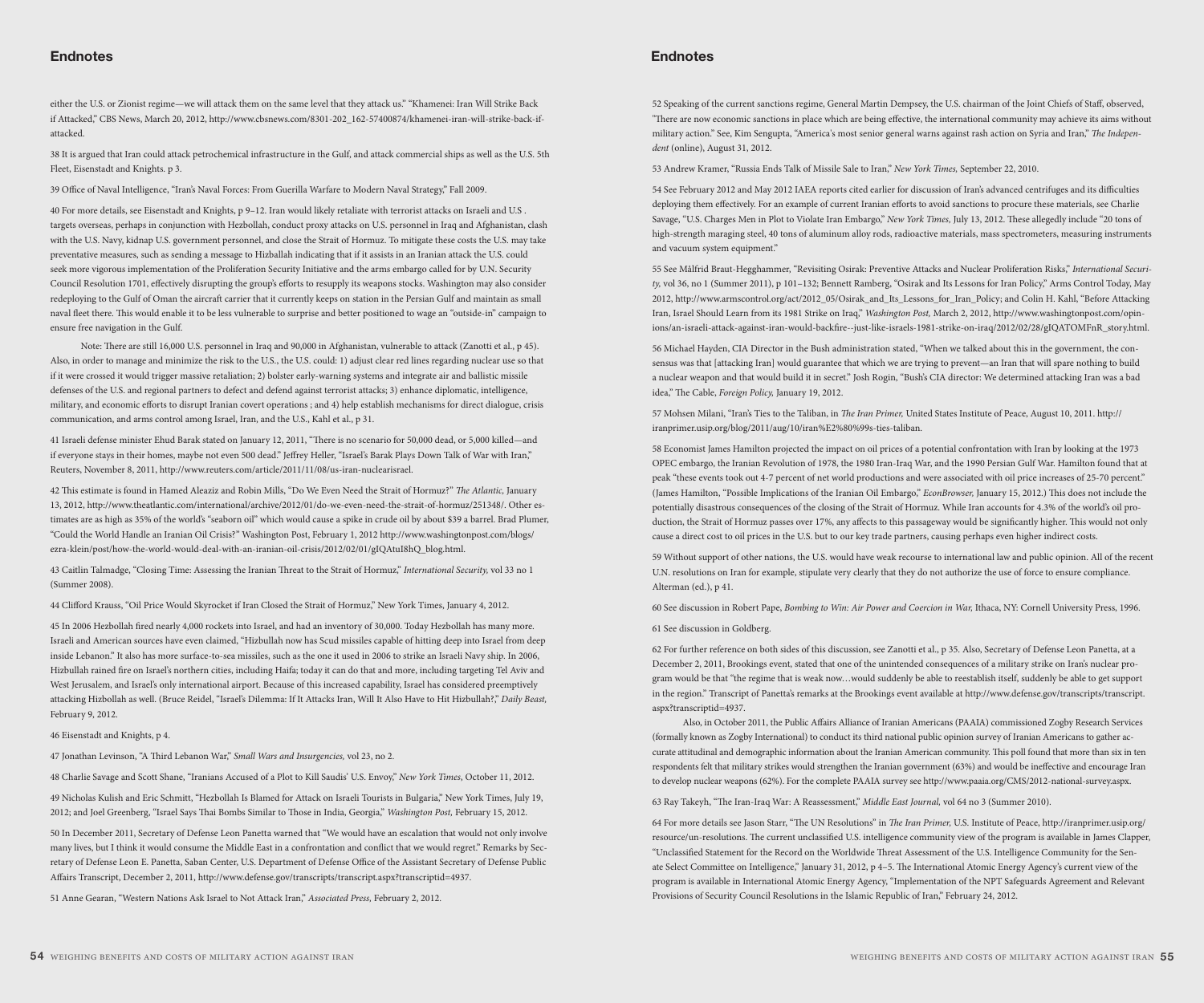65 H.RES.568 "Expressing the Sense of the House of Representatives Regarding the Importance of Preventing the Government of Iran from Acquiring a Nuclear Weapons Capability," March 2012:, http://thomas.loc.gov/cgi-bin/bdquery/z?d112:h.res.568:; and S.RES.380, http://thomas.loc.gov/cgi-bin/bdquery/z?d112:s.res.380.

66 For discussion of enrichment in this context, see Allan S. Krass et al., Uranium Enrichment and Nuclear Weapon Proliferation (London and New York: Taylor and Francis, 1983).

67 The latter estimate is from http://www.isisnucleariran.org/assets/pdf/USIP\_Template\_5March2012-1.pdf.

68 Albright et al., "Preventing Iran from Getting Nuclear Weapons," p 10. See also Olli Heinonen, "The 20 Percent Solution," Foreign Policy (online), January 11, 2012, http://www.foreignpolicy.com/articles/2012/01/11/the\_20\_percent\_solution.

69 Tabassum Zakaria and Mark Hosenball. "Special Report: Intel shows Iran nuclear threat not imminent" Reuters: March, 23, 2012.

70 The May 25, 2012, IAEA report indicates that on February 15, 2012, Iran had "showed the presence of particles with enrichment levels of up to 27% U-235, which are higher than the level stated in the DIQ" at the Fordow facility. When the Agency requested an explanation for the presence of these particles, on May 9, 2012, Iran replied that "the production of such particles 'above the target value' may happen for technical reasons beyond the operator's control." The IAEA is currently assessing these claims. For more details see IAEA Director General, "Implementation of the NPT Safeguards Agreement and Relevant Provisions of Security Council resolutions in the Islamic Republic of Iran" May, 26, 2012. p.6, http://www.iaea.org/Publications/Documents/Board/2012/gov2012-23.pdf.

> This paper was drafted by Austin Long, of Columbia University and William Luers, Director of the Iran Project. They were advised by Colin Kahl of Georgetown University and received important contributions from Thomas R. Pickering, Jim Walsh of MIT, and Stephen Heintz of the Rockefeller Brothers Fund. The other core members of The Iran Project and a large number of the endorsers of the paper made valuable additions to the paper. Priscilla Lewis, the editor, has been an excellent partner and is largely responsible for the final version. Iris Bieri, The Iran Project Coordinator, has managed the complex process of bringing together the many different points of view and individuals involved, to get the paper to completion. Our copy editor, Trish Leader, and design team from On Design, Inc., led by Okey Nestor, contributed their invaluable talents and time to make this publication possible.

> The Iran Project is a non-governmental organization that seeks to improve official contacts between the United States and Iranian governments. Founded in 2002 by the United Nations Association of the USA and Rockefeller Brother's Fund, The Iran Project became independent in 2009. The core members of The Iran Project for over a decade have been: Stephen Heintz, William Luers, William Miller, Thomas Pickering, Jim Walsh, and Frank Wisner.

© 2012 The Iran Project